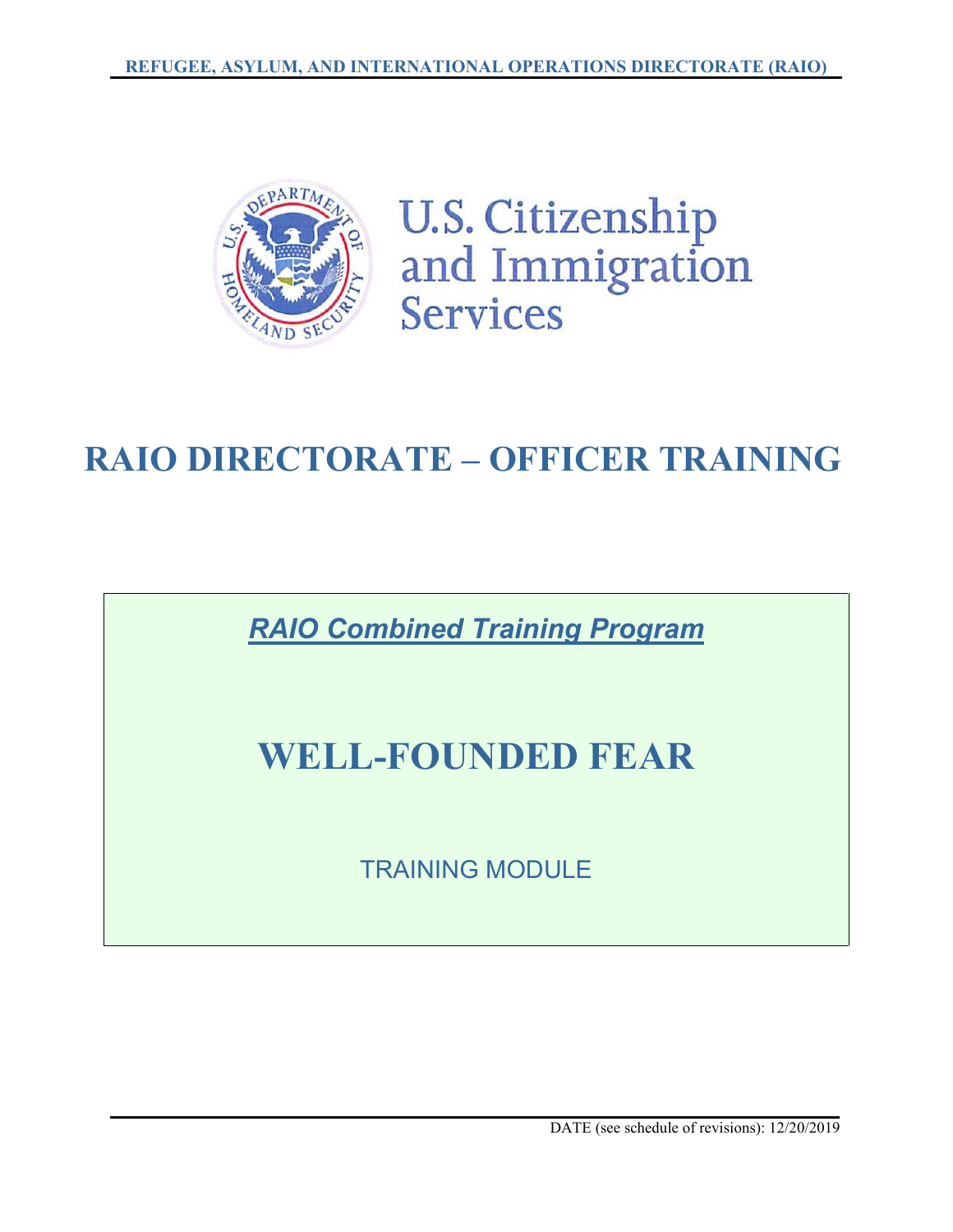*This Page Left Blank Intentionally*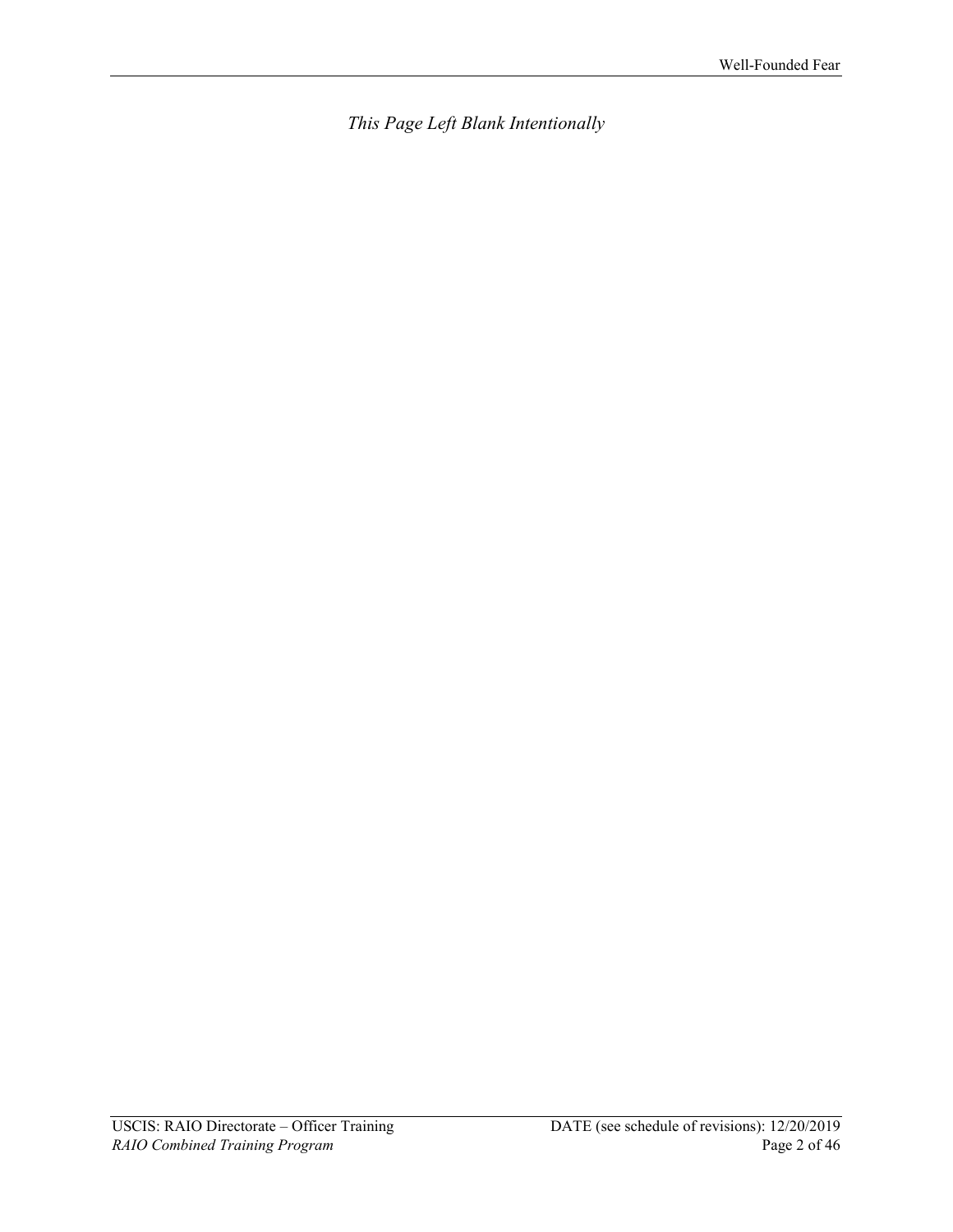#### RAIO Directorate – Officer Training / *RAIO Combined Training Program*

# **WELL-FOUNDED FEAR**

Training Module

#### **MODULE DESCRIPTION:**

This module discusses the definition of a refugee as codified in the Immigration and Nationality Act and its interpretation in administrative and judicial case law. The primary focus of this module is the determination as to whether an applicant has established a reasonable possibility of suffering future harm in the country of nationality or last habitual residence.

#### **TERMINAL PERFORMANCE OBJECTIVE(S)**

During an interview you (the Officer) will be able to elicit relevant information to correctly determine if an applicant has a well-founded fear of future persecution.

#### **ENABLING PERFORMANCE OBJECTIVES**

- 1. Explain the legal standard required to establish a well-founded fear of persecution.
- 2. Distinguish between the subjective and objective elements of well-founded fear.
- 3. Summarize the four basic criteria necessary to establish a well-founded fear of future persecution.
- 4. Analyze factors to consider in determining whether internal relocation is reasonable.

#### **INSTRUCTIONAL METHODS**

- Interactive Presentation
- Discussion
- Practical Exercises

## **METHOD(S) OF EVALUATION**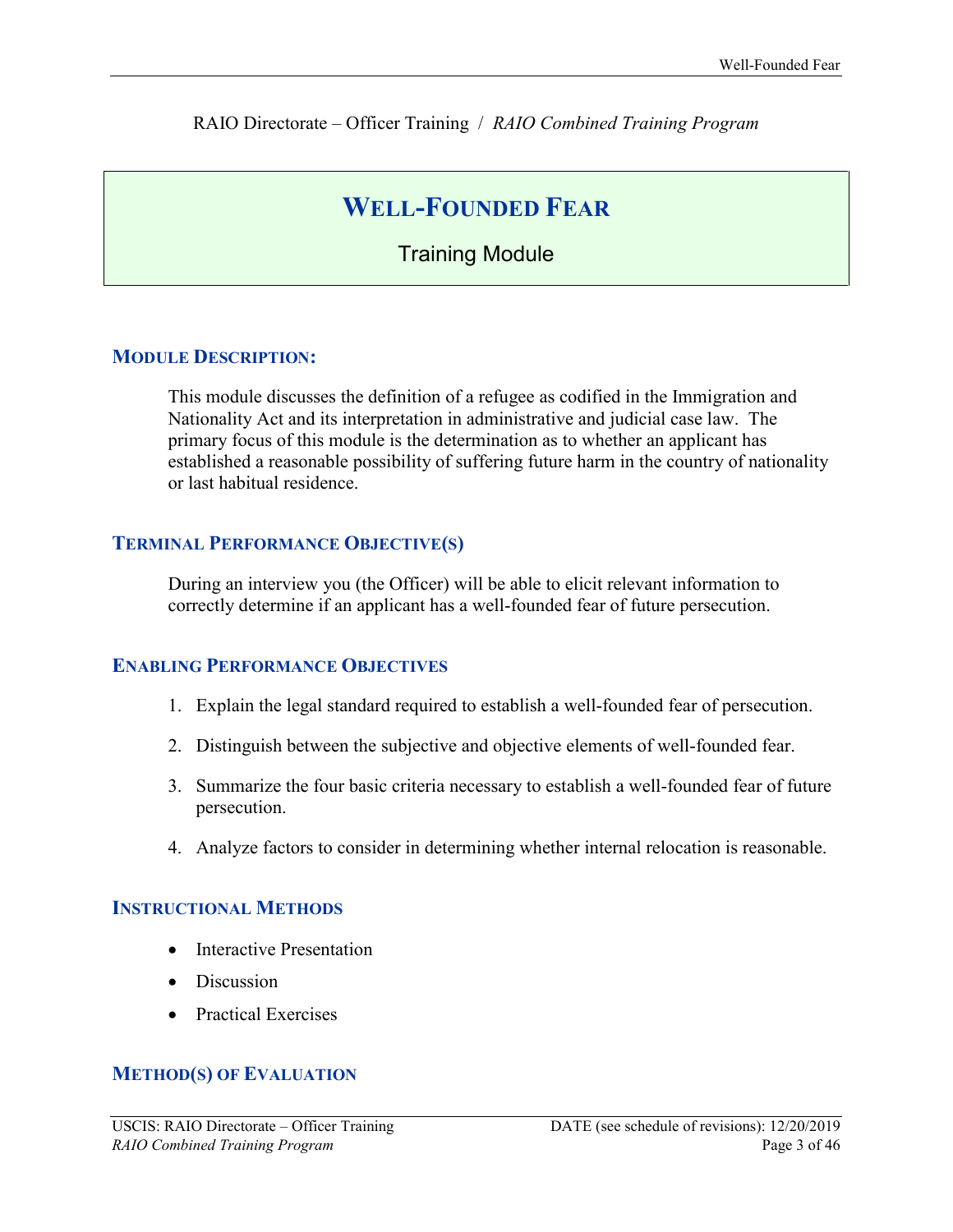- Observed Practical Exercises
- Multiple Choice Exam

#### **REQUIRED READING**

- 1. *[Matter of Mogharrabi](http://web2.westlaw.com/find/default.wl?rs=WLW11.04&rp=%2ffind%2fdefault.wl&vr=2.0&fn=_top&mt=Westlaw&cite=19+I%26N+Dec.+439+&sv=Split)*, 19 I. & N. Dec. 439 (BIA 1987).
- 2. United Nations High Commissioner for Refugees, *[Guidelines on International](https://ecn.uscis.dhs.gov/team/raio/PerMgt/Training/TrainingTeam/RDOT%20Curriculum%20Library/UNHCR%20Guidelines%20on%20Int)  [Protection: Cessation of Refugee Status under Article 1C\(5\) and \(6\) of the 1951](https://ecn.uscis.dhs.gov/team/raio/PerMgt/Training/TrainingTeam/RDOT%20Curriculum%20Library/UNHCR%20Guidelines%20on%20Int)  [Convention relating to the Status of Refugees \(the "Ceased Circumstances" Clauses\)](https://ecn.uscis.dhs.gov/team/raio/PerMgt/Training/TrainingTeam/RDOT%20Curriculum%20Library/UNHCR%20Guidelines%20on%20Int)*. HCR/GIP/03/03 (10 February 2003).
- 3. United Nations High Commissioner for Refugees, *[Guidelines on International](https://ecn.uscis.dhs.gov/team/raio/PerMgt/Training/TrainingTeam/RDOT%20Curriculum%20Library/UNHCR%20Guidelines%20on%20Int)  [Protection: "Internal Flight or Relocation Alternative" within the Context of Article](https://ecn.uscis.dhs.gov/team/raio/PerMgt/Training/TrainingTeam/RDOT%20Curriculum%20Library/UNHCR%20Guidelines%20on%20Int)  [1A\(2\) of the 1951 Convention and/or 1967 Protocol relating to the Status of](https://ecn.uscis.dhs.gov/team/raio/PerMgt/Training/TrainingTeam/RDOT%20Curriculum%20Library/UNHCR%20Guidelines%20on%20Int)  [Refugees](https://ecn.uscis.dhs.gov/team/raio/PerMgt/Training/TrainingTeam/RDOT%20Curriculum%20Library/UNHCR%20Guidelines%20on%20Int).* HCR/GIP/03/04 (23 July 2003).

**Required Reading – International and [Refugee Adjudications](#page-33-0)** 

**Required Reading – [Asylum Adjudications](#page-37-0)**

#### **ADDITIONAL RESOURCES**•

**Additional Resources – [International and Refugee Adjudications](#page-33-0)**

**Additional Resources – [Asylum Adjudications](#page-37-0)**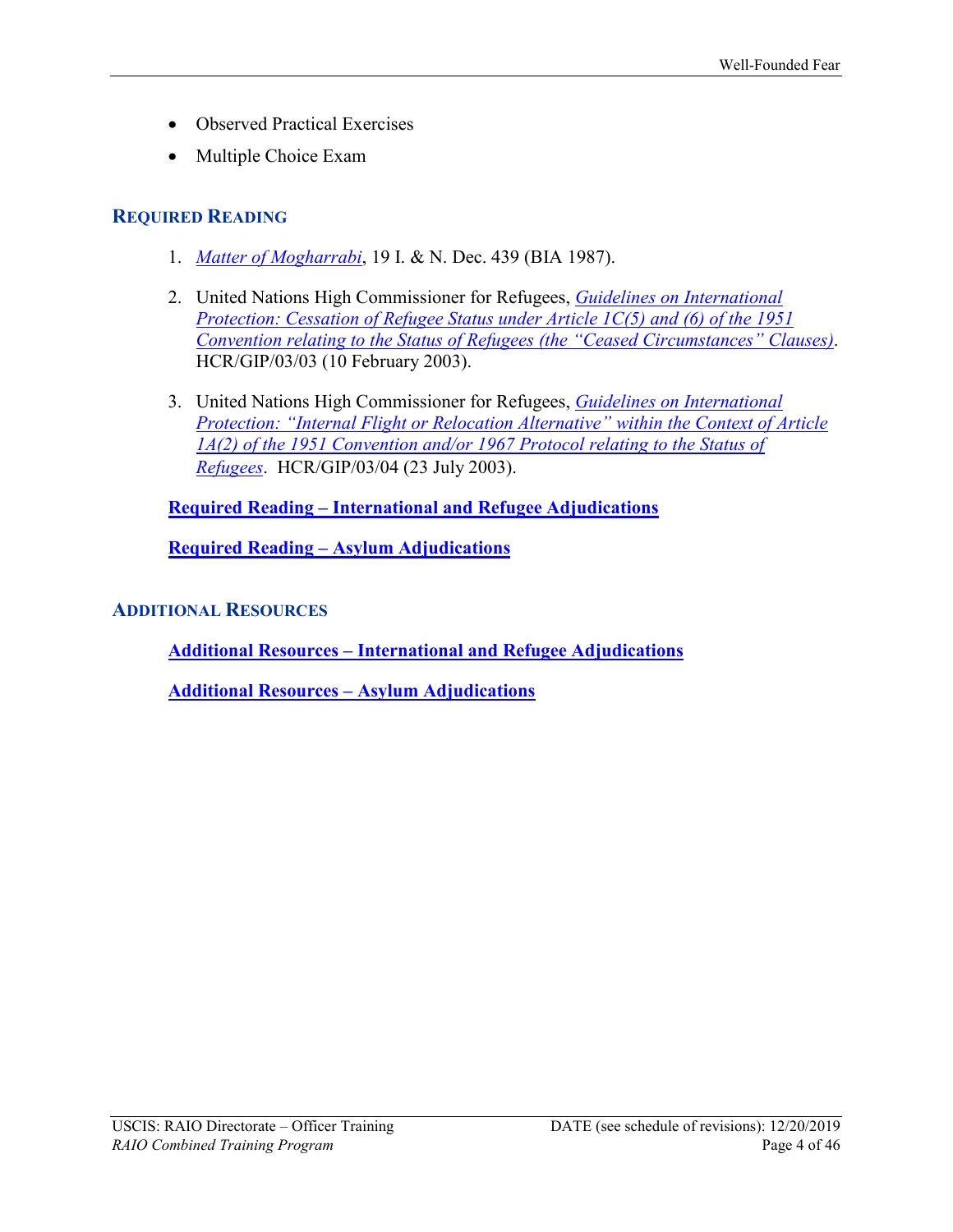| Task/            | <b>Task Description</b>                                                              |
|------------------|--------------------------------------------------------------------------------------|
| Skill $#$        |                                                                                      |
| ILR <sub>3</sub> | Knowledge of the relevant sections of the Immigration and Nationality Act (INA)      |
|                  | (4)                                                                                  |
| ILR4             | Knowledge of the relevant sections of the 8 Code of Federal Regulations (CFR) (4)    |
| ILR6             | Knowledge of U.S. case law that impacts RAIO (3)                                     |
| ILR17            | Knowledge of who has the burden of $proof (4)$                                       |
| ILR18            | Knowledge of different standards of proof (4)                                        |
| <b>ILR20</b>     | Knowledge of the criteria for refugee classification (4)                             |
| ILR21            | Knowledge of the criteria for establishing a well-founded fear (WFF) (4)             |
| ITK4             | Knowledge of strategies and techniques for conducting non-adversarial interviews     |
|                  | (e.g., question style, organization, active listening) (4)                           |
| IRK3             | Knowledge of the procedures and guidelines for establishing an individual's identity |
|                  | (4)                                                                                  |
| R <sub>11</sub>  | Skill in identifying issues of claim (4)                                             |

# **CRITICAL TASKS**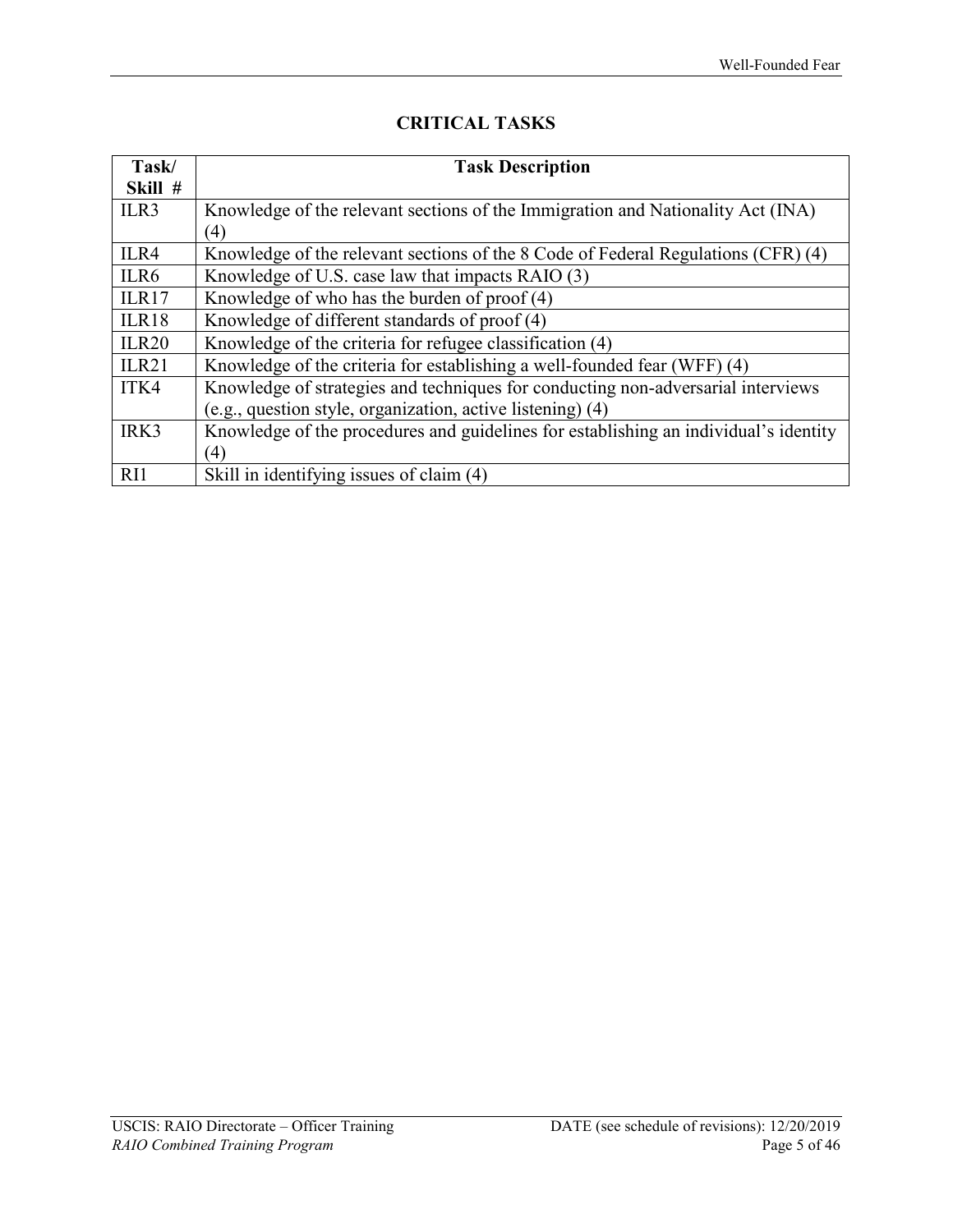| Date       | <b>Section</b>       | <b>Brief Description of Changes</b>              | <b>Made By</b> |
|------------|----------------------|--------------------------------------------------|----------------|
|            | (Number and<br>Name) |                                                  |                |
| 12/20/2019 | <b>Entire Lesson</b> | Minor edits to reflect changes in organizational | <b>RAIO</b>    |
|            | Plan                 | structure of RAIO; no substantive updates        | Training       |
|            |                      |                                                  |                |
|            |                      |                                                  |                |
|            |                      |                                                  |                |
|            |                      |                                                  |                |
|            |                      |                                                  |                |
|            |                      |                                                  |                |
|            |                      |                                                  |                |

# **SCHEDULE OF REVISIONS**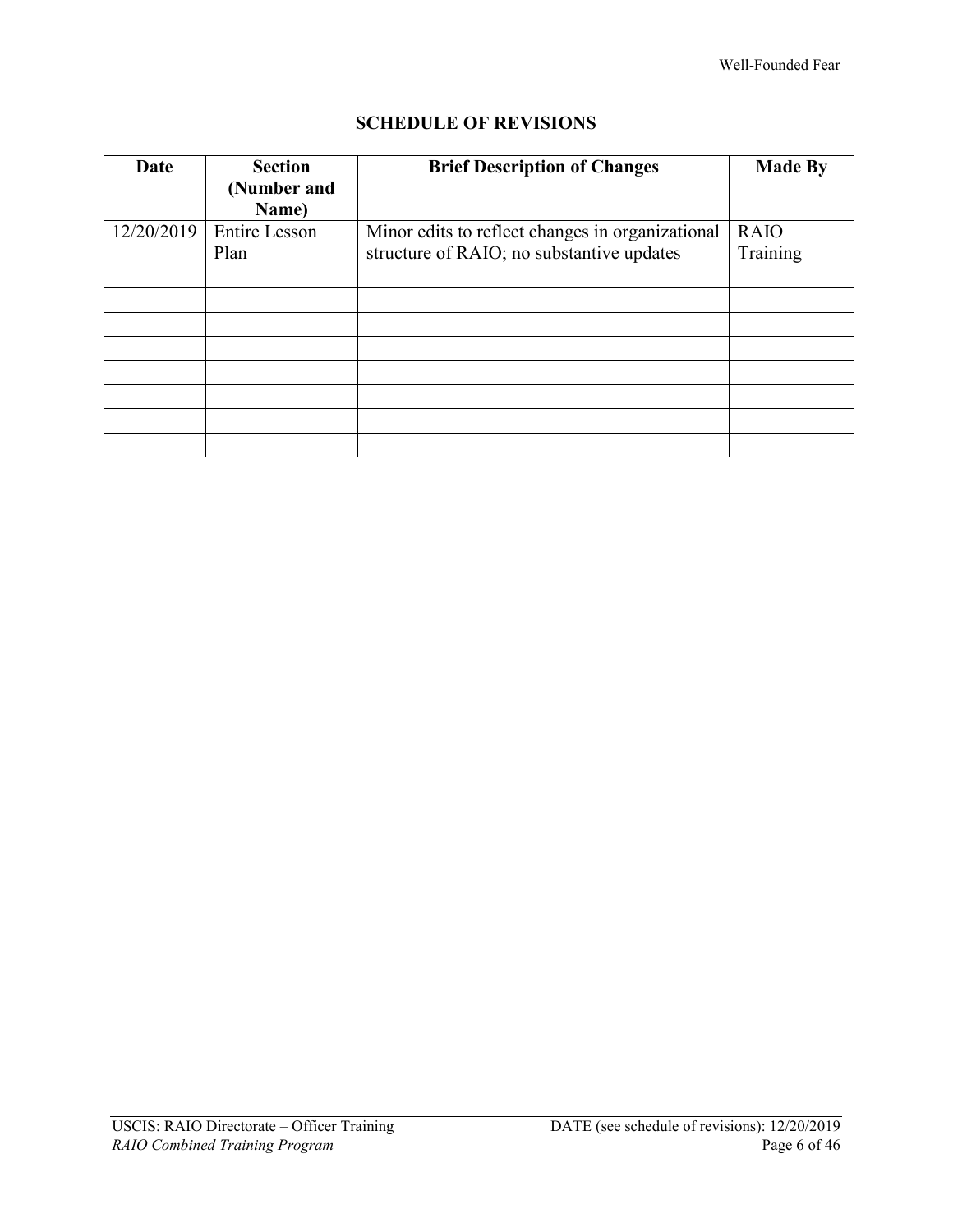# **Table of Contents**

| 1                       |                                                                       |
|-------------------------|-----------------------------------------------------------------------|
| $\overline{2}$          |                                                                       |
| 3                       |                                                                       |
| 3.1                     |                                                                       |
| 3.2                     |                                                                       |
| $\overline{\mathbf{4}}$ |                                                                       |
| 4.1                     |                                                                       |
| 4.2                     |                                                                       |
| 4.3                     |                                                                       |
| 4.4                     |                                                                       |
| 5                       |                                                                       |
| 5.1                     |                                                                       |
| 5.2                     |                                                                       |
| 5.3                     |                                                                       |
| 6                       | PERSECUTION OF INDIVIDUALS CLOSELY RELATED TO THE APPLICANT 18        |
| 6.1                     |                                                                       |
| 6.2                     |                                                                       |
| $\overline{7}$          |                                                                       |
| 8                       | SIGNIFICANT LAPSE OF TIME BETWEEN OCCURRENCE OF EVENT(S) AND FLIGHT20 |
| 8.1                     |                                                                       |
| 8.2                     |                                                                       |
| 8.3                     |                                                                       |
| 9                       |                                                                       |
| 9.1                     |                                                                       |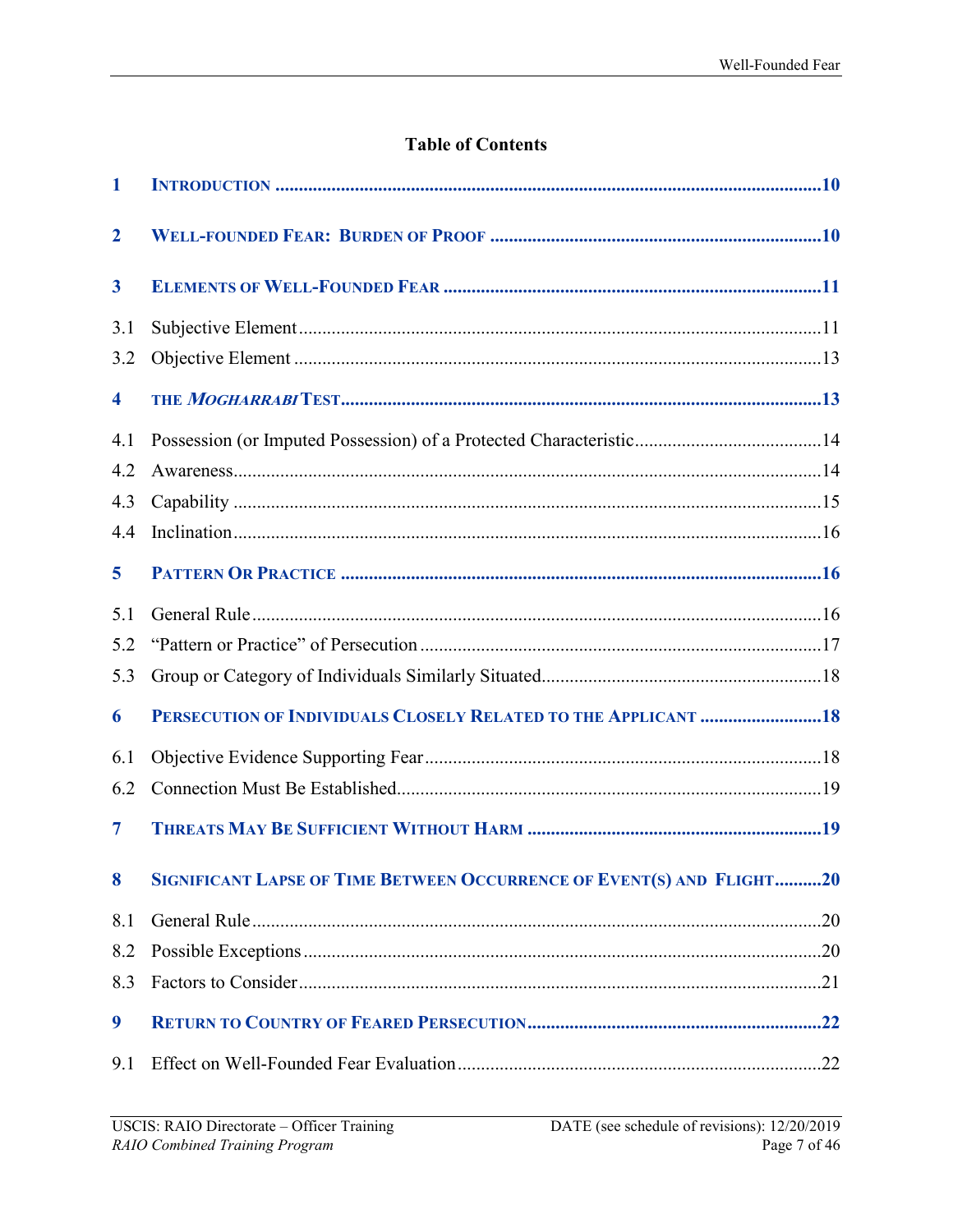| 9.2       |                                                                              |  |
|-----------|------------------------------------------------------------------------------|--|
| <b>10</b> |                                                                              |  |
|           |                                                                              |  |
|           |                                                                              |  |
| 11        |                                                                              |  |
|           |                                                                              |  |
|           |                                                                              |  |
|           |                                                                              |  |
| 12        |                                                                              |  |
|           |                                                                              |  |
|           |                                                                              |  |
|           |                                                                              |  |
|           | 12.4 Considerations in Evaluating When Internal Relocation Is Reasonable 27  |  |
|           | 12.5 Applicant Relocated before Leaving the Country of Feared Persecution 28 |  |
|           |                                                                              |  |
| 13        |                                                                              |  |
| 14        |                                                                              |  |
| 15        |                                                                              |  |
|           |                                                                              |  |
|           |                                                                              |  |
|           |                                                                              |  |
|           |                                                                              |  |
|           |                                                                              |  |
|           |                                                                              |  |
|           |                                                                              |  |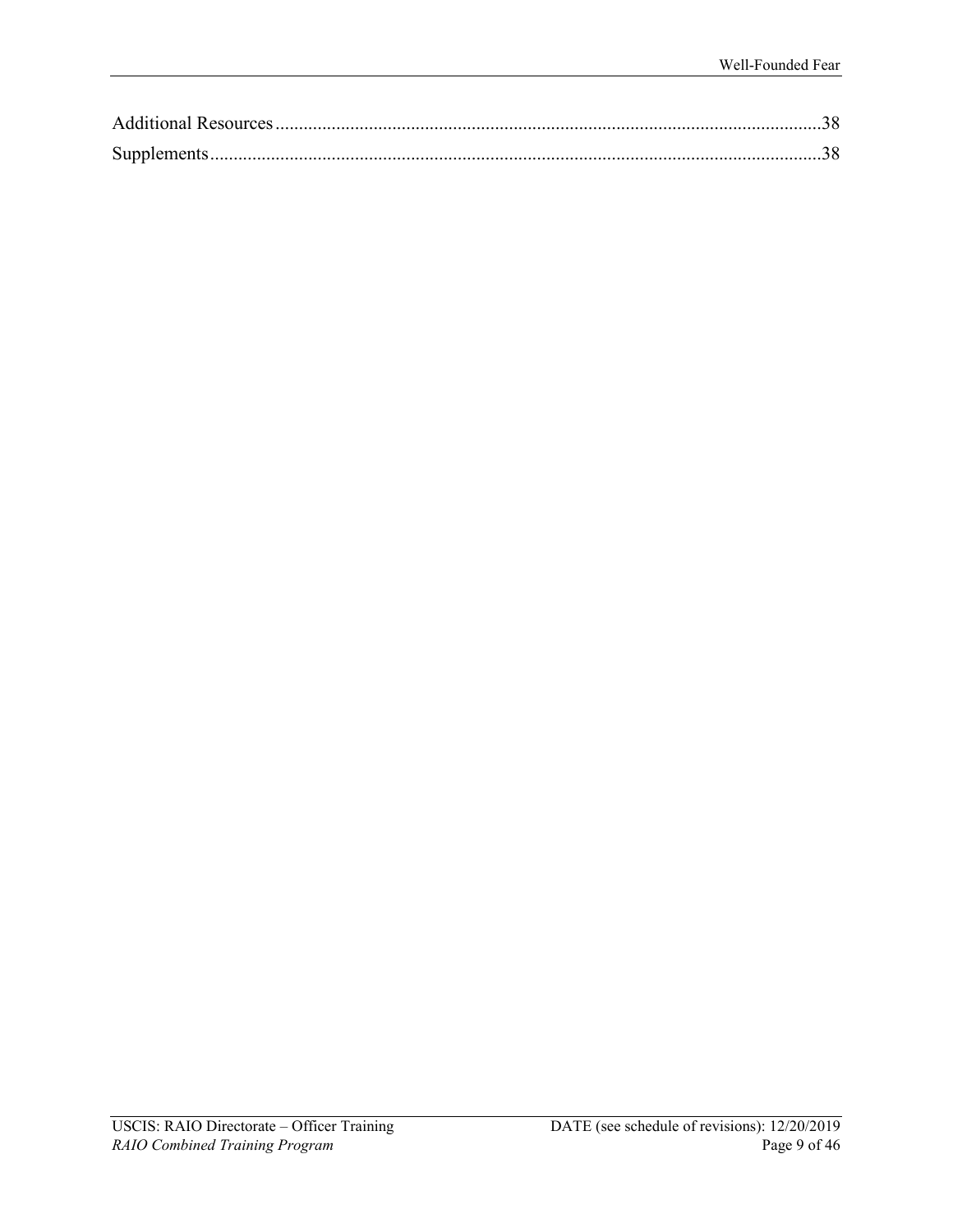Throughout this training module, you will come across references to adjudicationspecific supplemental information located at the end of the module, as well as links to documents that contain adjudication-specific, detailed information. You are responsible for knowing the information in the referenced material that pertains to the adjudications you will be performing.

For easy reference, supplements for international and refugee adjudications are in pink and supplements for asylum adjudications are in yellow.

You may also encounter references to the legacy Refugee Affairs Division (RAD) and the legacy International Operations Division (IO). RAD has been renamed the International and Refugee Affairs Division (IRAD) and has assumed much of the workload of IO, which is no longer operating as a separate RAIO division.

## <span id="page-9-0"></span>**1 INTRODUCTION**

The refugee definition at INA  $\S$  101(a)(42) states that an individual is a refugee if he or she establishes past persecution or a well-founded fear of future persecution on account of a protected characteristic. An applicant can establish eligibility for refugee resettlement or asylum even if he or she has not actually suffered persecution in the past. The requirements for an applicant to establish eligibility based on past persecution are discussed in the RAIO Training modules, *Refugee Definition* and *Definition of Persecution and Eligibility Based on Past Persecution*. The requirements needed to establish that persecution or feared persecution is "on account of" any of the five protected grounds in the refugee definition are discussed in the RAIO Training module, *Nexus and the Five Protected Grounds.*

This module discusses the elements necessary to establish a well-founded fear of future persecution and how to elicit testimony regarding each of these elements.

To correctly determine whether an applicant's fear is well-founded, you must have a firm understanding of: 1) the subjective and objective elements of well-founded fear; 2) the four-part *Mogharrabi* test;<sup>[1](#page-9-2)</sup> and 3) the reasonable possibility standard of proof.

# <span id="page-9-1"></span>**2 WELL-FOUNDED FEAR: BURDEN OF PROOF[2](#page-9-3)**

The burden of proof is on the applicant to establish that he or she is a refugee as defined in the refugee definition. Credible testimony alone may be sufficient to meet the

<span id="page-9-2"></span><sup>&</sup>lt;sup>1</sup> *[Matter of Mogharrabi](http://web2.westlaw.com/find/default.wl?rs=WLW11.04&rp=%2ffind%2fdefault.wl&vr=2.0&fn=_top&mt=Westlaw&cite=19+I%26N+Dec.+439+&sv=Split)*, 19 I. & N. Dec. 439, 445 (BIA 1987).

<span id="page-9-3"></span><sup>&</sup>lt;sup>2</sup> For information on establishing a well-founded fear based on Coercive Population Control, see Asylum Adjudications Supplement – Coercive Population Control.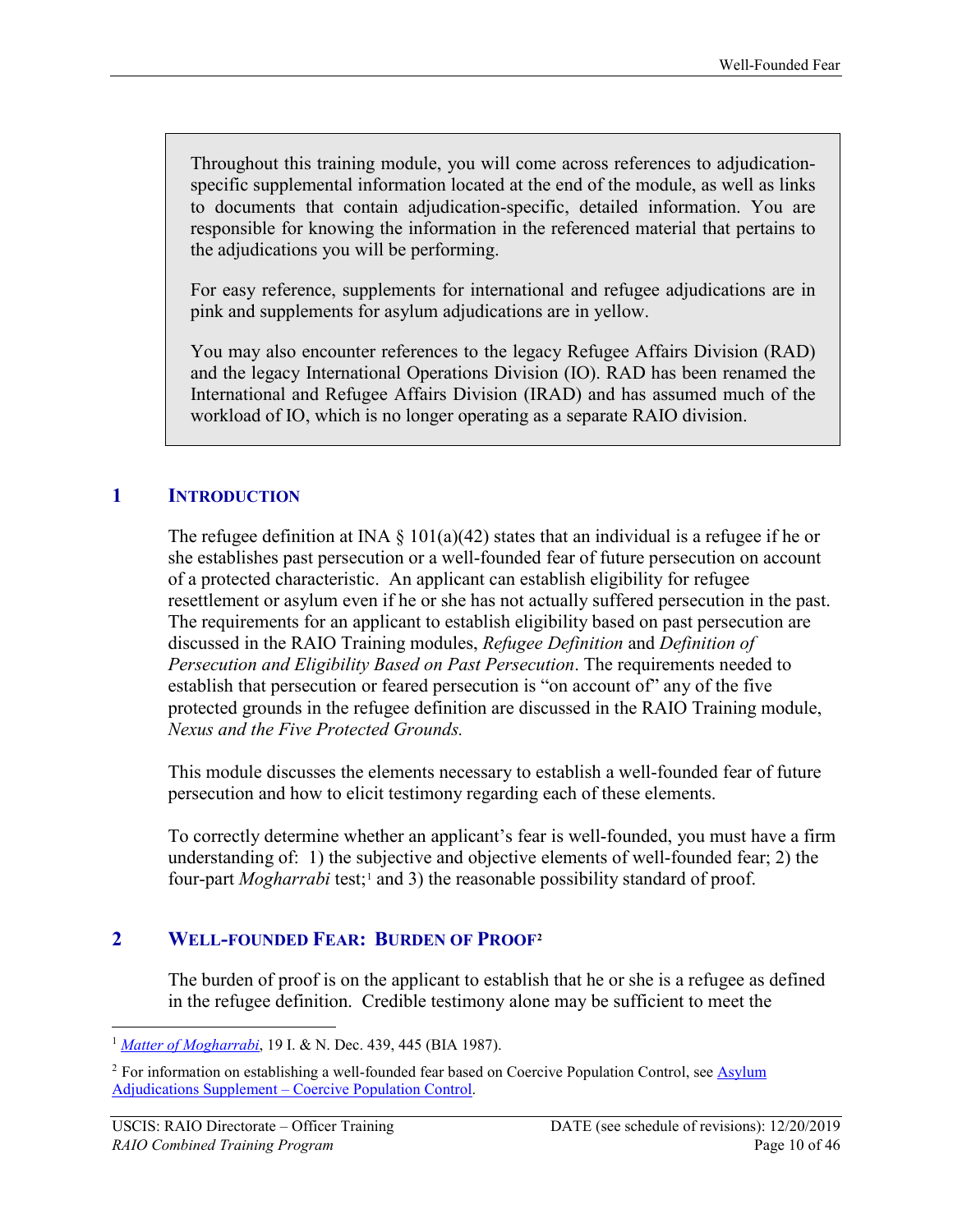applicant's burden. As such, you, the officer, have a duty to elicit sufficient testimony to make the determination whether the applicant is eligible for asylum or refugee status.

An applicant for asylum or refugee status may qualify as a refugee either because he or she suffered past persecution or because he or she has a well-founded fear of persecution on account of a protected ground.

In asylum processing, if an applicant establishes past persecution, he or she shall be presumed to have a well-founded fear of future persecution on the basis of the original claim.[3](#page-10-2) The burden of proof then shifts to the officer to rebut the presumption that the applicant has a well-founded fear of future persecution. That presumption may be rebutted if an officer finds that there has been a fundamental change in circumstances to such an extent that the applicant no longer has a well-founded fear of persecution or the applicant could avoid future persecution by relocating to another part of his or her home country. See [Asylum Adjudications Supplement](#page-40-0) – Presumption Raised By Past [Persecution.](#page-40-0)

<span id="page-10-5"></span>The same is not true in overseas refugee processing. In refugee processing, an applicant may be admitted as a refugee if he or she establishes past persecution on account of a protected ground, regardless of changed circumstances or the possibility of internal relocation.[4](#page-10-3)

An applicant who is claiming a well-founded fear of persecution based on coercive population control must establish more than a generalized fear that he or she will be persecuted. As this scenario is not often seen in the overseas refugee context, information regarding this issue is located in the Asylum Adjudications Supplement – Coercive Population Control.

In either the asylum or refugee context, an applicant can show he or she is a refugee based solely on a well-founded fear of future persecution without having established past persecution.

# <span id="page-10-0"></span>**3 ELEMENTS OF WELL-FOUNDED FEAR**

To establish a well-founded fear of persecution within the meaning of the refugee definition, an applicant must show that he or she has: 1) a subjective fear of persecution; and, 2) that the fear has an objective basis.<sup>[5](#page-10-4)</sup>

# <span id="page-10-1"></span>**3.1 Subjective Element**

<span id="page-10-2"></span> <sup>3</sup> [8 C.F.R. § 208.](http://www.uscis.gov/ilink/docView/SLB/HTML/SLB/0-0-0-1/0-0-0-11261/0-0-0-14927.html) See Asylum Adjudications [Supplement –Presumption Raised By Past Persecution.](#page-40-0)

<span id="page-10-3"></span> $4$  [INA § 101\(a\)\(42\).](http://www.uscis.gov/ilink/docView/SLB/HTML/SLB/0-0-0-1/0-0-0-29/0-0-0-101.html)

<span id="page-10-4"></span><sup>5</sup> UNHCR, *[Handbook on Procedures and Criteria for Determining Refugee Status under the 1951 Convention and](http://www.unhcr.org/cgi-bin/texis/vtx/refworld/rwmain?page=search&docid=4f33c8d92&skip=0&query=UNHCR%20Handbook%20on%20Procedures%20and%20Criteria%202011)  [the 1967 Protocol Relating to the Status of Refugees](http://www.unhcr.org/cgi-bin/texis/vtx/refworld/rwmain?page=search&docid=4f33c8d92&skip=0&query=UNHCR%20Handbook%20on%20Procedures%20and%20Criteria%202011)*, [para. 38](file://inswebwork/intranetasylum/Lessons/handbook.pdf) (2011).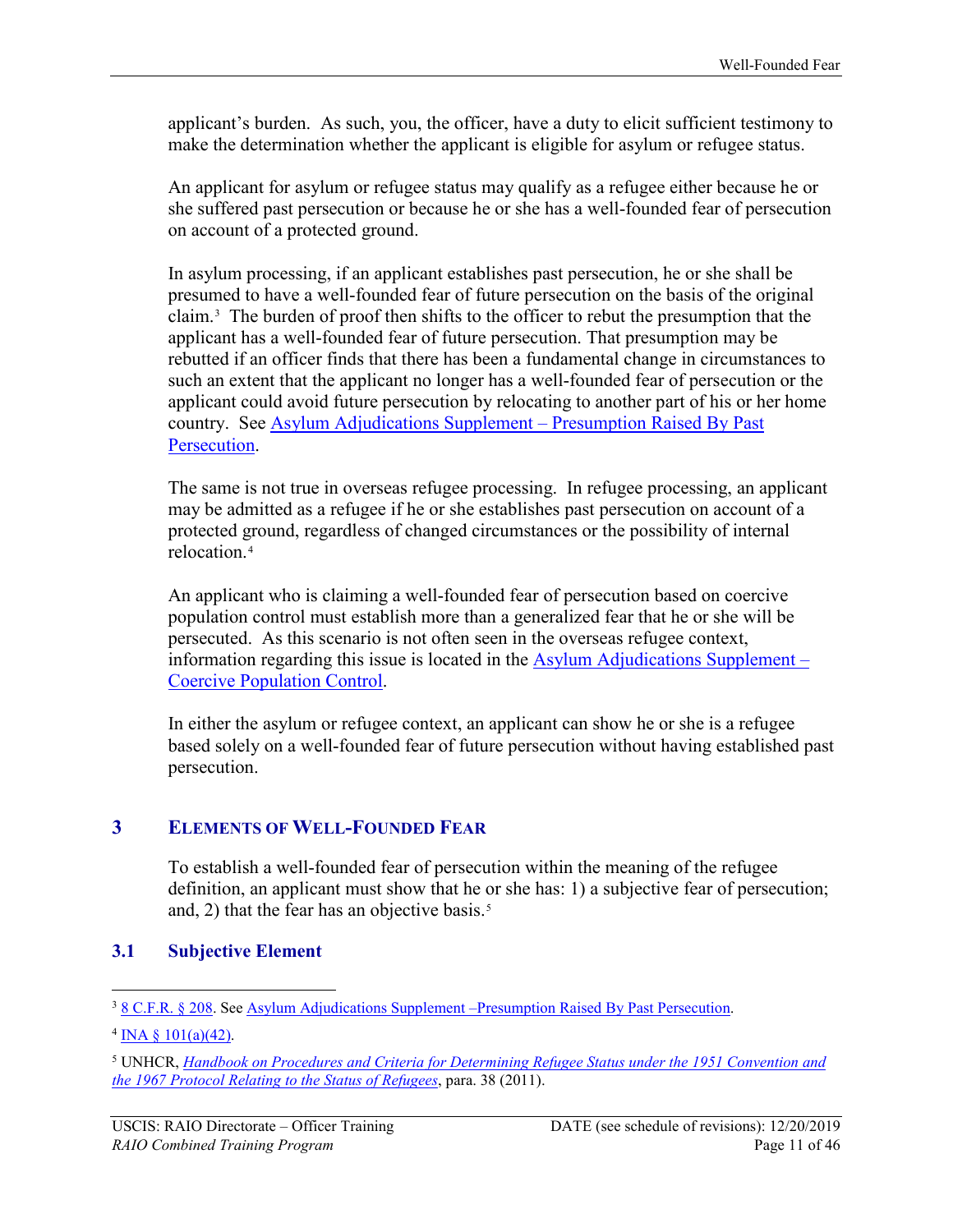The applicant satisfies the subjective element if he or she credibly articulates a genuine fear of return.<sup>[6](#page-11-0)</sup> As the *UNHCR Handbook* notes, when evaluating whether an applicant's fear is subjective, it is important to keep in mind the applicant's background, personal beliefs, sensitivities, societal status, and personality:

since psychological reactions of different individuals may not be the same in identical situations. One person may have strong political or religious convictions, the disregard of which would make life intolerable; another may have no such strong convictions. One person may make an impulsive decision to escape, another may carefully plan his departure.[7](#page-11-1)

Fear has been defined as an apprehension or awareness of danger.<sup>[8](#page-11-2)</sup> Fear of famine or natural disaster, without more, fails to meet this element as does general dissent, disagreement with a government, the desire for more personal freedom, or an improved economic situation.[9](#page-11-3)

A genuine fear of persecution must be the applicant's primary motivation in seeking refugee or asylum status.<sup>10</sup> However, it need not be the only motivation.<sup>11</sup> An applicant may fear persecution *and* desire more personal freedom or economic advantage.

It is important to remember that just because an applicant exhibits courage in the face of danger this does not negate his or her genuine fear of persecution.<sup>12</sup>

#### **Examples**

An applicant continued to protest against the government after an arrest, despite a lengthy detention.

An applicant returned to her country after fleeing, in the hopes that the situation had improved, even though she was tortured there in the past.

#### **Relevant Questions**

Would the applicant be able to go back to his or her country? Why? Why not? Has the applicant ever gone back to his or her country? Why? Why not? (As a last resort, if

<span id="page-11-0"></span> <sup>6</sup> *See [Matter of Acosta,](http://web2.westlaw.com/find/default.wl?findcite=19+I%26N+Dec.+211&RS=WLW2.67&VR=2.0&SV=Split&FN=_top&MT=Westlaw&findgo.x=12&findgo.y=12)* 19 I. & N. Dec. 211 (BIA 1985).

<span id="page-11-1"></span><sup>7</sup> *[UNHCR Handbook](http://ecn.uscis.dhs.gov/team/raio/PerMgt/Training/RAIOTraining/RDOT%20Curriculum%20Library/UNHCR%20Procedures%20and%20Criteria.pdf)*, para. 40.

<span id="page-11-2"></span><sup>8</sup> *[Matter of Acosta,](http://web2.westlaw.com/find/default.wl?findcite=19+I%26N+Dec.+211&RS=WLW2.67&VR=2.0&SV=Split&FN=_top&MT=Westlaw&findgo.x=12&findgo.y=12)* 19 I. & N. Dec. 211, 221 (BIA 1985); *[UNHCR Handbook](http://ecn.uscis.dhs.gov/team/raio/PerMgt/Training/RAIOTraining/RDOT%20Curriculum%20Library/UNHCR%20Procedures%20and%20Criteria.pdf)*, para. 39.

<span id="page-11-3"></span><sup>9</sup> *[UNHCR Handbook](http://ecn.uscis.dhs.gov/team/raio/PerMgt/Training/RAIOTraining/RDOT%20Curriculum%20Library/UNHCR%20Procedures%20and%20Criteria.pdf)*, para. 39; Matter of Acosta, 19 I. & N. Dec. 211, 221 (BIA 1985).

<span id="page-11-4"></span><sup>10</sup> *[Matter of Acosta,](http://web2.westlaw.com/find/default.wl?findcite=19+I%26N+Dec.+211&RS=WLW2.67&VR=2.0&SV=Split&FN=_top&MT=Westlaw&findgo.x=12&findgo.y=12)* 19 I. & N. Dec. 211, 221 (BIA 1985).

<span id="page-11-5"></span><sup>11</sup> *[UNHCR Handbook](http://ecn.uscis.dhs.gov/team/raio/PerMgt/Training/RAIOTraining/RDOT%20Curriculum%20Library/UNHCR%20Procedures%20and%20Criteria.pdf)*, para. 39.

<span id="page-11-6"></span><sup>12</sup> *[Smolniakova v. Gonzales](http://web2.westlaw.com/find/default.wl?rs=WLW11.10&rp=%2ffind%2fdefault.wl&vr=2.0&fn=_top&mt=Westlaw&cite=422+F.3d+1037&sv=Split)*, 422 F.3d 1037, 1050 (9th Cir. 2005), citing *[Singh v. Moschorak](http://web2.westlaw.com/find/default.wl?rs=WLW11.10&rp=%2ffind%2fdefault.wl&vr=2.0&fn=_top&mt=Westlaw&cite=53+F.3d+1031&sv=Split)*, 53 F.3d 1031, 1034 (9th Cir. 1995).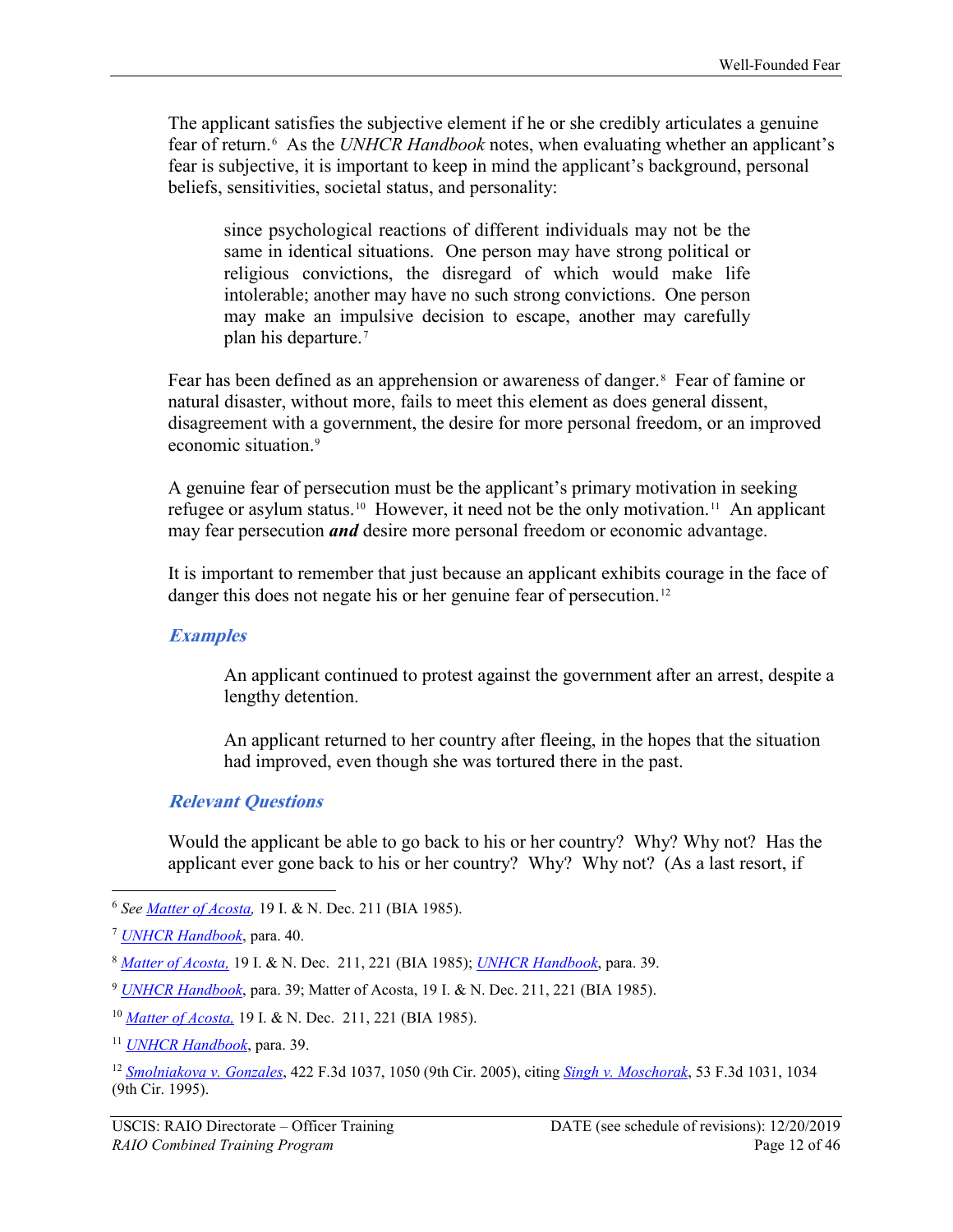applicant does not respond) Is the applicant afraid to go back? Why? Why not? What does the applicant think would happen if he or she were to return to his or her country?

## <span id="page-12-0"></span>**3.2 Objective Element**

In *Cardoza-Fonseca,* the Supreme Court concluded that the standard for establishing the likelihood of future harm in asylum is lower than the standard for establishing likelihood of future harm in withholding of deportation: "One can certainly have a well-founded fear of an event happening when there is less than a 50% chance of the occurrence taking place."<sup>[13](#page-12-2)</sup>

*Cardoza-Fonseca* points to the following example to illustrate:

In a country where every tenth adult male is put to death or sent to a labor camp, "it would be only too apparent that anyone who has managed to escape from the country in question will have 'well-founded fear of being persecuted' upon his eventual return."<sup>[14](#page-12-3)</sup>

The determination of whether a fear is well-founded does not ultimately rest on the statistical probability of persecution, which is almost never available, but rather on whether the applicant's fear is based on facts that would lead a reasonable person in similar circumstances to fear persecution.<sup>15</sup>

An applicant must establish the likelihood of future persecution by the reasonable possibility standard of proof, i.e., that a reasonable person in the applicant's circumstances would fear persecution upon return to his or her country of origin. The reasonable possibility standard is more generous than a "more likely than not" standard.[16](#page-12-5)

# <span id="page-12-1"></span>**4 THE MOGHARRABI TEST**

<span id="page-12-2"></span> <sup>13</sup> *INS [v. Cardoza-Fonseca](http://web2.westlaw.com/find/default.wl?findcite=480+U.S.+421&RS=WLW2.67&VR=2.0&SV=Split&FN=_top&MT=Westlaw&findgo.x=12&findgo.y=9)* , 480 U.S. 421, 431(1987); *see also INS [v. Stevic](http://web2.westlaw.com/find/default.wl?cite=467+U.S.+407+&RS=WLW2.67&VR=2.0&SV=Split&FN=_top&MT=Westlaw&GO.x=14&GO.y=11)* , 467 U.S. <sup>407</sup> (1984).

<span id="page-12-3"></span><sup>14</sup> *INS [v. Cardoza-Fonseca](http://web2.westlaw.com/find/default.wl?findcite=480+U.S.+421&RS=WLW2.67&VR=2.0&SV=Split&FN=_top&MT=Westlaw&findgo.x=12&findgo.y=9)*, at 431, *citing to* 1 A. Grahl-Madsen, The Status of Refugees in International Law 180 (1966).

<span id="page-12-4"></span><sup>15</sup> *See [Matter of Mogharrabi](http://web2.westlaw.com/find/default.wl?rs=WLW11.04&rp=%2ffind%2fdefault.wl&vr=2.0&fn=_top&mt=Westlaw&cite=19+I%26N+Dec.+439+&sv=Split)*, 19 I. & N. Dec. 439, 445 (BIA 1987); *[Guevara Flores v. INS](http://web2.westlaw.com/keycite/default.wl?RS=WLW2.87&VR=2.0&FN=_top&SV=Split&MT=Westlaw&Cite=786+F.2d+1242)*, 786 F.2d 1242 (5th Cir. 1986); *[M.A. v. U.S. INS](http://web2.westlaw.com/find/default.wl?findcite=899+F.2d+304+&RS=WLW2.67&VR=2.0&SV=Split&FN=_top&MT=Westlaw&findgo.x=13&findgo.y=11)*, 899 F.2d 304, 311 (4th Cir. 1990). *See also [Lolong v. Gonzales](http://web2.westlaw.com/find/default.wl?rs=WLW11.04&rp=%2ffind%2fdefault.wl&vr=2.0&fn=_top&mt=Westlaw&cite=484+F.3d+1173&sv=Split)*, 484 F.3d 1173, 1178 (9th Cir. 2007) (en banc) (to establish that her fears are objectively reasonable the applicant must provide evidence that is credible, direct, and specific); *[Zheng v. Gonzales](http://web2.westlaw.com/find/default.wl?rs=WLW11.04&rp=%2ffind%2fdefault.wl&vr=2.0&fn=_top&mt=Westlaw&cite=475+F.3d+30+&sv=Split)*, 475 F.3d 30 (1st Cir. 2007) (the applicant's fears found not objectively reasonable, despite her personal opposition to China's coercive population control policies, because her circumstances were no different from those of other Chinese women of marriageable age and she intended to abstain from sex until marriage).

<span id="page-12-5"></span><sup>16</sup> *[I.N.S. v. Cardoza-Fonseca](http://web2.westlaw.com/find/default.wl?rs=WLW11.10&rp=%2ffind%2fdefault.wl&vr=2.0&fn=_top&mt=Westlaw&cite=480+U.S.+421+&sv=Split)*, 480 U.S. 421 (1987).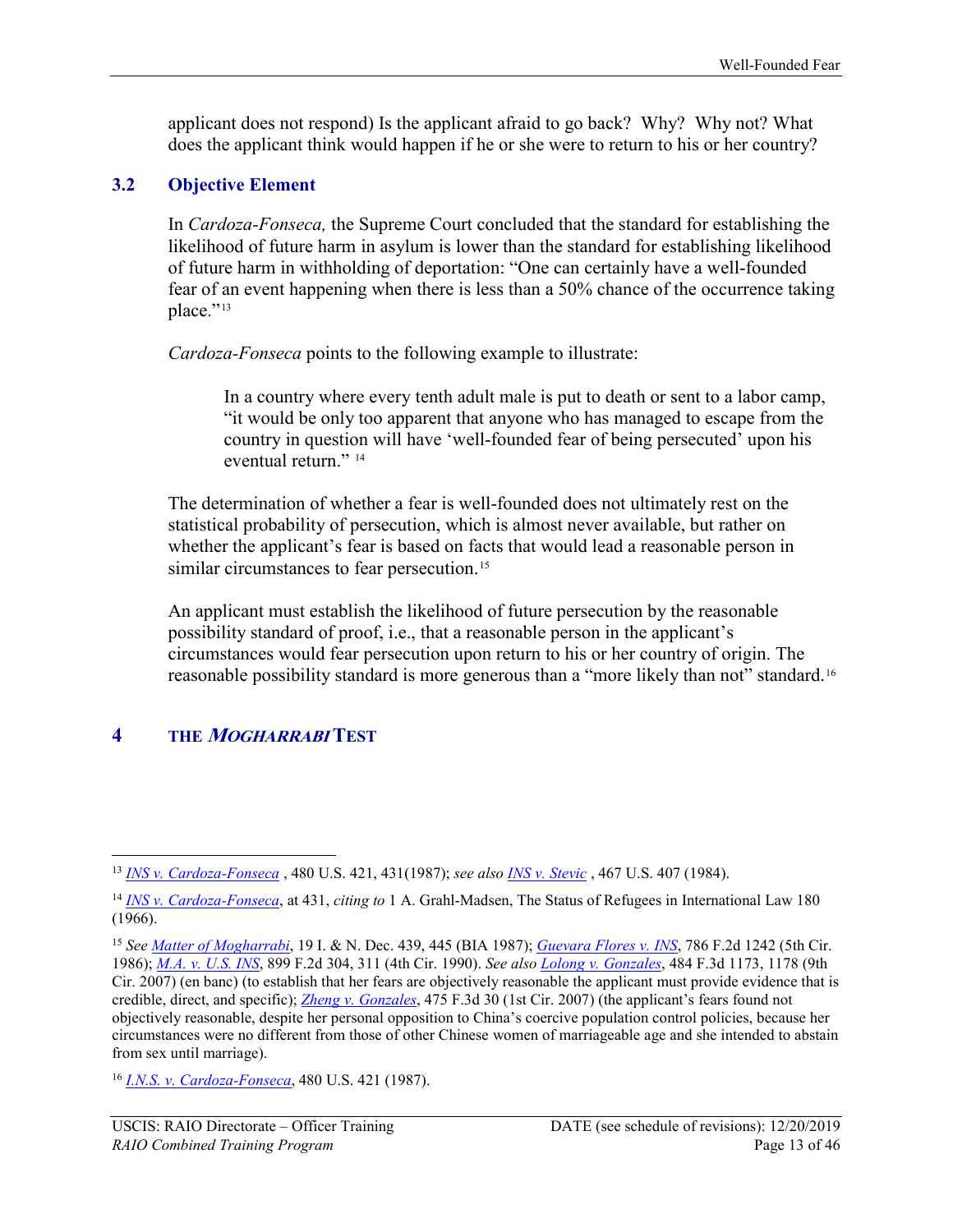*[Matter of Mogharrabi](http://web2.westlaw.com/find/default.wl?rs=WLW11.04&rp=%2ffind%2fdefault.wl&vr=2.0&fn=_top&mt=Westlaw&cite=19+I%26N+Dec.+439+&sv=Split)* lays out a four-part test for determining well-founded fear. To establish a well-founded fear of future persecution, the applicant must establish the following elements:[17](#page-13-2) 

- 1. Possession (or imputed possession of a protected characteristic)
- 2. Awareness (the persecutor is aware or could become aware the applicant possesses the characteristic)
- 3. Capability (the persecutor has the capability of punishing the applicant)
- 4. Inclination (the persecutor has the inclination to punish the applicant) •

This is sometimes referred to as "PACI" (pronounced "pah'-chee") for the first letter in each element.

## <span id="page-13-0"></span>**4.1 Possession (or Imputed Possession) of a Protected Characteristic**

The applicant must establish that the characteristic falls within one of the protected grounds listed in the refugee definition. For additional information, see RAIO Training module, *Nexus and the Five Protected Grounds*. The applicant must establish that he or she possesses or is believed to possess the characteristic the persecutor seeks to overcome.[18](#page-13-3) Although *Mogharrabi* states that the applicant must establish that the persecutor seeks to overcome the characteristic by means of punishment, more recent case law holds that the persecutor need not intend to punish or have any malignant intent toward the applicant.<sup>[19](#page-13-4)</sup>

## **Relevant Questions**

Why is the applicant afraid of returning to his or her country? What does the persecutor not like about the applicant? Why would someone want to harm the applicant in his or her country? If harmed in the past, why did the persecutor harm applicant? What is the applicant's protected characteristic? How are others with the applicant's protected characteristic treated? What did the persecutor say to the applicant? Why would the persecutor think the applicant has a protected characteristic?

#### <span id="page-13-1"></span>**4.2 Awareness**

The applicant must establish that the persecutor is aware or could become aware that the applicant possesses (or is believed to possess) the characteristic.

<span id="page-13-2"></span> <sup>17</sup> *[Matter of Mogharrabi](http://web2.westlaw.com/find/default.wl?rs=WLW11.04&rp=%2ffind%2fdefault.wl&vr=2.0&fn=_top&mt=Westlaw&cite=19+I%26N+Dec.+439+&sv=Split)* , 19 I. & N. Dec. 439 (BIA 1987) *modifyin[g Matter of Acosta](http://web2.westlaw.com/find/default.wl?rs=WLW11.04&rp=%2ffind%2fdefault.wl&vr=2.0&fn=_top&mt=Westlaw&cite=19+I%26N+Dec.+211+&sv=Split)* , 19 I. & N. Dec. 211 (BIA 1985).

<span id="page-13-3"></span><sup>18</sup> *[Matter of Mogharrabi](http://web2.westlaw.com/find/default.wl?rs=WLW11.04&rp=%2ffind%2fdefault.wl&vr=2.0&fn=_top&mt=Westlaw&cite=19+I%26N+Dec.+439+&sv=Split)* , 19 I. & N. Dec. 439 (BIA 1987).

<span id="page-13-4"></span><sup>19</sup> *See [Matter of Kasinga](http://web2.westlaw.com/find/default.wl?rs=WLW11.04&rp=%2ffind%2fdefault.wl&vr=2.0&fn=_top&mt=Westlaw&cite=21+I%26N+Dec.+357+&sv=Split)*, 21 I. & N. Dec. 357 (BIA 1996); *see also [Pitcherskaia v. I.N.S.](http://web2.westlaw.com/find/default.wl?cite=118+F.+3d+641+&RS=WLW2.67&VR=2.0&SV=Split&FN=_top&MT=Westlaw&GO.x=6&GO.y=8)* , 118 F.3d 641 (9th Cir. 1997).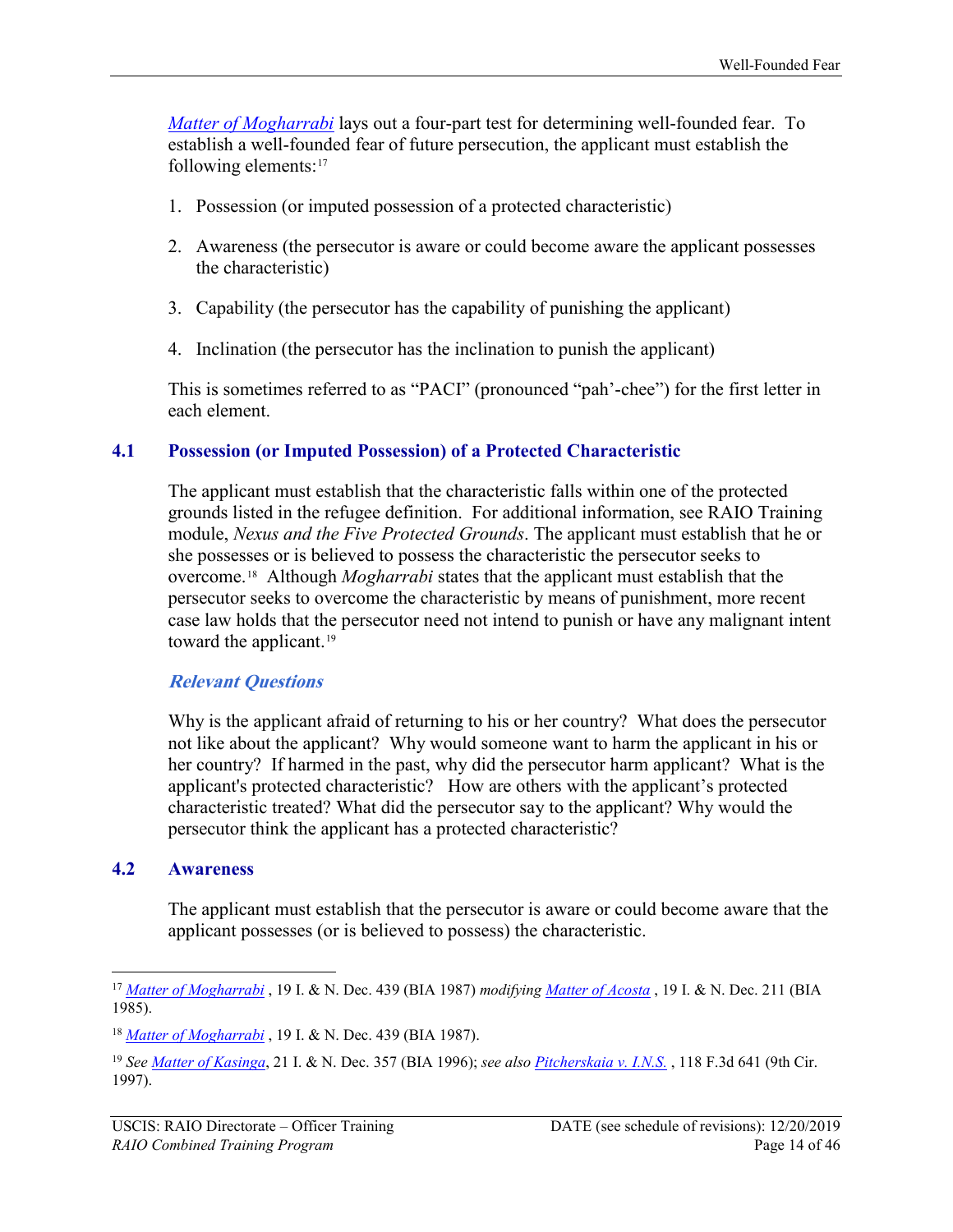The applicant must establish that there is a reasonable possibility that the persecutor could become aware that the applicant possesses the characteristic; mere speculation that the persecutor could become aware is insufficient.<sup>[20](#page-14-1)</sup>

The applicant is not required to hide his or her possession of a protected characteristic in order to avoid awareness.

## **Relevant Questions**

How would someone know that the applicant had the protected characteristic? How could someone recognize the applicant as someone with the protected characteristic? If you were in the applicant's country, how would you know the applicant was someone with the protected characteristic? How would the persecutor know that the applicant had returned to his or her country?

## <span id="page-14-0"></span>**4.3 Capability**

The applicant must establish that the persecutor has the capability to persecute the applicant because he or she possesses a protected characteristic, or because the persecutor believes the applicant possesses a protected characteristic. Some factors to consider in evaluating capability include:

- whether the persecutor is a governmental entity and, if so, the extent of the government's power or authority
- whether the persecutor is a non-governmental entity, and if so, the extent to which the government is able or willing to control it[21](#page-14-2)
- the extent to which the persecutor has the ability to enforce his or her will throughout the country

## **Relevant Questions**

Who is the persecutor? If the persecutor is a part of a government, what role does the persecutor play within the government? How much authority does the persecutor have? If the persecutor is part of the government, can the applicant seek protection from another government entity within the country? Why or why not? If the persecutor is a nongovernment actor, would the government be able to or want to protect the applicant? Did the applicant report the non-governmental actor to the police? Would the police or government offer any protection to the applicant?

<span id="page-14-1"></span> <sup>20</sup> See *[Matter of Acosta](http://web2.westlaw.com/find/default.wl?rs=WLW11.04&rp=%2ffind%2fdefault.wl&vr=2.0&fn=_top&mt=Westlaw&cite=19+I%26N+Dec.+211+&sv=Split)*, 19 I. & N. Dec. 211 (BIA 1985); *[Matter of Mogharrabi](http://web2.westlaw.com/find/default.wl?rs=WLW11.04&rp=%2ffind%2fdefault.wl&vr=2.0&fn=_top&mt=Westlaw&cite=19+I%26N+Dec.+439+&sv=Split)*, 19 I. & N. Dec. 439 (BIA 1987).

<span id="page-14-2"></span><sup>21</sup> For additional information, see RAIO Training modules, *Refugee Definition* and *Definition of Persecution and Eligibility Based on Past Persecution* (section on *Entity the Government is Unable or Unwilling to Control*).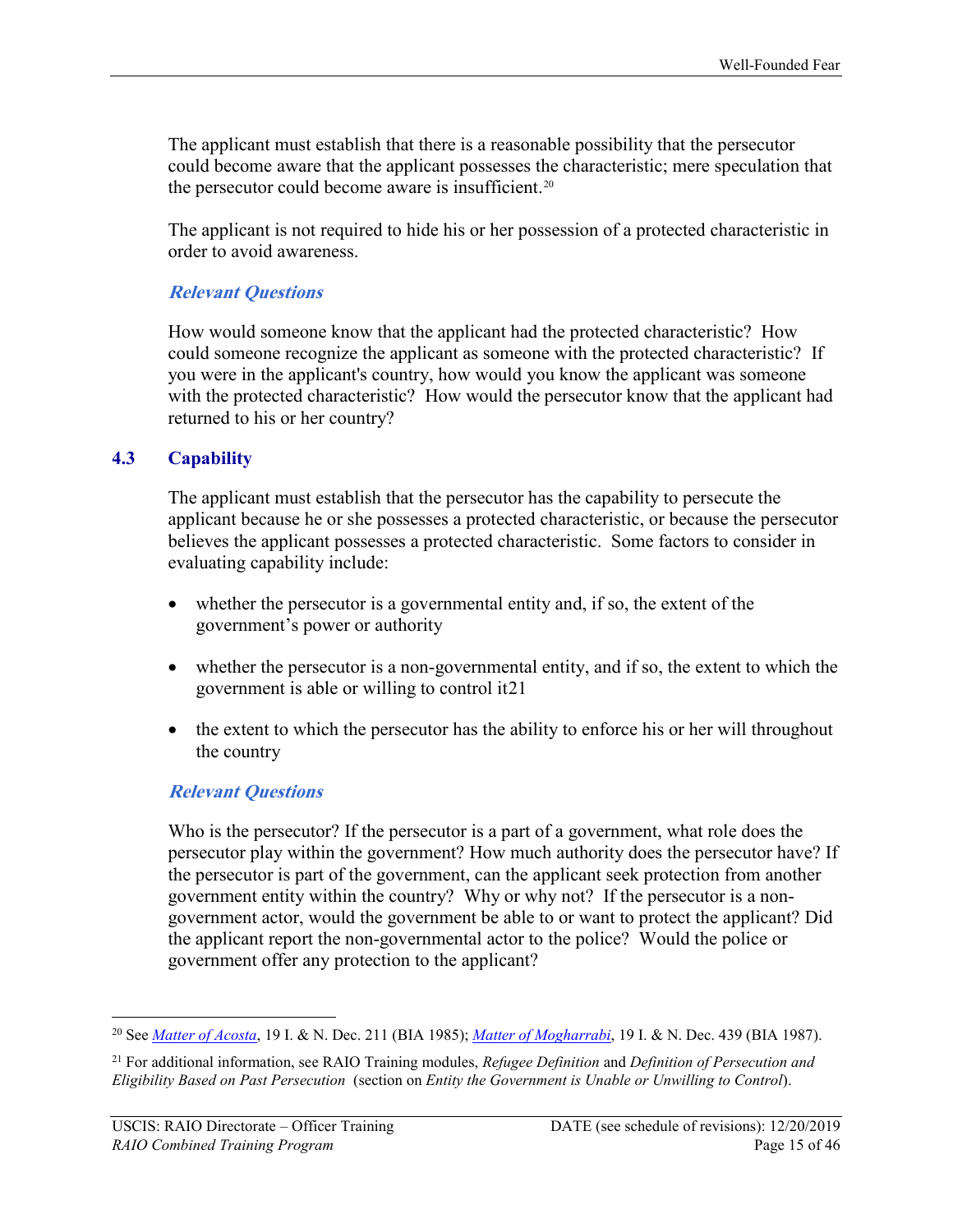During the interview, you will need to ask the applicant questions about the persecutor's capability to persecute him or her. You may use country of origin information<sup>[22](#page-15-3)</sup> to help you determine the capability of the persecutor to harm the applicant if the applicant is having difficulty answering your questions regarding capability.

## <span id="page-15-0"></span>**4.4 Inclination**

The applicant must establish that the persecutor has the inclination to persecute him or her. Note that the applicant does not need to establish that the persecutor is inclined to *punish* the applicant, i.e., that the persecutor's actions are motivated by a malignant intent.<sup>[23](#page-15-4)</sup>

## **Relevant Questions**

If many months or years have passed, does the applicant think the persecutor would still want to harm him or her? Why? Why not? Does the applicant know anyone with his or her protected characteristic who has returned to the home country? What happened to the person who returned? Does the applicant know anyone in the same circumstances who remained in the home country? If so, what, if anything, has happened to that person in the home country? What does the applicant hear about the treatment of others possessing the applicant's protected characteristic in the home country now?

Similar to documenting the capability of the persecutor, you will need to ask the applicant questions about whether the persecutor would be inclined to persecute the applicant. If the applicant is unable to answer questions regarding whether the persecutor is inclined to persecute him or her, you may use country of origin information to help you determine the persecutor's inclination to persecute the applicant.<sup>24</sup> Factors to consider when evaluating inclination include any previous threats or harm from the persecutor and the persecutor's treatment of individuals similarly situated to the applicant. The motive of the persecutor is discussed in detail in the RAIO Training module, *Nexus and the Five Protected Grounds.*

# <span id="page-15-1"></span>**5 PATTERN OR PRACTICE**

# <span id="page-15-2"></span>**5.1 General Rule**

The applicant need *not* show that he or she will be singled out individually for persecution, if the applicant shows that:

<span id="page-15-3"></span> <sup>22</sup> For additional information, see RAIO Training module, *Country of Origin Information*.

<span id="page-15-4"></span><sup>23</sup> *[Matter of Kasinga](http://web2.westlaw.com/find/default.wl?findcite=21+I%26N+Dec.+357&RS=WLW2.67&VR=2.0&SV=Split&FN=_top&MT=Westlaw&findgo.x=11&findgo.y=11)*, 21 I. & N. Dec. 357 (BIA 1996); *[Pitcherskaia v. INS](http://web2.westlaw.com/find/default.wl?cite=118+F.+3d+641+&RS=WLW2.67&VR=2.0&SV=Split&FN=_top&MT=Westlaw&GO.x=6&GO.y=8)*, 118 F.3d 641 (9th Cir. 1997).

<span id="page-15-5"></span><sup>&</sup>lt;sup>24</sup> As noted above, although *Mogharrabi* states that the applicant must establish that the persecutor seeks to overcome the characteristic by means of *punishment,* more recent case law holds that the persecutor need not intend to punish or have any malignant intent. *See [Matter of Kasinga](http://web2.westlaw.com/find/default.wl?findcite=21+I%26N+Dec.+357&RS=WLW2.67&VR=2.0&SV=Split&FN=_top&MT=Westlaw&findgo.x=11&findgo.y=11)*, 21 I. & N. Dec. 357 (BIA 1996) and *[Pitcherskaia v.](http://web2.westlaw.com/find/default.wl?cite=118+F.+3d+641+&RS=WLW2.67&VR=2.0&SV=Split&FN=_top&MT=Westlaw&GO.x=6&GO.y=8)  [INS](http://web2.westlaw.com/find/default.wl?cite=118+F.+3d+641+&RS=WLW2.67&VR=2.0&SV=Split&FN=_top&MT=Westlaw&GO.x=6&GO.y=8)*, 118 F.3d 641 (9th Cir. 1997).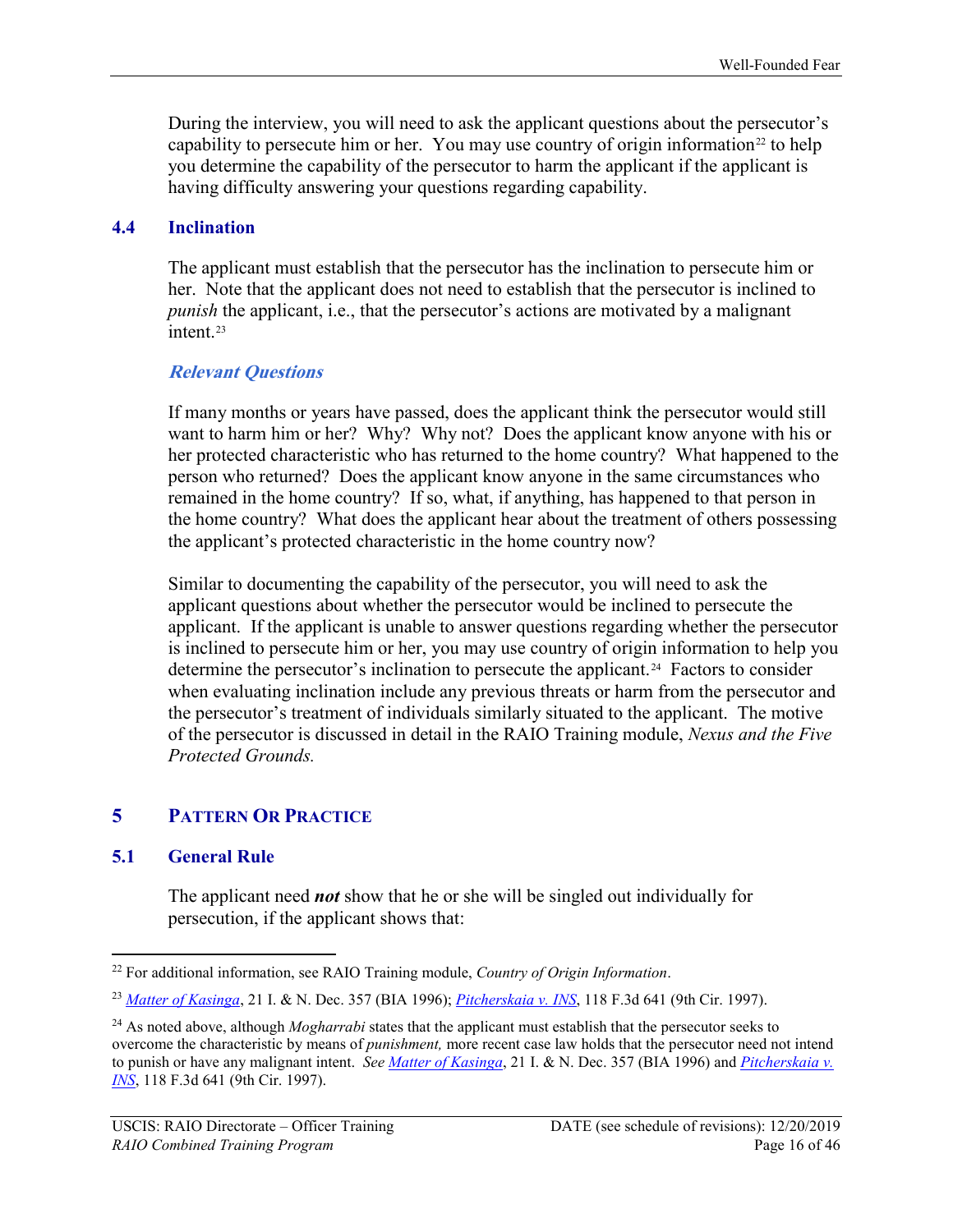- There is a pattern or practice of persecution on account of any of the protected grounds against a group or category of persons similarly situated to the applicant.[25](#page-16-1)
- The applicant belongs to or is identified with the persecuted group, so that a reasonable person in the applicant's position would fear persecution.[26](#page-16-2)

## <span id="page-16-0"></span>**5.2 "Pattern or Practice" of Persecution**

There is no established definition of "pattern or practice." You must evaluate claims of well-founded fear based on a pattern or practice of persecution on a case-by-case basis. The Court of Appeals for the Eighth Circuit has interpreted "pattern or practice" to mean something "on the order of organized or systematic or pervasive persecution," but held that it does not require a showing of persecution of all the members of the group.<sup>[27](#page-16-3)</sup>

The Ninth Circuit has held that even if there is no systematic persecution of members of a group, persecution of some group members may support an applicant's fear of being singled out in the future, if the applicant is similarly situated to those members. The court explained:

if the applicant is a member of a 'disfavored' group, but the group is not subject to systematic persecution, this court will look to (1) the risk level of membership in the group (i.e., the extent and the severity of persecution suffered by the group) and (2) the alien's individual risk level (i.e., whether the alien has a special role in the group or is more likely to come to the attention of the persecutors making him a more likely target for persecution).<sup>[28](#page-16-4)</sup>

The Ninth Circuit went on to state, "[t]he relationship between these two factors is correlational; that is to say, the more serious and widespread the threat of persecution to the group, the less individualized the threat of persecution needs to be."[29](#page-16-5) 

<span id="page-16-4"></span><sup>28</sup> *[Sael v. Ashcroft](http://web2.westlaw.com/find/default.wl?mt=Westlaw&fn=_top&sv=Split&cite=386+F.3d+922&rp=%2ffind%2fdefault.wl&vr=2.0&rs=WLW5.03)*, 386 F.3d 922, 925 (9th Cir. 2004); *[Mgoian v. INS](http://web2.westlaw.com/find/default.wl?cite=184+F.3d+1029+&RS=WLW2.67&VR=2.0&SV=Split&FN=_top&MT=Westlaw&GO.x=3&GO.y=12)*, 184 F.3d 1029, 1035 n. 4 (9th Cir. 1999); citing to *[Kotasz v. INS](http://web2.westlaw.com/KeyCite/default.wl?cite=31+F.3d+847&RS=WLW2.87&VR=2.0&SV=Split&FN=_top&MT=Westlaw&GO.x=3&GO.y=13)*, 31 F.3d 847, 853 (9th Cir. 1994); see also *[Singh v. INS](http://web2.westlaw.com/find/default.wl?cite=94+F.3d+1353+&RS=WLW2.68&VR=2.0&SV=Split&FN=_top&MT=Westlaw&GO.x=14&GO.y=5)*, 94 F.3d 1353 (9th Cir. 1996).

<span id="page-16-5"></span><sup>29</sup> *[Mgoian](http://web2.westlaw.com/find/default.wl?cite=184+F.3d+1029+&RS=WLW2.67&VR=2.0&SV=Split&FN=_top&MT=Westlaw&GO.x=3&GO.y=12)* at 1035: *see also [Kotasz](http://web2.westlaw.com/KeyCite/default.wl?cite=31+F.3d+847&RS=WLW2.87&VR=2.0&SV=Split&FN=_top&MT=Westlaw&GO.x=3&GO.y=13)* and *[Singh.](http://web2.westlaw.com/find/default.wl?cite=94+F.3d+1353+&RS=WLW2.68&VR=2.0&SV=Split&FN=_top&MT=Westlaw&GO.x=14&GO.y=5)*

<span id="page-16-1"></span><sup>&</sup>lt;sup>25</sup> [8 C.F.R. § 208.13\(b\)\(2\)\(iii\)\(A\).](http://www.uscis.gov/ilink/docView/SLB/HTML/SLB/0-0-0-1/0-0-0-11261/0-0-0-14927/0-0-0-15161.html)

<span id="page-16-2"></span> $^{26}$  [8 C.F.R. § 208.13\(b\)\(2\)\(iii\)\(B\).](http://www.uscis.gov/ilink/docView/SLB/HTML/SLB/0-0-0-1/0-0-0-11261/0-0-0-14927/0-0-0-15161.html)

<span id="page-16-3"></span><sup>27</sup> *See [Makonnen v. INS](http://web2.westlaw.com/KeyCite/default.wl?cite=44+F.3d+1378&RS=WLW2.87&VR=2.0&SV=Split&FN=_top&MT=Westlaw&GO.x=11&GO.y=4)*, 44 F.3d 1378, 1383 (8th Cir. 1995); *[Feleke v. INS](http://web2.westlaw.com/KeyCite/default.wl?cite=118+F.3d+594&RS=WLW2.87&VR=2.0&SV=Split&FN=_top&MT=Westlaw&GO.x=12&GO.y=7)*, 118 F.3d 594 (8th Cir. 1997); *see also [Lie v. Ashcroft](http://web2.westlaw.com/find/default.wl?mt=Westlaw&fn=_top&sv=Split&cite=2005+WL+278694+&rp=%2ffind%2fdefault.wl&vr=2.0&rs=WLW5.03)*, 396 F.3d 530 (3d Cir. 2005) (adopting Eighth Circuit's definition of "pattern or practice" of persecution), *[Matter of A-M-](http://www.usdoj.gov/eoir/vll/intdec/vol23/3511.pdf)*, 23 I& N Dec. 737, 741 (BIA 2005) (applying the Eighth Circuit standard in upholding the IJ's finding that the applicant failed to establish a pattern or practice of persecution in Indonesia against Chinese Christians). See also *[Meguenine v. INS](http://web2.westlaw.com/find/default.wl?rs=WLW11.10&rp=%2ffind%2fdefault.wl&vr=2.0&fn=_top&mt=Westlaw&cite=139+F.3d+25&sv=Split)*, 139 F.3d 25, 28 (1st Cir. 1998) (to establish a pattern or practice of persecution the applicant must submit evidence of "systematic persecution" of a group); *[Mitreva v. Gonzales](http://web2.westlaw.com/find/default.wl?rs=WLW11.10&rp=%2ffind%2fdefault.wl&vr=2.0&fn=_top&mt=Westlaw&cite=417+F.3d+761&sv=Split)*, 417 F.3d 761, 765 (7th Cir. 2005) (citing case examples, and noting that "courts have interpreted the regulation to apply only in rare circumstances").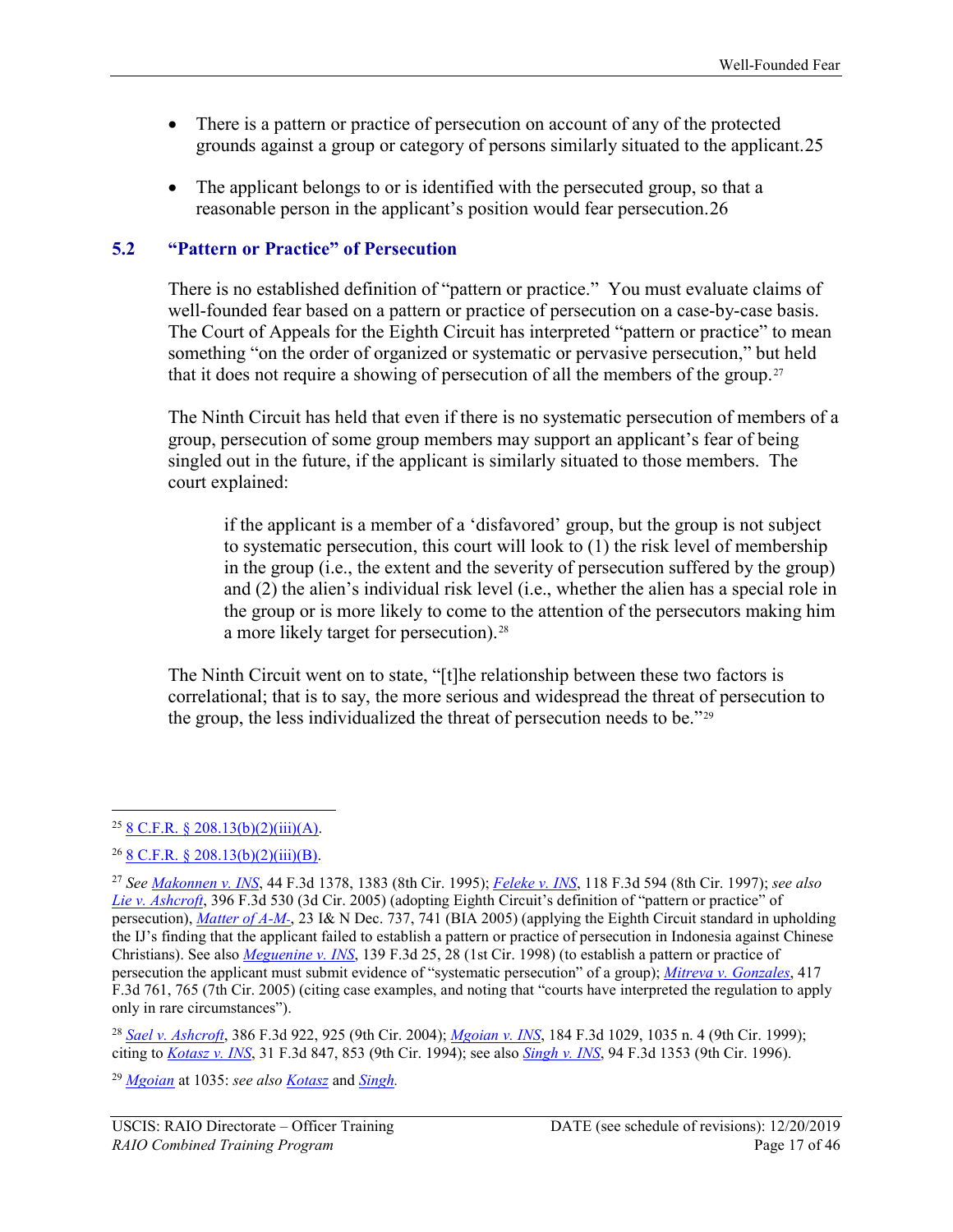The First, Third, and Seventh Circuits have rejected the Ninth Circuit's use of a lower "disfavored group" standard where there is insufficient evidence to establish a "pattern or practice" of persecution.[30](#page-17-3)

## <span id="page-17-0"></span>**5.3 Group or Category of Individuals Similarly Situated**

There is no established rule regarding the type of group or category with which the applicant must be identified. The group could include a few individuals or many. However, the members of the group or category must share some common characteristic that the persecutor seeks to overcome and that falls within one of the protected grounds in the refugee definition.[31](#page-17-4)

## **Relevant Questions**

How were others similarly situated to the applicant treated in the applicant's home country? How were others treated, with whom the applicant was associated? How would the applicant be seen as connected with this group? How does the persecutor treat people who are seen as belonging to this group? Have other people in this group who also fled returned to the home country? How have they been treated? What has happened to them?

You should also consult country conditions reports to determine whether the applicant belongs to a group at risk of harm and the extent to which that group is at risk.

# <span id="page-17-1"></span>**6 PERSECUTION OF INDIVIDUALS CLOSELY RELATED TO THE APPLICANT**

# <span id="page-17-2"></span>**6.1 Objective Evidence Supporting Fear**

The persecution of family members or other individuals closely associated with the applicant may provide objective evidence that the applicant's fear of future persecution is well-founded, even if there is no pattern or practice of persecution of such individuals. On the other hand, continued safety of individuals similarly situated to the applicant may, in some cases, be evidence that the applicant's fear is not well-founded.<sup>[32](#page-17-5)</sup>

<span id="page-17-3"></span> <sup>30</sup> *[Lie v. Ashcroft](http://web2.westlaw.com/find/default.wl?mt=Westlaw&fn=_top&sv=Split&cite=2005+WL+278694+&rp=%2ffind%2fdefault.wl&vr=2.0&rs=WLW5.03)*, 396 F.3d 530 (3d Cir. 2005) (finding that violence against Chinese Christians in Indonesia is not sufficiently widespread to constitute a "pattern or practice" of persecution); *[Firmansjah v. Gonzales](http://web2.westlaw.com/find/default.wl?rs=WLW11.10&rp=%2ffind%2fdefault.wl&vr=2.0&fn=_top&mt=Westlaw&cite=424+F.3d+598&sv=Split)*, 424 F.3d 598, 607 n.6 (7th Cir. 2005) (noting that the court has not recognized a lower threshold of proof based on membership in a "disfavored group" where the evidence is insufficient to establish "pattern or practice"); *[Kho v. Keisler](http://web2.westlaw.com/find/default.wl?fn=_top&rs=WLW8.02&rp=%2ffind%2fdefault.wl&mt=Westlaw&vr=2.0&sv=Split&cite=505+f.3d+50)*, 505 F.3d 50, 55 (1st Cir. 2007) (noting that the disfavored group analysis is creates a threshold for relieving applicants of the need to establish individualized persecution that is not found in the regulations).

<span id="page-17-4"></span><sup>31</sup> *See*, *[Meguenine v. INS](http://web2.westlaw.com/find/default.wl?cite=139+F%2E3d+25&FN=%5Ftop&GO%2Ex=3&GO%2Ey=10&MT=Westlaw&RS=WLW2%2E67&strRecreate=no&sv=Split&VR=2%2E0)*, 139 F.3d 25 (1st Cir. 1998) (Applicant failed to establish well-founded fear based on pattern or practice of individuals similarly situated to him, because evidence indicated that those targeted were not persecuted because of the characteristic they shared with the applicant, but rather a characteristic the applicant did not possess – prominent opposition to Islamic fundamentalists).

<span id="page-17-5"></span><sup>32</sup> *See [Matter of A-E-M-](http://web2.westlaw.com/find/default.wl?rs=WLW11.04&rp=%2ffind%2fdefault.wl&vr=2.0&fn=_top&mt=Westlaw&cite=21+I%26N+Dec.+1157+&sv=Split)*, 21 I. & N. Dec. 1157 (BIA 1998); *but see [Cordero-Trejo v. INS](http://web2.westlaw.com/find/default.wl?cite=40+F.3d+482&RS=WLW2.68&VR=2.0&SV=Split&FN=_top&MT=Westlaw&GO.x=16&GO.y=4)*, 40 F.3d 482 (1st Cir. 1994) (remanded to the BIA, in part, for the Board to consider evidence that others similarly situated to the applicant were also being subjected to violence by government forces).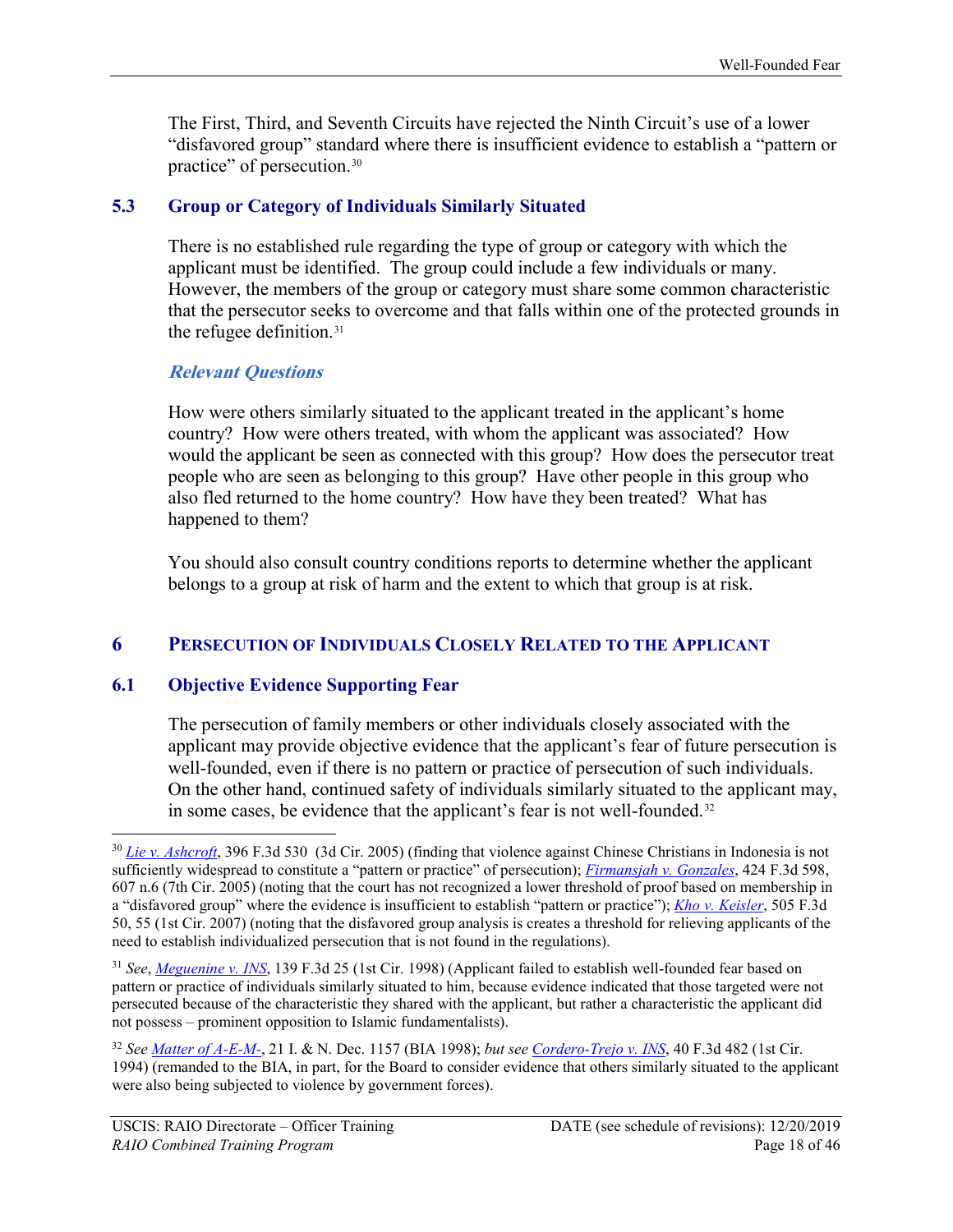## <span id="page-18-0"></span>**6.2 Connection Must Be Established**

The applicant must establish a connection between the persecution of the family member or associate and the harm that the applicant fears.<sup>33</sup>

## **Example**

An applicant's sister was arrested because she was a member of the same opposition party as the applicant. The sister and the applicant lived in the same city. The applicant learned of the arrest through continued contact with family in the home country. The sister's arrest must be considered in evaluating the applicant's claim. On the other hand, if the facts were different and the applicant did not live in the same city as her sister, had little contact with her, and had no association with her political party, the sister's arrest must still be considered, but might not be enough to establish a well-founded fear.

# <span id="page-18-1"></span>**7 THREATS MAY BE SUFFICIENT WITHOUT HARM**

Serious threats made against an applicant may constitute past persecution even if the applicant was never physically harmed. $34$  A threat (anonymous or otherwise) may also be sufficient to establish a well-founded fear of persecution, depending on all of the circumstances of the case. There is no requirement that the applicant be harmed in the past or wait to see whether the threat will be carried out. The fact that an applicant has not been harmed in the past is not determinative of whether his or her fear of future persecution is well founded**.** However, the evidence must show that the threat is serious and that there is a reasonable possibility the threat will be carried out.<sup>[35](#page-18-4)</sup>

Threats must be evaluated in light of the conditions in the country and the circumstances of the particular case. Anonymous threats could be a result of personal problems unrelated to any of the protected characteristics in the refugee definition. On the other hand, death squads may use anonymous threats to terrorize those over whom they seek control. The fact that a threat is anonymous does not necessarily detract from the seriousness of the threat. Further inquiry should be made regarding the circumstances and content of the threat to evaluate whether it provides a basis for a well-founded fear. In

<span id="page-18-2"></span> <sup>33</sup> *See [Matter of A-K-,](http://web2.westlaw.com/find/default.wl?rs=WLW11.10&rp=%2ffind%2fdefault.wl&vr=2.0&fn=_top&mt=Westlaw&cite=24+I%26N+Dec.+275&sv=Split)* 24 I. & N. Dec. 275, 277-78 (BIA 2007) (the applicant was not eligible for withholding of removal, based on a fear that his daughters would be subjected to FGM, as he did not establish a pattern of persecution tied to him personally).

<span id="page-18-3"></span><sup>34</sup> *[Salazar-Paucar v. INS](http://web2.westlaw.com/find/default.wl?findcite=281+F.3d+1069&RS=WLW2.77&VR=2.0&SV=Split&FN=_top&MT=Westlaw&findgo.x=6&findgo.y=10)*, 281 F.3d 1069, 1074 (9th Cir. 2002), *amended by [Salazar-Paucar v. INS](http://web2.westlaw.com/find/default.wl?rs=WLW11.10&rp=%2ffind%2fdefault.wl&vr=2.0&fn=_top&mt=Westlaw&cite=290+F.3d+964+&sv=Split)*, 290 F.3d 964 (9th Cir. 2002). For additional information, see RAIO Training modules, *Refugee Definition* and *Definition of Persecution and Eligibility Based on Past Persecution*.

<span id="page-18-4"></span><sup>35</sup> *[Matter of Villalta](http://web2.westlaw.com/find/default.wl?rs=WLW11.04&rp=%2ffind%2fdefault.wl&vr=2.0&fn=_top&mt=Westlaw&cite=20+I%26N+Dec.+142+&sv=Split)*, 20 I&N Dec. 142 (BIA 1990); *[Kaiser v. Ashcroft](http://web2.westlaw.com/find/default.wl?mt=Westlaw&fn=_top&sv=Split&cite=390+F.3d+653&rp=%2ffind%2fdefault.wl&vr=2.0&rs=WLW5.03)*, 390 F.3d 653, 658 (9th Cir. 2004); *[Arteaga v.](http://web2.westlaw.com/KeyCite/default.wl?cite=836+F%2E2d+1227&clickit=y&ErrHost=EG%2DWLWEB%2DA90&FN=%5Ftop&GO%2Ex=10&GO%2Ey=2&MT=Westlaw&RS=WLW2%2E87&ssl=y&strRecreate=yes&sv=Split&VR=2%2E0)  [INS](http://web2.westlaw.com/KeyCite/default.wl?cite=836+F%2E2d+1227&clickit=y&ErrHost=EG%2DWLWEB%2DA90&FN=%5Ftop&GO%2Ex=10&GO%2Ey=2&MT=Westlaw&RS=WLW2%2E87&ssl=y&strRecreate=yes&sv=Split&VR=2%2E0)*, 836 F.2d 1227 (9th Cir. 1988); *[Sotelo-Aquije v. Slattery](http://web2.westlaw.com/KeyCite/default.wl?cite=17+F.3d+33&RS=WLW2.87&VR=2.0&SV=Split&FN=_top&MT=Westlaw&GO.x=8&GO.y=11)*, 17 F.3d 33 (2d Cir. 1994); *[Cordero-Trejo v. INS](http://web2.westlaw.com/find/default.wl?cite=40+F.3d+482&RS=WLW2.68&VR=2.0&SV=Split&FN=_top&MT=Westlaw&GO.x=16&GO.y=4)*, 40 F.3d 482 (1st Cir. 1994).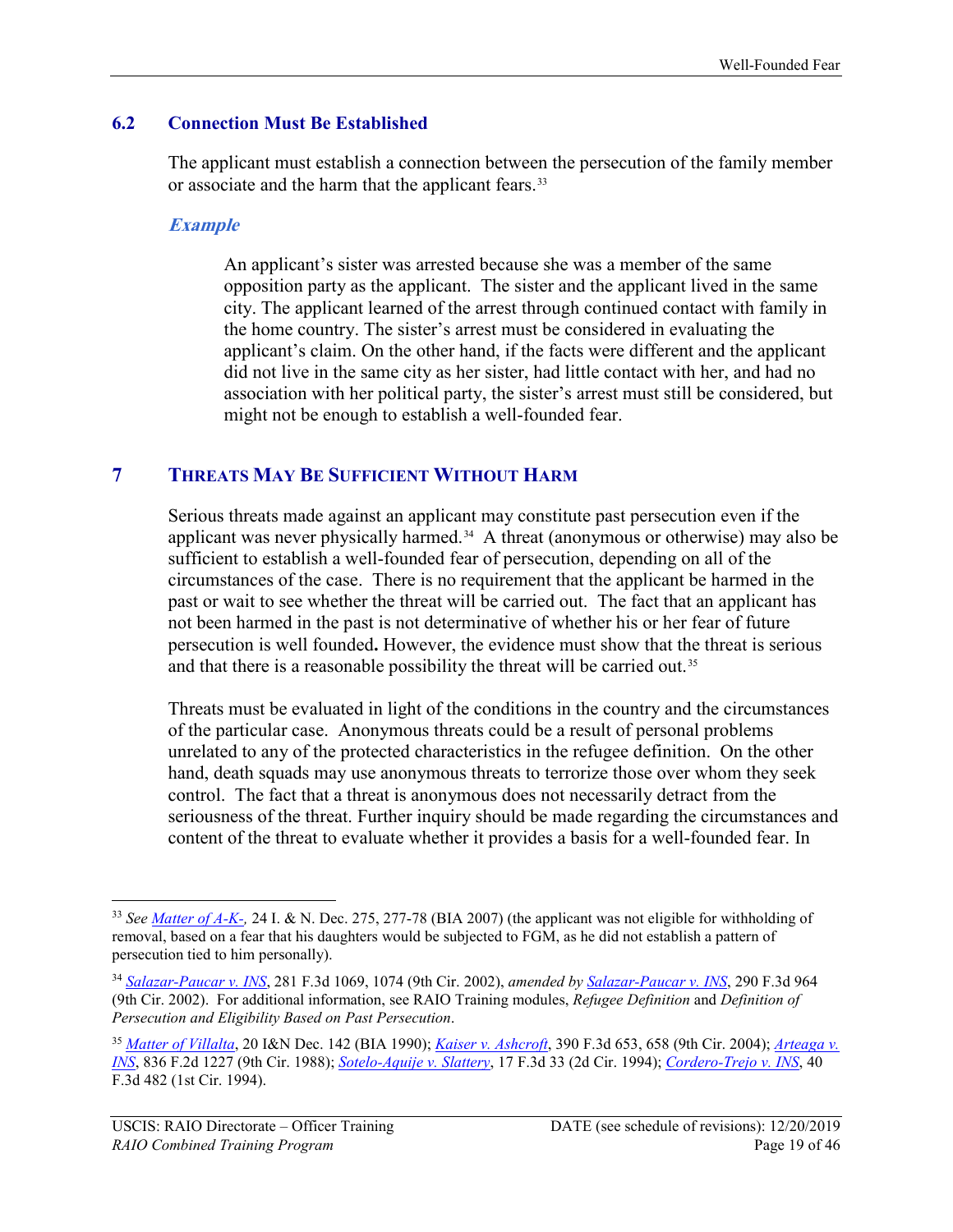many cases, the content of an anonymous threat sheds light on the identity of the source of the threat.[36](#page-19-3)

In determining whether a threat or threats establish a well-founded fear of persecution, you should elicit information from the applicant about all of the circumstances relating to the threat. Factors to consider may include:

- whether others have received similar threats, and what happened to those individuals
- the authority or power of the individual or group that made the threat
- any activities that may have placed the applicant at risk
- country of origin reports

## <span id="page-19-0"></span>**8 SIGNIFICANT LAPSE OF TIME BETWEEN OCCURRENCE OF EVENT(S) AND FLIGHT**

## <span id="page-19-1"></span>**8.1 General Rule**

A significant lapse of time between the occurrence of incidents that form the basis of the claim and an applicant's departure from the country may be evidence that the applicant's fear is not well-founded.[37](#page-19-4) The lapse of time may indicate that:

- the applicant does not possess a genuine fear of harm
- the persecutor does not possess the ability or the inclination to harm the applicant

# <span id="page-19-2"></span>**8.2 Possible Exceptions**

There may be valid reasons why the applicant did not leave the country for a significant amount of time after receiving threats or being harmed, including:

- lack of funds to arrange for departure from the country
- time to arrange for the safety of family members

<span id="page-19-3"></span> <sup>36</sup> *See, e.g.*, *[Aguilera-Cota v. INS](http://web2.westlaw.com/find/default.wl?rs=WLW11.04&rp=%2ffind%2fdefault.wl&vr=2.0&fn=_top&mt=Westlaw&cite=914+F.2d+1375&sv=Split)*, 914 F.2d 1375 (9th Cir.1990); *[Cordero-Trejo v. INS](http://web2.westlaw.com/find/default.wl?cite=40+F.3d+482&RS=WLW2.68&VR=2.0&SV=Split&FN=_top&MT=Westlaw&GO.x=16&GO.y=4)*, 40 F.3d 482 (1st Cir. 1994); *[Gailius v. INS](http://web2.westlaw.com/find/default.wl?findcite=147+F.3d+34+&RS=WLW2.67&VR=2.0&SV=Split&FN=_top&MT=Westlaw&findgo.x=6&findgo.y=6)*, 147 F.3d 34 (1st Cir. 1998); *[Kaiser v. Ashcroft](http://web2.westlaw.com/find/default.wl?mt=Westlaw&fn=_top&sv=Split&cite=390+F.3d+653&rp=%2ffind%2fdefault.wl&vr=2.0&rs=WLW5.03)*, 390 F.3d 653, 658 (9th Cir. 2004); *Canales-Vargas v. [Gonzales](http://web2.westlaw.com/find/default.wl?rs=WLW11.04&rp=%2ffind%2fdefault.wl&vr=2.0&fn=_top&mt=Westlaw&cite=441+F.3d+739&sv=Split)*, 441 F.3d 739, 744-745 (9th Cir. 2006) (finding that the timing of threats – two or three weeks after the applicant publicly denounced the Shining Path guerrillas – was circumstantial evidence sufficient to establish the Shining Path as the source of the threats).

<span id="page-19-4"></span><sup>37</sup> *See [Castillo v. INS](http://web2.westlaw.com/find/default.wl?findcite=951+F.2d+1117&RS=WLW2.67&VR=2.0&SV=Split&FN=_top&MT=Westlaw&findgo.x=11&findgo.y=13)*, 951 F.2d 1117 (9th Cir. 1991); *[Lie v. Ashcroft](http://web2.westlaw.com/find/default.wl?mt=Westlaw&fn=_top&sv=Split&cite=2005+WL+278694+&rp=%2ffind%2fdefault.wl&vr=2.0&rs=WLW5.03)*, 396 F.3d 530 (3d Cir. 2005) (upholding BIA's determination that applicant did not establish a subjective fear of future persecution when she had remained in Indonesia for two years after the robbery that formed the basis of her claim to asylum).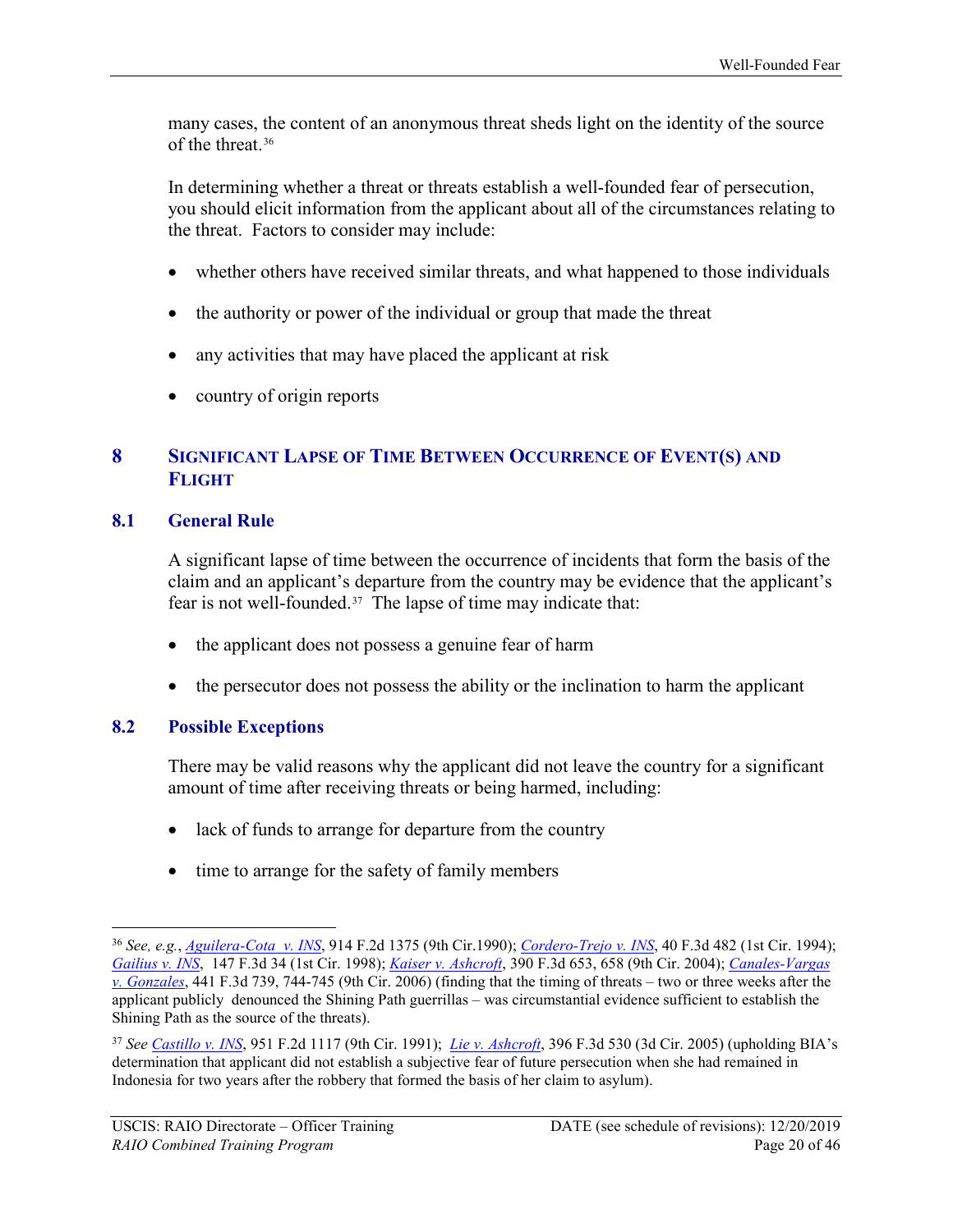- belief that the situation would improve
- promotion of a cause within the home country
- temporary disinclination or inability by the persecutor to harm the applicant

#### <span id="page-20-0"></span>**8.3 Factors to Consider**

To evaluate the weight to be given to this issue, it is important to consider all circumstances,<sup>[38](#page-20-1)</sup> including:

#### **The amount of time the applicant remained**

A relatively short period, such as weeks or months, may not be significant, whereas years could be significant, depending on the circumstances. You must ascertain whether the length of time has a significant impact on the applicant's claim.

#### **The reason for the delay**

There may have been a lack of opportunity to escape or the applicant may have had other legitimate reasons for deciding to remain in the country. On the other hand, an applicant may provide reasons that are not consistent with his or her alleged reasons for leaving the country.

#### **The applicant's location during that time**

Whether the applicant remained near the place of persecution, or went into hiding, or moved to a distant location within the country, may have a bearing on the issue. If an applicant remained in the area where the persecutor could easily locate the applicant, you must elicit additional testimony as to why the applicant did so, as well as reasons why the persecutor did not continue his or her activities against the applicant.

#### **The applicant's activities during that time**

It may be relevant to determine whether the applicant went into hiding or assumed his or her normal routine. If the applicant made attempts to reduce his or her vulnerability to persecution, and believed that those attempts would be effective, this could explain the delay. If the applicant did not change his or her daily routine, you should explore whether the applicant continued to remain vulnerable to the possibility of persecution.

#### **The persecutor's activities during that time, if known**

<span id="page-20-1"></span> <sup>38</sup> *See [Gonzales](http://web2.westlaw.com/find/default.wl?rs=WLW11.04&rp=%2ffind%2fdefault.wl&vr=2.0&fn=_top&mt=Westlaw&cite=82+F.3d+903&sv=Split) v. INS,* 82 F.3d 903, 909 (9th Cir. 1996) (finding that the applicant's stay in Nicaragua for 3 years after the first threat did not undermine her claim of a well-founded fear where the threats were repeated, applicant took steps to protect herself, and a pattern of violence against her family members made her fear well-founded).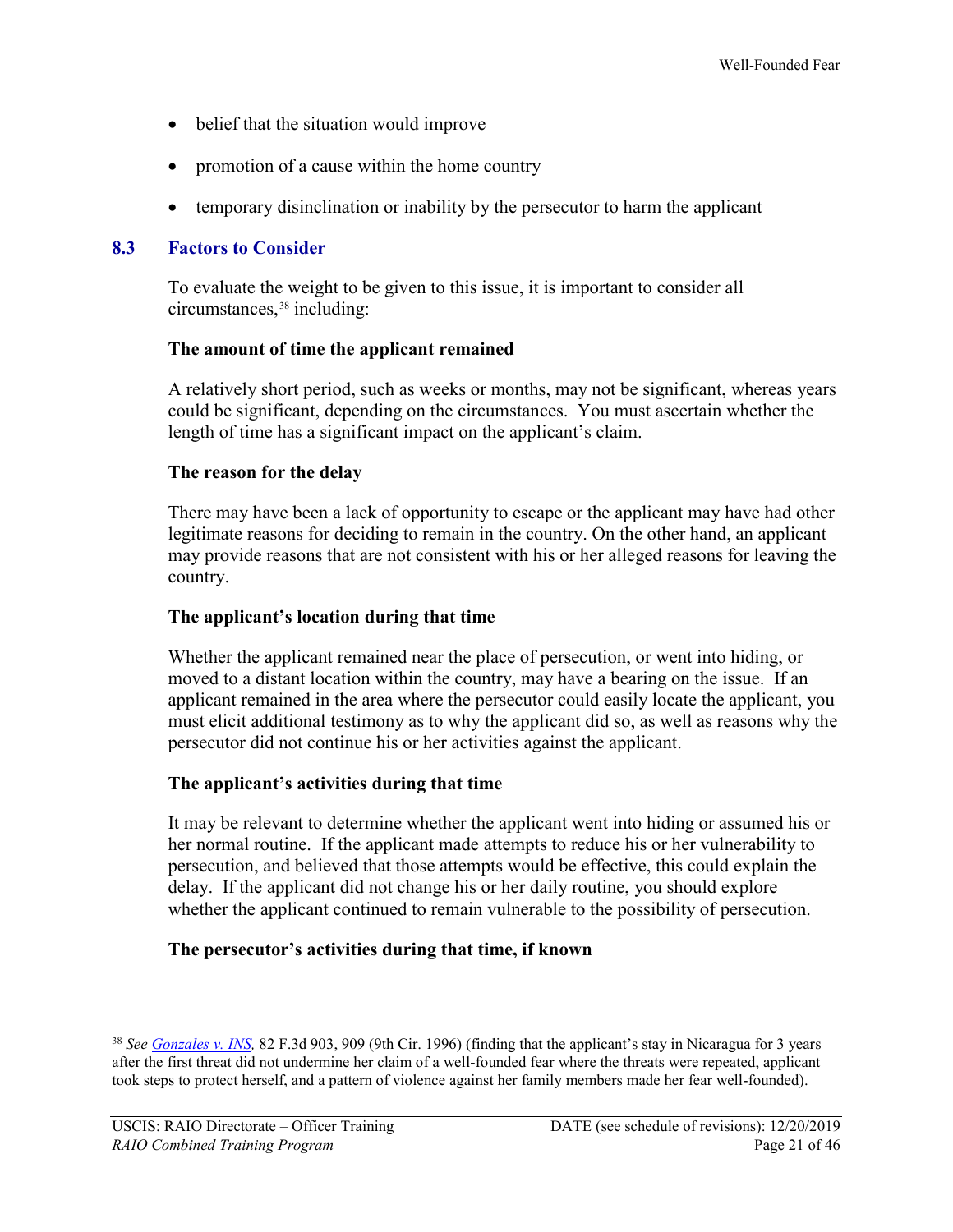If the persecutor suspends persecutory activities during the time in which the applicant remained in his or her country, this could explain the delayed departure.

## <span id="page-21-0"></span>**9 RETURN TO COUNTRY OF FEARED PERSECUTION**

#### <span id="page-21-1"></span>**9.1 Effect on Well-Founded Fear Evaluation**

Depending on the circumstances, an applicant's return to the country of feared persecution may indicate that the applicant does not possess a genuine (subjective) fear of persecution or that the applicant's fear is not objectively reasonable. However, return to the country of feared persecution does not necessarily defeat the claim.<sup>39</sup>

The regulations at 8 C.F.R. § 208.8(b) address the effect of return to the home country in the context of an asylum seeker. Please see the [Asylum Adjudications](#page-39-0) Supplement – [Return to Country of Feared Persecution](#page-39-0) for further information on this topic. While there is no equivalent regulation governing overseas refugee adjudications, return to the country of feared persecution in this context may affect whether the applicant has a wellfounded fear of persecution. [International and Refugee Adjudications](#page-33-4) Supplement – [Return to Country of Feared Persecution.](#page-33-4) For additional information, see RAIO Training modules, *Refugee Definition* and *Definition of Persecution and Eligibility Based on Past Persecution.*

In the overseas refugee context, an applicant need only establish either past persecution or a well-founded fear of future persecution.

#### <span id="page-21-2"></span>**9.2 Factors to Consider**

#### **Why Did Applicant Return?**

In evaluating the weight to be given to an applicant's return, you must consider the reason the applicant returned. There may be one or more compelling reasons for an applicant to return. For example, the Ninth Circuit held that the fact that applicant returned to the country of feared persecution to get her child, whose custodian had died, did not undercut the genuineness of her fear.<sup>[40](#page-21-4)</sup>

## **What Happened Upon Return?**

<span id="page-21-3"></span><sup>&</sup>lt;sup>39</sup> Procedurally, an applicant with a pending asylum application who leaves the United States without advance parole is presumed to have abandoned his or her asylum claim, regardless of the country he or she travels to.  $8 \text{ C.F.R. }$ [208.8\(b\).](http://www.uscis.gov/portal/site/uscis/menuitem.f6da51a2342135be7e9d7a10e0dc91a0/?vgnextoid=fa7e539dc4bed010VgnVCM1000000ecd190aRCRD&vgnextchannel=fa7e539dc4bed010VgnVCM1000000ecd190aRCRD&CH=8cfr) The presumption is generally overcome by the applicant's appearance at the asylum office. Return to country of feared persecution is also addressed in the RAIO Training module, *Refugee Definition.* In this section, you should focus on how the applicant's return factors into the analysis of well-founded fear.

<span id="page-21-4"></span><sup>40</sup> *[Rodriguez v. INS](http://web2.westlaw.com/KeyCite/default.wl?cite=841+F.2d+865&RS=WLW2.87&VR=2.0&SV=Split&FN=_top&MT=Westlaw&GO.x=13&GO.y=10)*, 841 F.2d 865 (9th Cir. 1987); *see also [Damaize-Job v. INS](http://web2.westlaw.com/find/default.wl?findcite=787+F.2d+1332&RS=WLW2.67&VR=2.0&SV=Split&FN=_top&MT=Westlaw&findgo.x=10&findgo.y=9)*, 787 F.2d 1332 (9th Cir. 1986) (Applicant's return to country of feared persecution because he wanted to help his uncle and sister who had been arrested was not inconsistent with a well-founded fear).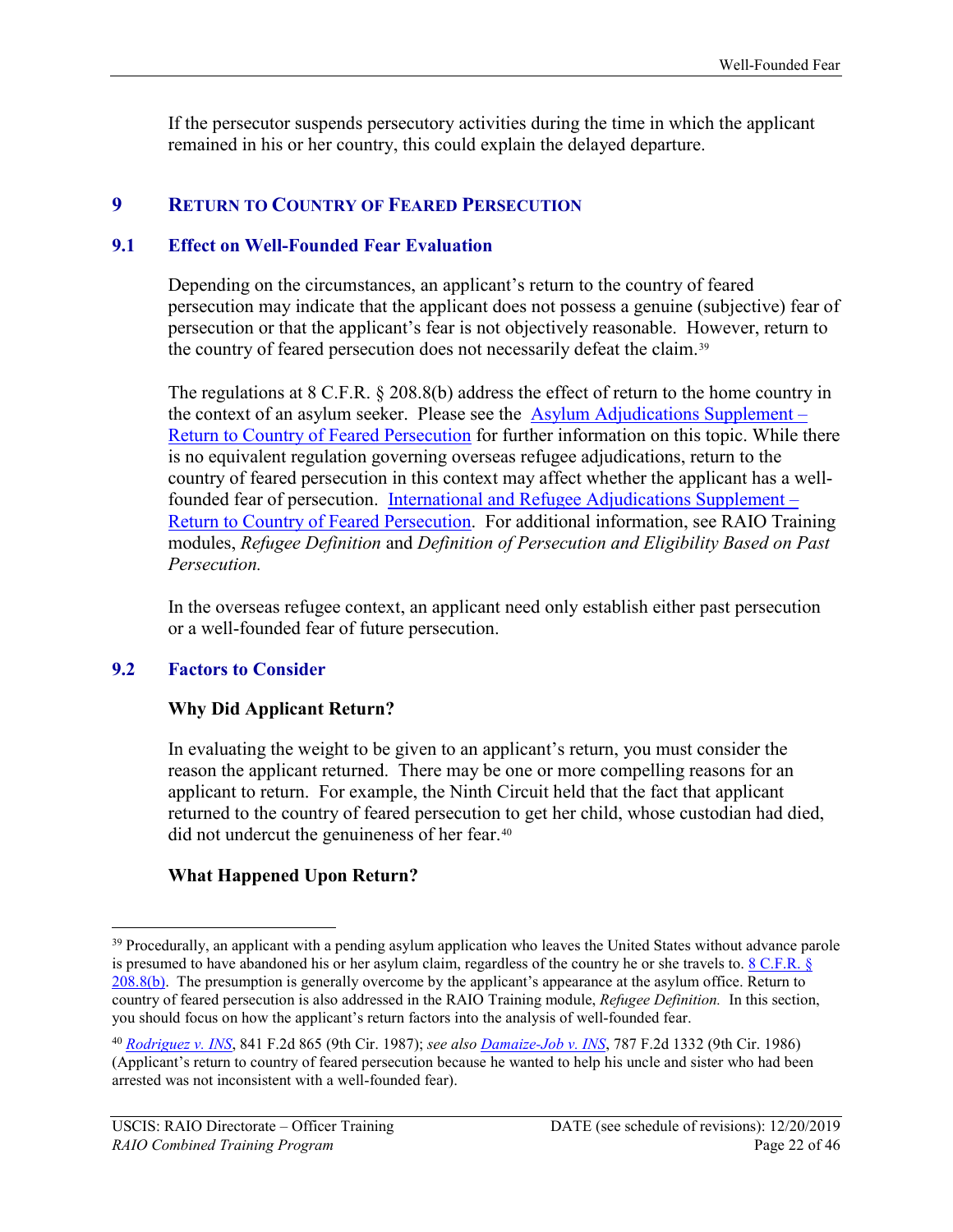It is also important to consider what happened to the applicant after he or she returned to the country of feared persecution. Threats or harm experienced upon return would strengthen the applicant's claim that he or she faces a reasonable risk of persecution. However, the ability to return to and remain safely in the country of feared persecution would undercut the reasonableness of the applicant's fear, particularly if the applicant remained there a significant amount of time and lived openly (not in hiding).

## **Examples**

- An applicant returned to his home country of Lebanon to attend to his dying father. Out of fear of persecution, he cut short his visit and returned to the United States before his father's funeral. Four years later, he returned to Lebanon to attend to his dying mother. Because a fear of persecution, the applicant delayed this visit and by the time he arrived in Lebanon his mother had already died. The court concluded that these two return visits were not substantial evidence that the applicant's fear of persecution was not well-founded.[41](#page-22-2)
- A Rwandan applicant provided "reasonable explanations" for remaining in school in her home country and several return trips to her home country after she fled, according to the First Circuit Court of Appeals.<sup>[42](#page-22-3)</sup> The court noted that all members of her immediate family had been killed and she returned at the urging of a close friend, a nun, who was not aware that she had been raped in Rwanda and who believed that the applicant would no longer be a target after her father's death. The court also relied on the fact that the applicant had no means of financial or emotional support, except for the nun, and her only means of obtaining an education was through the free education offered at the National University of Rwanda. Upon return, the applicant changed her name, but was soon discovered. She also returned later to obtain her transcript so that she might be able to attend school in the United States. The court concluded that "[f]aced with no viable means of support otherwise, people take risks in the face of their fears."[43](#page-22-4)

# <span id="page-22-0"></span>**10 POSSESSION OF TRAVEL DOCUMENTS**

## <span id="page-22-1"></span>**10.1 General Rule**

Possession of a valid national passport and other official travel documents is not a bar to refugee status. However, possession of such documents may be considered in evaluating whether the applicant is at reasonable risk of harm from the government, because it may be evidence that the government is not inclined to harm the applicant. This would only be relevant when the government is the persecutor.

<span id="page-22-2"></span> <sup>41</sup> *[Karouni v. Gonzales](http://web2.westlaw.com/find/default.wl?cite=399+F.3d+1163+&rs=WLW12.01&vr=2.0&rp=%2ffind%2fdefault.wl&sv=Split&fn=_top&mt=Westlaw)*, 399 F.3d 1163 (9th Cir. 2005).

<span id="page-22-3"></span><sup>42</sup> *[Mukamusoni v. Ashcroft](http://web2.westlaw.com/find/default.wl?rs=WLW11.10&rp=%2ffind%2fdefault.wl&vr=2.0&fn=_top&mt=Westlaw&cite=390+F.3d+110&sv=Split)*, 390 F.3d 110, 125 (1st Cir. 2004).

<span id="page-22-4"></span><sup>43</sup> *[Mukamusoni](http://web2.westlaw.com/find/default.wl?rs=WLW11.10&rp=%2ffind%2fdefault.wl&vr=2.0&fn=_top&mt=Westlaw&cite=390+F.3d+110&sv=Split)*, 390 F.3d at 126.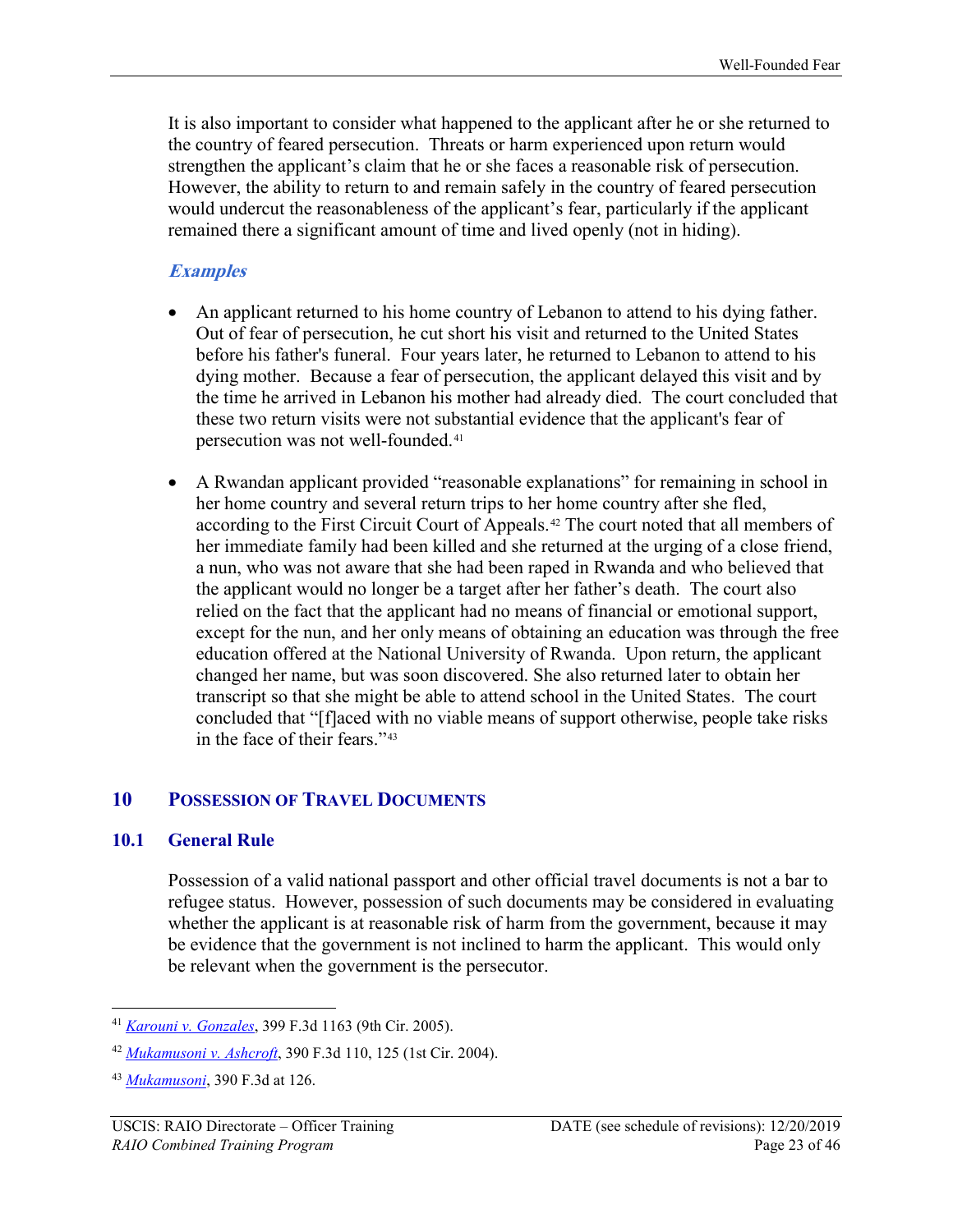## <span id="page-23-0"></span>**10.2 Factors to Consider**

To evaluate the weight to be given to the applicant's possession of travel documents, the circumstances surrounding the acquisition of the documents should be elicited and considered. Factors to consider include:

- Whether the passport-issuing or exit control agency is separate from the branch of government that seeks to harm the applicant and whether that agency is aware of the applicant's situation<sup>[44](#page-23-5)</sup>
- Whether the applicant obtained the documents surreptitiously (e.g., through a bribe or with the help of a friend)
- Whether the government issued the documents so that the applicant would go into exile
- Whether the applicant obtained the documents prior to the incidents that gave rise to the applicant's fear

# <span id="page-23-1"></span>**11 REFUGEE SUR PLACE**

## <span id="page-23-2"></span>**11.1 Definition**

UNHCR defines a "refugee *sur place*" as a "person who was not a refugee when he left his country, but who becomes a refugee at a later date."<sup>[45](#page-23-6)</sup> An individual may become a refugee due to circumstances arising in the country of origin after the individual left, or due to actions the individual took while outside his or her country.<sup>[46](#page-23-7)</sup>

## <span id="page-23-3"></span>**11.2 Analysis**

To evaluate a claim, you should apply the *Mogharrabi* four-pronged test, just as in any other claim of well-founded fear. A common issue that arises in such cases is whether there is a reasonable possibility the persecutor could become aware that the applicant possesses a characteristic that the persecutor seeks to overcome, or might impute the characteristic to the applicant.

## <span id="page-23-4"></span>**11.3 Factors to Consider**

<span id="page-23-5"></span> <sup>44</sup>*See [Khup v. Ashcroft](http://web2.westlaw.com/find/default.wl?mt=Westlaw&fn=_top&sv=Split&cite=376+F.3d+898&rp=%2ffind%2fdefault.wl&vr=2.0&rs=WLW5.03)*, 376 F.3d 898, 905 (9th Cir. 2004) (finding that IJ erred in failing to consider Khup's explanation that he obtained the passport through a broker to whom he paid a large sum of money and IJ failed to explore how the applicant was able to renew the passport).

<span id="page-23-6"></span><sup>45</sup> *[UNHCR Handbook](http://www.unhcr.org/cgi-bin/texis/vtx/refworld/rwmain?page=search&docid=4f33c8d92&skip=0&query=UNHCR%20Handbook%20on%20Procedures%20and%20Criteria%202011)*, para. 94.

<span id="page-23-7"></span><sup>46</sup>*[UNHCR Handbook](http://www.unhcr.org/cgi-bin/texis/vtx/refworld/rwmain?page=search&docid=4f33c8d92&skip=0&query=UNHCR%20Handbook%20on%20Procedures%20and%20Criteria%202011)*, paras. 94-96: Refugees "sur place;" *see [Kyaw ZwarTun v. INS,](http://web2.westlaw.com/find/default.wl?rs=WLW11.04&rp=%2ffind%2fdefault.wl&vr=2.0&fn=_top&mt=Westlaw&cite=445+F.3d+554+&sv=Split)* 445 F.3d 554 (2d Cir. 2006) (finding error where the IJ failed to consider whether the applicant's political activities since coming to the US, even if not motivated by actual political beliefs, established a well-founded fear of persecution).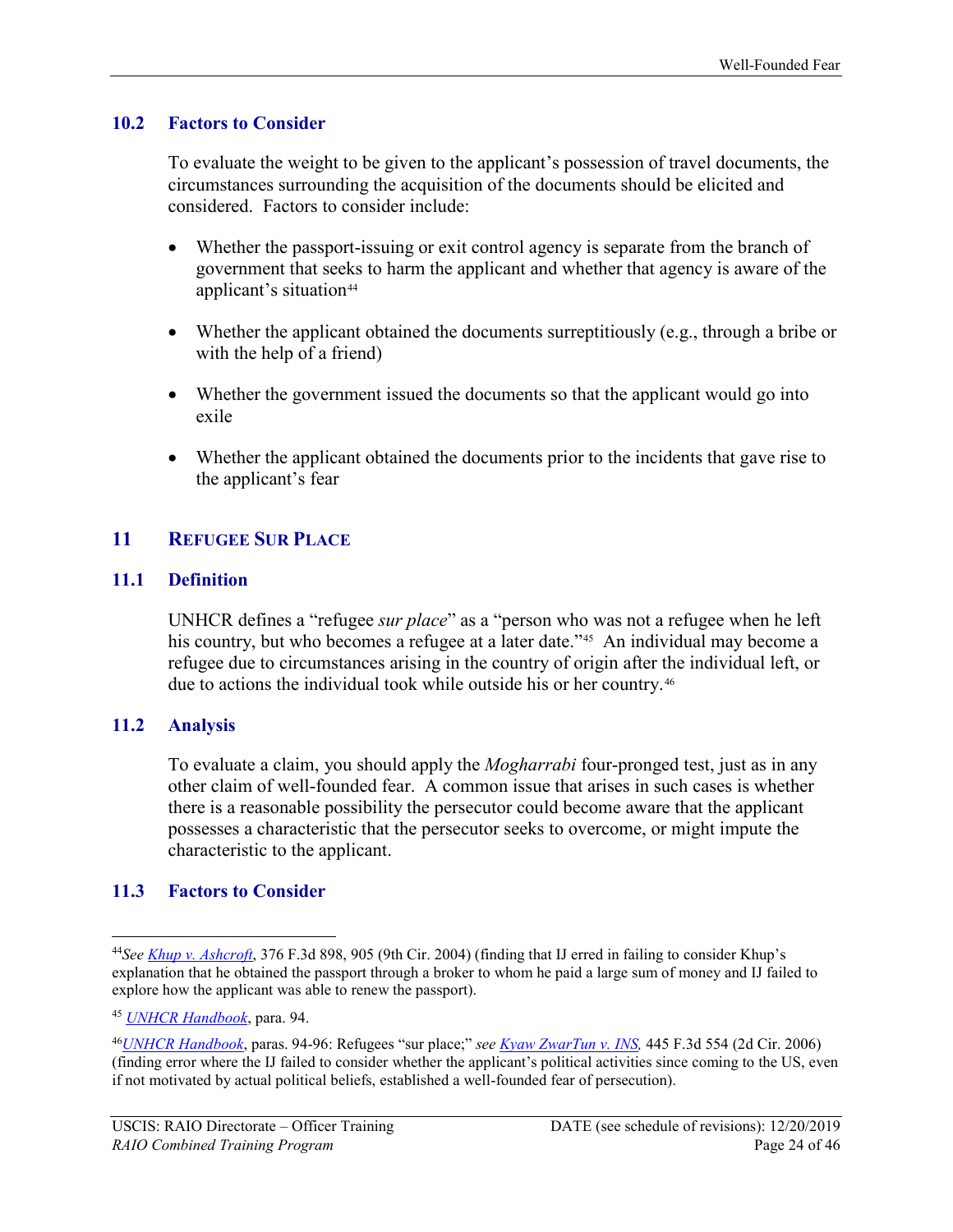- The visibility of the applicant's activities outside the country of feared persecution (e.g., does the applicant attend or speak at small and large rallies, give money to an organization, is the applicant active online or in social media, or has the applicant been exposed by the press?)
- The extent of the feared persecutor's network outside the country of feared persecution (e.g., does the applicant's government closely monitor nationals abroad?)
- The persecutor's opinion of those who have resided in other countries (e.g., is the applicant's government suspicious of those who have resided in countries viewed as political opponents?)

# **Example**

An Iranian national had an altercation with an Iranian official at the Iranian Interests Section of the Algerian Embassy in the United States. The applicant accused the official of robbing Iran and being a religious fascist. In response, the official pulled a gun and threatened the applicant. The BIA found that a reasonable person in the applicant's situation would fear persecution on account of political opinion, because the applicant's opposition to the authorities was known to an Iranian official, and it was not disputed that the Iranian regime persecutes its opponents.[47](#page-24-2)

# <span id="page-24-0"></span>**12 INTERNAL RELOCATION**

# <span id="page-24-1"></span>**12.1 Countrywide Scope of Feared Persecution**

The threat of feared persecution must exist throughout the country where persecution is feared, unless it is unreasonable for the applicant to relocate within the country. If the applicant can *reasonably* relocate to another part of the country to avoid future persecution, then the applicant's fear of persecution is not well-founded.[48](#page-24-3) When determining whether internal relocation is an option, apply the reasonableness test explained below.

A countrywide threat of persecution is not required to establish past persecution. It is not logical to state that a person was or was not harmed countrywide in the past. If an applicant suffered persecution on account of a protected ground, then the applicant is a refugee, irrespective of whether the persecutor would have had the ability to harm the applicant if the applicant had relocated within the country.

In assessing an applicant's well-founded fear and internal relocation, apply the following two-step approach:

<span id="page-24-2"></span> <sup>47</sup> *[Matter of Mogharrabi](http://web2.westlaw.com/find/default.wl?rs=WLW11.04&rp=%2ffind%2fdefault.wl&vr=2.0&fn=_top&mt=Westlaw&cite=19+I%26N+Dec.+439+&sv=Split)*, 19 I. & N. 439 (1987); *see also [Bastanipour v. INS](http://web2.westlaw.com/find/default.wl?findcite=980+F.2d+1129&RS=WLW2.67&VR=2.0&SV=Split&FN=_top&MT=Westlaw&findgo.x=9&findgo.y=10)*, 980 F.2d 1129 (7th Cir. 1992).

<span id="page-24-3"></span><sup>48</sup> [8 C.F.R. § 208.13\(b\)\(3\)\(i\)](http://www.uscis.gov/portal/site/uscis/menuitem.f6da51a2342135be7e9d7a10e0dc91a0/?vgnextoid=fa7e539dc4bed010VgnVCM1000000ecd190aRCRD&vgnextchannel=fa7e539dc4bed010VgnVCM1000000ecd190aRCRD&CH=8cfr)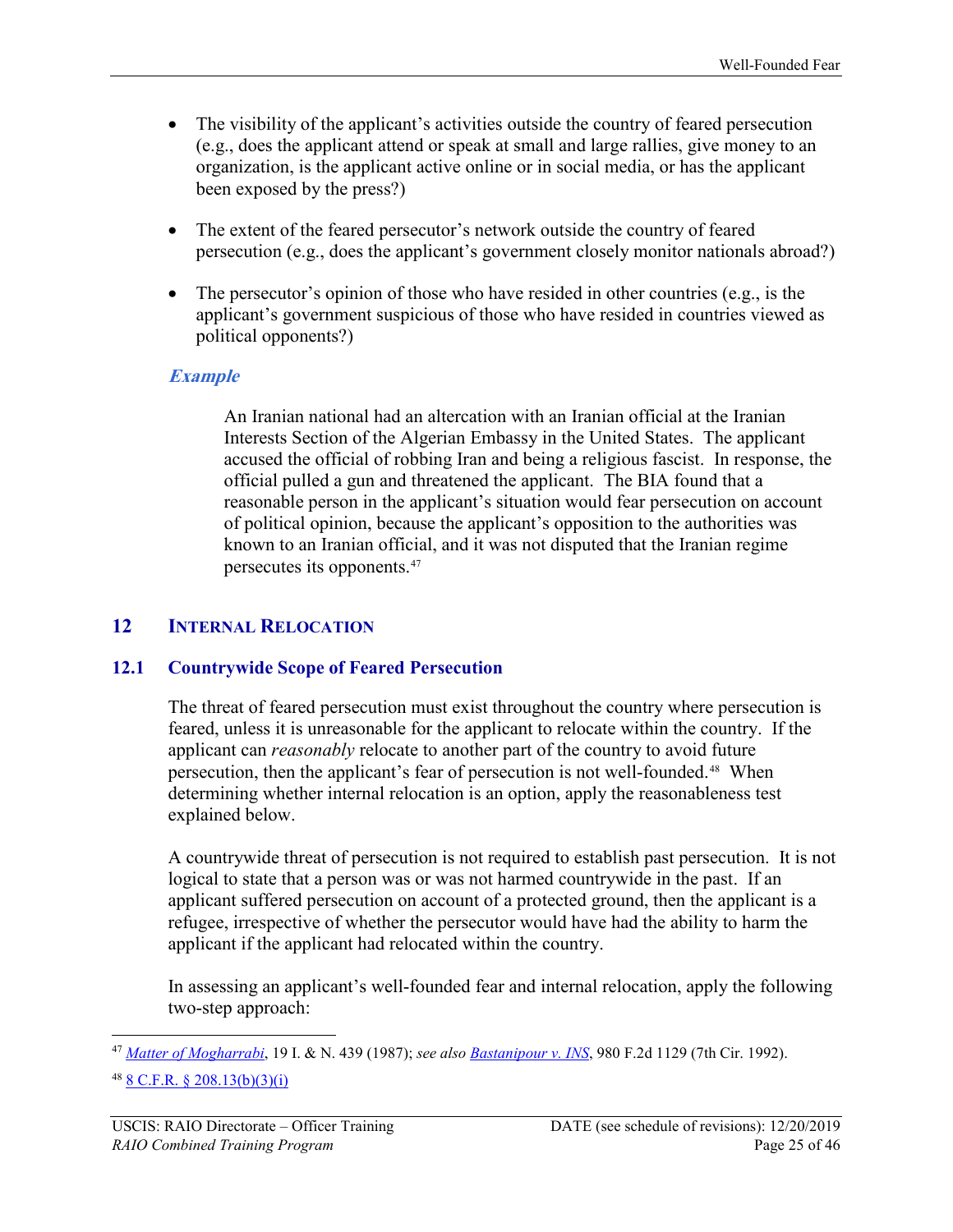- 1. Determine if an applicant could avoid future persecution by relocating to another part of the applicant's home country.<sup>49</sup> If you find that an applicant will not be persecuted in another part of the country, then,
- 2. Determine if an applicant's relocation, under all circumstances, would be reasonable[50](#page-25-3) •

# **Examples**

- In some countries, it would be unreasonable to require a single woman to relocate to areas where she has no family or social safety net.
- For an applicant with a disability, it would be unreasonable to expect the applicant to relocate to an area that lacks appropriate medical care.
- Where relocation is inconvenient because the applicant lacks social connection such as family and friends, it may nonetheless be reasonable to expect the applicant to relocate if the applicant has sufficient funds, the applicant could obtain employment, and where he or she could integrate into the new area without difficulties.
- It could be reasonable to expect an applicant to relocate to a safe area of his country, even though he does not fluently speak the dialect used in that location.

## <span id="page-25-0"></span>**12.2 Government or Government-Sponsored Persecutor**

In cases in which the feared persecutor is a government or is government-sponsored, you must presume that there is no reasonable internal relocation option. This presumption may be overcome if you show by a preponderance of the evidence that the applicant could avoid future persecution by relocating to another part of the applicant's country and that it would be reasonable to expect the applicant to relocate.<sup>[51](#page-25-4)</sup>

## <span id="page-25-1"></span>**12.3 Non-Governmental Persecutor or Entity**

If the persecutor is a non-governmental entity, the applicant must demonstrate that there is no reasonable internal relocation option. Analyze the facts according to the two-step test for internal relocation. First, determine if the applicant could avoid future persecution by relocating to another part of the country. If the applicant would not face persecution in another part of the country, then determine if, under all circumstances, it would be reasonable to expect the applicant to relocate.

## **Examples**

<span id="page-25-2"></span> $49$  [8 C.F.R. § 208.13\(b\)\(2\)\(ii\).](http://www.uscis.gov/ilink/docView/SLB/HTML/SLB/0-0-0-1/0-0-0-11261/0-0-0-14927/0-0-0-15161.html)

<span id="page-25-3"></span><sup>50</sup> [8 C.F.R. § 208.13\(b\)\(2\)\(ii\).](http://www.uscis.gov/ilink/docView/SLB/HTML/SLB/0-0-0-1/0-0-0-11261/0-0-0-14927/0-0-0-15161.html)

<span id="page-25-4"></span><sup>51</sup> [8 C.F.R. § 208.13\(b\)\(3\)\(ii\)](http://www.uscis.gov/portal/site/uscis/menuitem.f6da51a2342135be7e9d7a10e0dc91a0/?vgnextoid=fa7e539dc4bed010VgnVCM1000000ecd190aRCRD&vgnextchannel=fa7e539dc4bed010VgnVCM1000000ecd190aRCRD&CH=8cfr)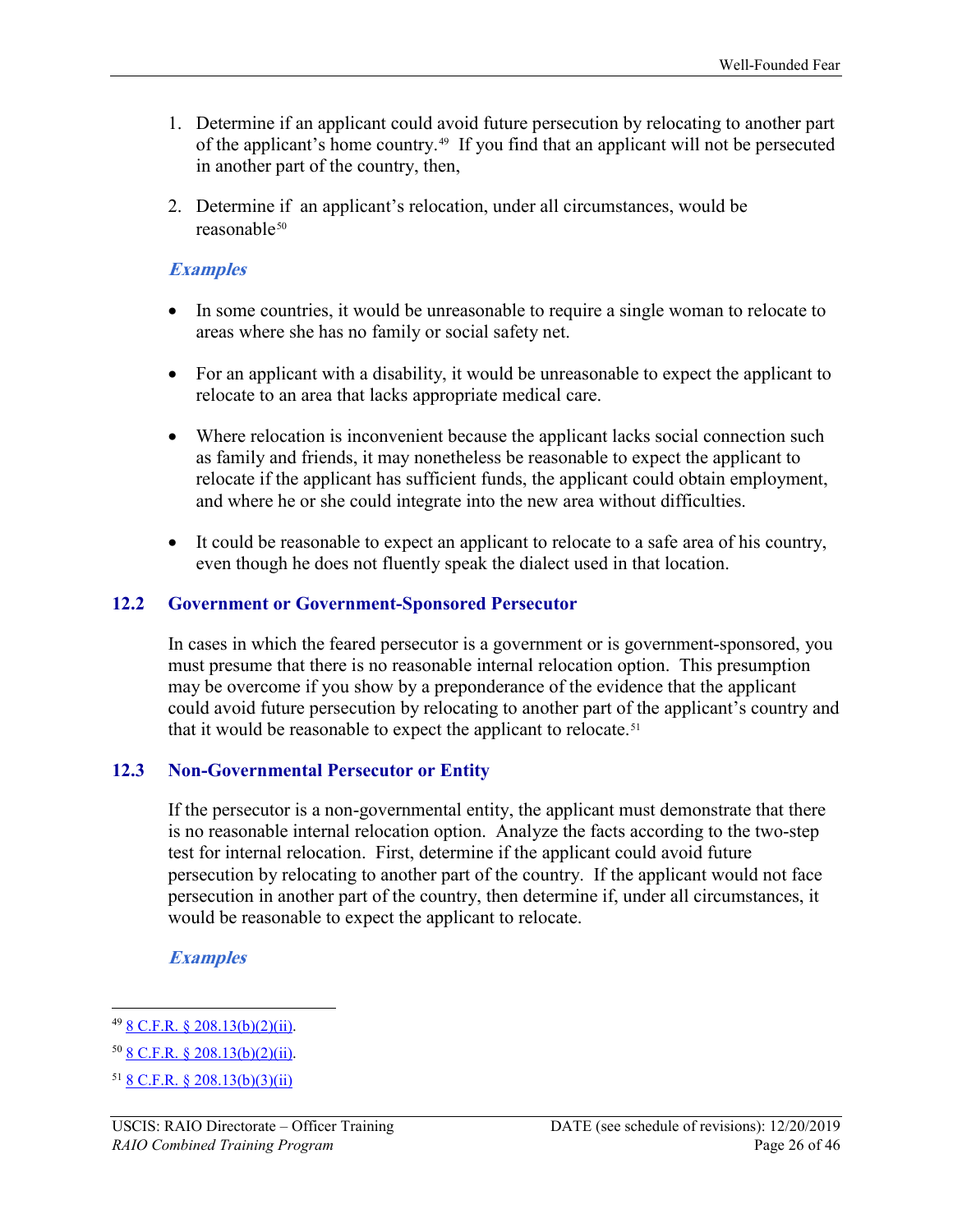- If the persecutor is a rebel group that has control of, and access to, a substantial part of the country, then the applicant could not avoid future persecution by relocating. On the other hand, if the persecutor is a local rebel group whose scope of power is limited to a remote area of a country, the applicant might not have a well-founded fear in another part of the country. In addition, if the applicant has the support of family in an area where the rebels are inactive, or the government has effectively protected individuals from rebel threats in other parts of the country, it might be reasonable to expect the applicant to relocate.
- If the persecutor is a nationally known religious leader that has *de facto* power and access to large parts of the country, then the applicant could not avoid persecution by relocating to another part of the applicant's home country and your inquiry would end there. On the other hand, if the persecutor is a local religious leader whose scope of power is limited to a remote area of the country, the applicant might not have a well-founded fear in another part of the country. In this situation, you should move on to the second step of the test and determine if it would it be reasonable, under all circumstances, to expect the applicant to relocate.

## <span id="page-26-0"></span>**12.4 Considerations in Evaluating When Internal Relocation Is Reasonable**

If the fear of persecution is not countrywide, you must determine whether it would be reasonable for the applicant to relocate within the country of feared persecution. In determining reasonableness, you should consider the following factors. These are not necessarily determinative of whether it would be reasonable for the applicant to relocate.

## **Whether the Applicant Would Face Other Serious Harm**

Other serious harm means harm that may not be inflicted on account of one of the five protected grounds in the refugee definition, but is so serious that it equals the severity of persecution. Mere economic disadvantage or the inability to practice one's chosen profession would not qualify as other serious harm.

This factor may overlap with the other factors described below

## **Any Ongoing Civil Strife**

There may be a civil war occurring in parts of the country, making it unreasonable for the applicant to relocate.

# **Example**

The only place where the persecutor has no authority is within the war-torn area; or the applicant would have to travel through unsafe areas to try to get to a place not controlled by the persecutor.

## **Administrative, Economic, or Judicial Infrastructure**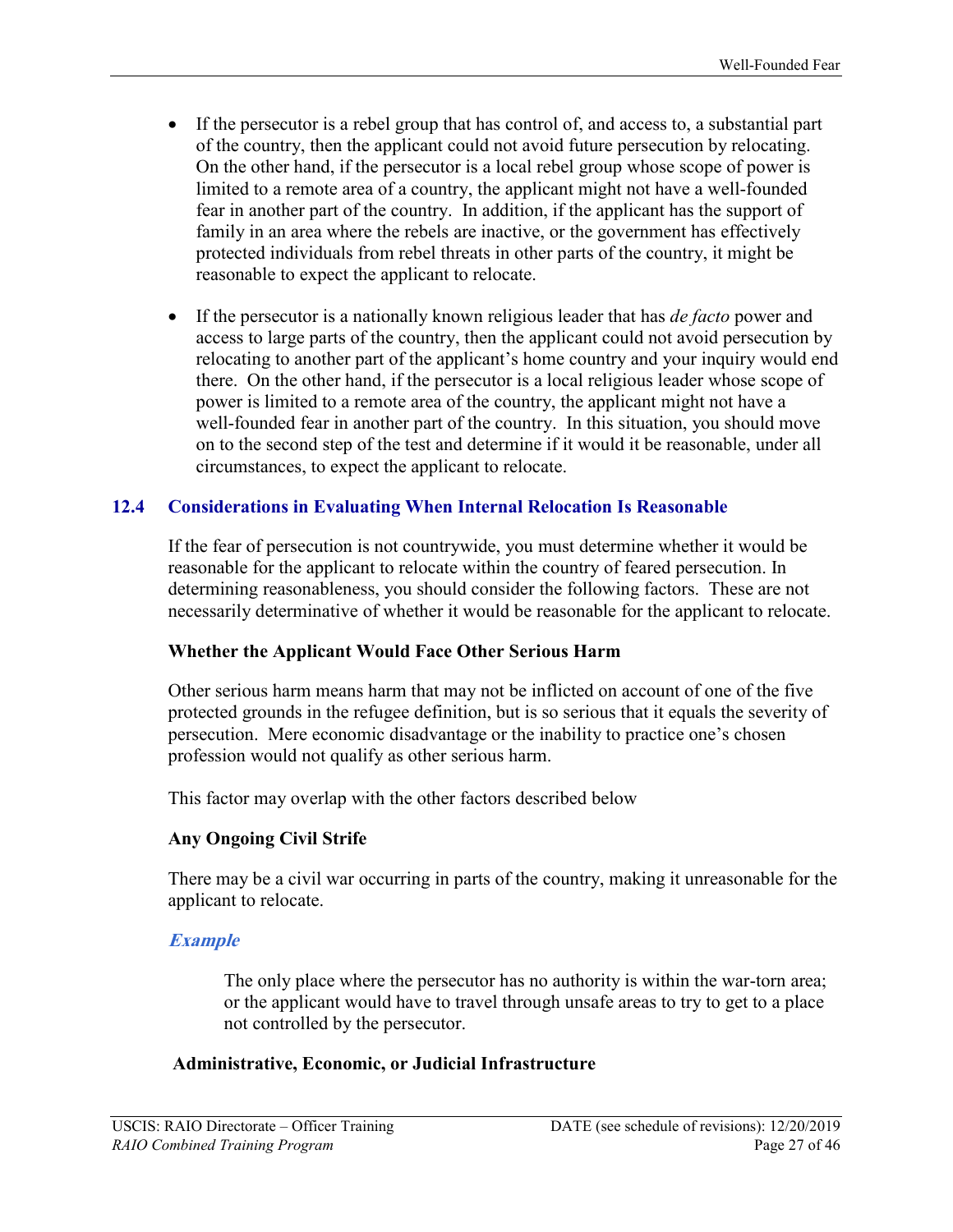There may be circumstances under which aspects of the infrastructure may make relocation difficult. Depending on the circumstances, such infrastructure may make it very difficult for an individual to live in another part of the country.

## **Example**

In certain situations, the fact that women may not have the same legal rights as men may hinder an applicant's ability to relocate; or a member of a particular tribe may be unable to live safely among other tribes because of social and cultural constraints in the country.

## **Geographical Limitations**

There may be situations in which geographical limitations, such as mountains, deserts, jungles, etc., would present barriers to accessing a safe part of a country. Or, there may be cases in which the only safe places in a country are places in which an individual would have difficulty surviving due to the geography (e.g., an uninhabitable desert).

## **Social and Cultural Constraints**

You may consider factors such as age, gender, health, and social and familial ties. The applicant may also possess a characteristic that would readily distinguish the applicant from the general population and affect his safety in the new location. The applicant may speak a dialect or have a physical appearance unique to a minority group or to a certain part of the country that would make it difficult for the applicant to integrate into the new area. An applicant's high or low profile status may also affect his or her ability to safely relocate to another part of the country. There may be other social or cultural constraints that make it unreasonable for the applicant to relocate.

# **Example**

In some countries a woman may be unable to live safely or survive economically without a husband or other family members.

# **Other Factors**

Any other factors specific to the case that would make it unreasonable for the applicant to relocate should be considered.

# <span id="page-27-0"></span>**12.5 Applicant Relocated before Leaving the Country of Feared Persecution**

There is no requirement that an applicant first attempt to relocate in his or her country before flight. However, the fact that an applicant lived safely in another part of his or her country for a significant period of time before leaving the country may be evidence that the threat of persecution does not exist countrywide, and that the applicant can reasonably relocate within the country to avoid future persecution. It is important to consider the applicant's circumstances in the place the applicant relocated. Considerations include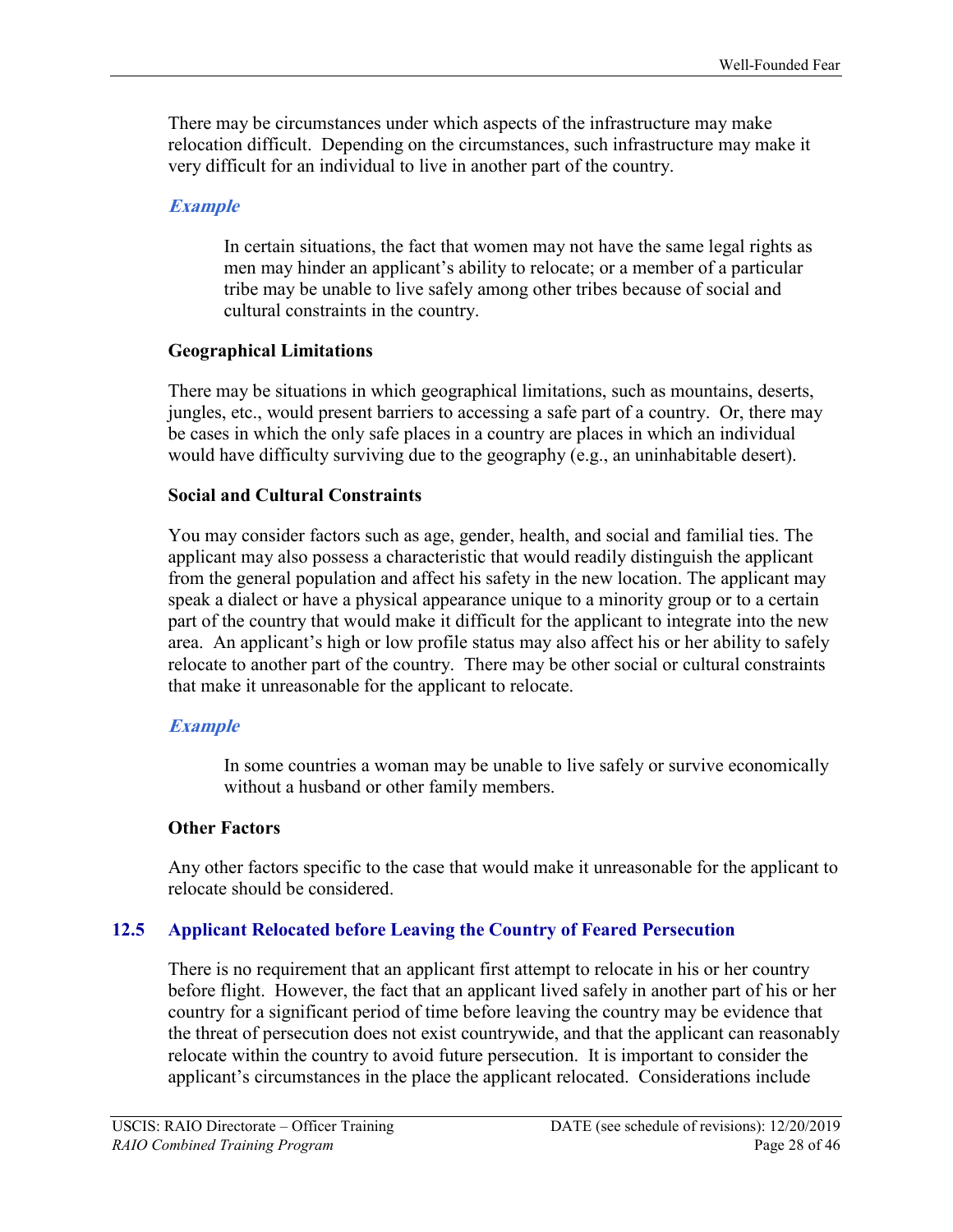whether the applicant was able to live a relatively normal life in that location or was forced to live in hiding; whether the persecutor knew of the applicant's relocation; and the length of time the applicant lived in the new location.

#### <span id="page-28-0"></span>**13 COUNTRY OF ORIGIN INFORMATION[52](#page-28-3)**

Information regarding the conditions in an applicant's country is critical in evaluating whether the applicant's fear of future persecution is well-founded. You are required to keep abreast of country of origin information and to research available information in evaluating claims.

## <span id="page-28-1"></span>**14 CONCLUSION**

The main component of determining whether an applicant's fear is well-founded is the 4 part *Mogharrabi* test. In order to establish that a well-founded fear exists, the applicant must establish that the likelihood of future persecution on account of a protected ground is a reasonable possibility.

#### <span id="page-28-2"></span>**15 SUMMARY**

#### **Elements of a Well-Founded Fear**

To establish a well-founded fear of persecution, the applicant must show that the fear is genuine (the subjective basis) and that it has an objective basis in fact.

#### **No Requirement of Past Harm**

There is no requirement that the applicant have suffered harm in the past to establish a well-founded fear of future persecution.

#### **Objective Basis for Fear**

The requirement of an objective basis is met if the applicant establishes that the fear of persecution is reasonable; i.e., that there is a reasonable possibility of suffering persecution in the future.

## **The Mogharrabi Test**

If an applicant establishes all four prongs of the Mogharrabi test, as modified by Matter of Kasinga and Pitcherskaia v. INS<sup>53</sup>, the fear of persecution is well-founded. The elements of the four-prong test are 1) applicant possesses (or is believed to possess) a

<span id="page-28-3"></span> <sup>52</sup> For additional information, see RAIO Training module, *Country of Origin Information.*

<span id="page-28-4"></span><sup>53</sup> *See [Matter of Kasinga](http://web2.westlaw.com/find/default.wl?findcite=21+I%26N+Dec.+357&RS=WLW2.67&VR=2.0&SV=Split&FN=_top&MT=Westlaw&findgo.x=11&findgo.y=11)*, 21 I&N Dec. 357 (BIA 1996); *see also [Pitcherskaia v. INS](http://web2.westlaw.com/find/default.wl?cite=118+F.+3d+641+&RS=WLW2.67&VR=2.0&SV=Split&FN=_top&MT=Westlaw&GO.x=6&GO.y=8)*, 118 F.3d 641 (9th Cir. 1997)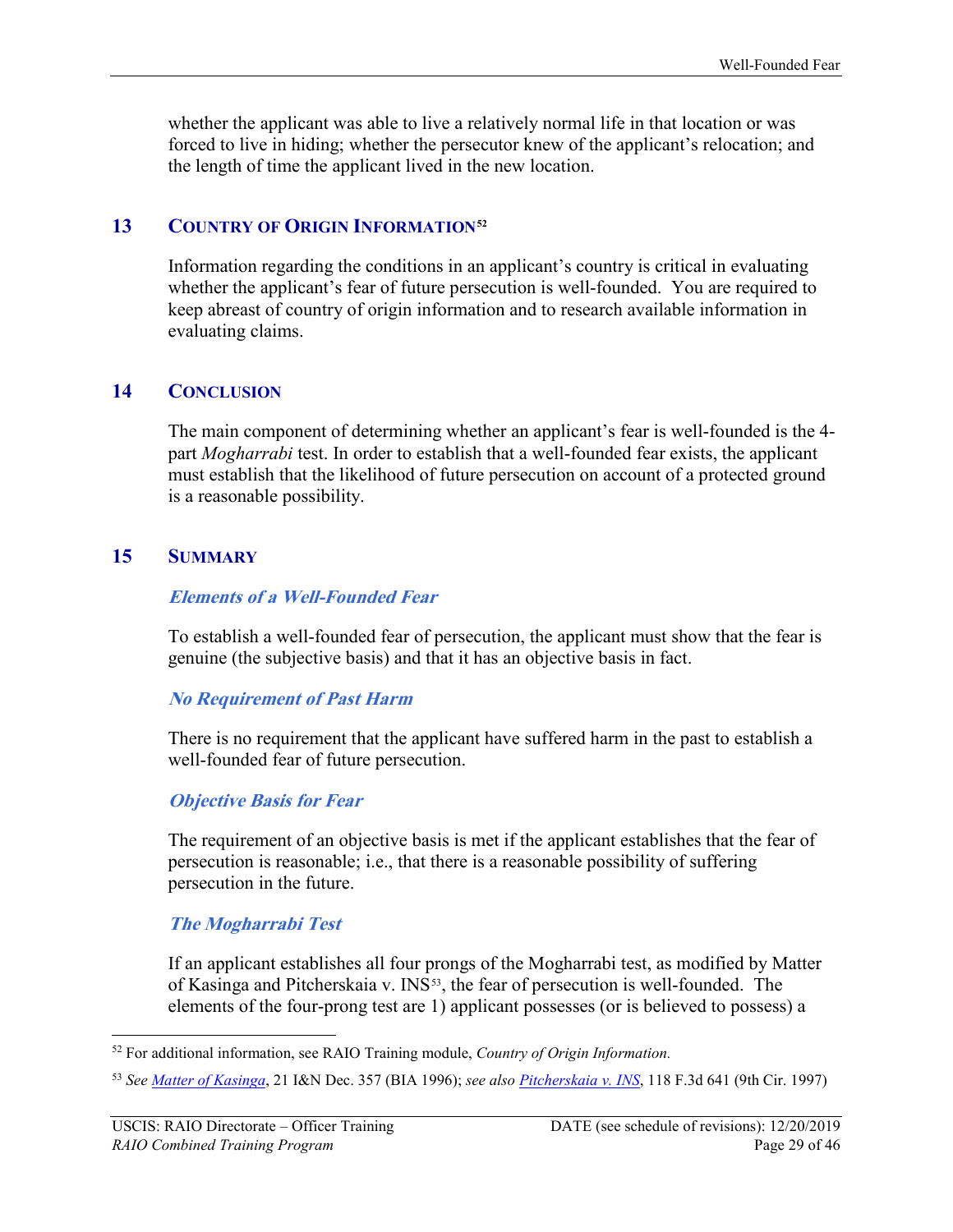protected characteristic; 2) persecutor is aware or could become aware that applicant possesses the characteristic; 3) persecutor is capable of persecuting applicant; and 4) persecutor is inclined to persecute applicant.

## **Pattern or Practice**

An applicant does not need to show that he or she will be singled out if there is 1) a pattern or practice of persecution of a group or category of individuals similarly situated to the applicant, and 2) the applicant belongs to or is identified with the group or category of persons such that a reasonable person in the applicant's position would fear persecution.

# **Persecution of Family Members or Close Associates**

Persecution of family members or others associated with the applicant may be objective evidence that the applicant's fear is well founded. However, the applicant must establish some connection between such persecution and the persecution the applicant fears.

## **Threats**

Threats (anonymous or otherwise) may be sufficient to establish a well-founded fear if the applicant establishes that there is a reasonable possibility the threats will be carried out. If the threat is anonymous, you should consider all possible sources of the threat, the content of the threat, circumstances surrounding the threat, and country conditions information.

# **Applicant Remains in Country after Threats or Harm**

A significant lapse of time between the incidents that give rise to the claim and the applicant's departure from the country may indicate that the fear is not well-founded. However, the reasons and circumstances for delayed departure must be considered.

# **Return to Country of Persecution**

An applicant's return to the country of feared persecution generally weakens the applicant's claim of a well-founded fear of persecution. Consideration must be given to the reasons the applicant returned and what happened to the applicant once he or she returned. Return to the country of feared persecution does not necessarily defeat an applicant's claim.

# **Possession of Travel Documents**

Possession of valid travel documents does not preclude eligibility for refugee or asylum status, but may indicate that the applicant's government does not have the inclination to harm the applicant. All of the circumstances surrounding acquisition of such documents must be considered.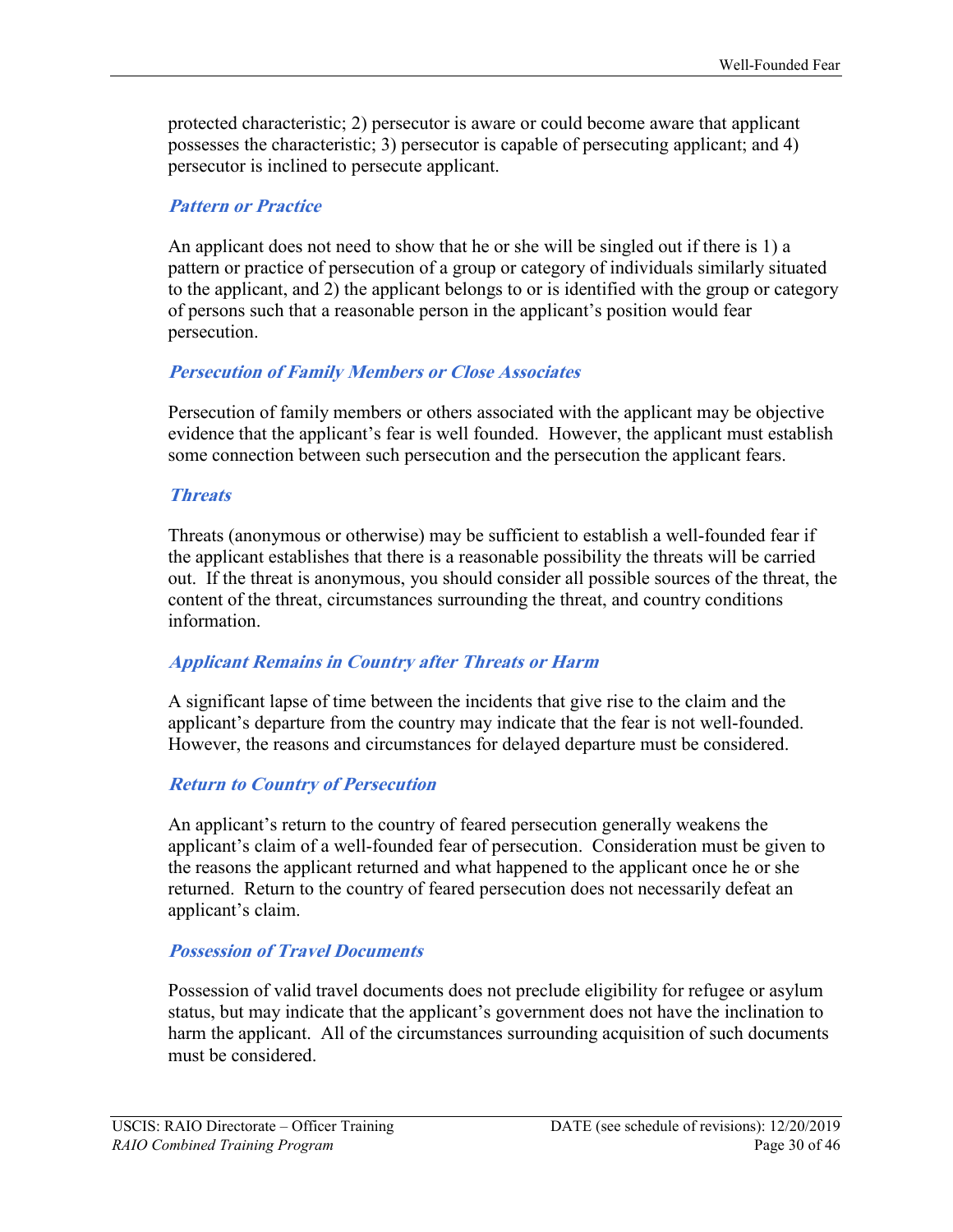## **Refugee Sur Place**

An applicant may become a refugee due to events that occur while the applicant is outside his or her country. These events may be changed circumstances in the applicant's country, or actions the applicant takes while outside of his or her country that put him or her at risk if the applicant returns to the country.

## **Internal Relocation**

A fear is not well-founded if the applicant could avoid future persecution by relocating to another part of his or her country, and, under all the circumstances, it would be reasonable to expect the applicant to do so. You must consider whether the persecutor is the government or is government-sponsored; the extent of the authority of the persecutor; and any factors that may make it unreasonable for the applicant to relocate. In the Asylum context, the burden of proof shifts to the officer to show that the applicant could reasonably relocate to avoid future persecution if past persecution has been established or if the persecutor is the government or is government-sponsored.

## **Country of Origin Information**

You must consider current conditions in the applicant's country to evaluate whether an applicant's fear of future persecution is well-founded.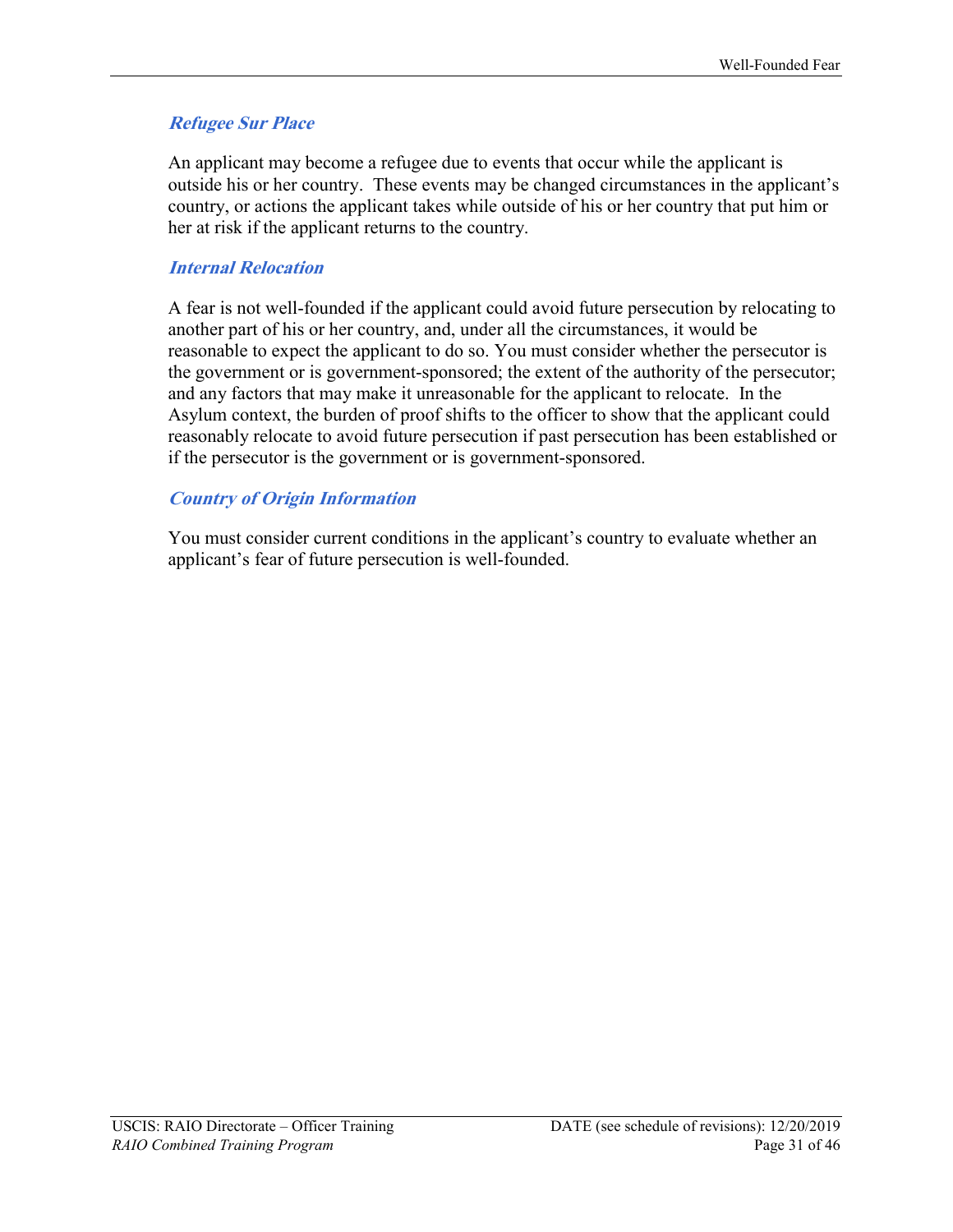# <span id="page-31-0"></span>**PRACTICAL EXERCISES**

# **Practical Exercise # 1**

- **Title:**
- **Student Materials:**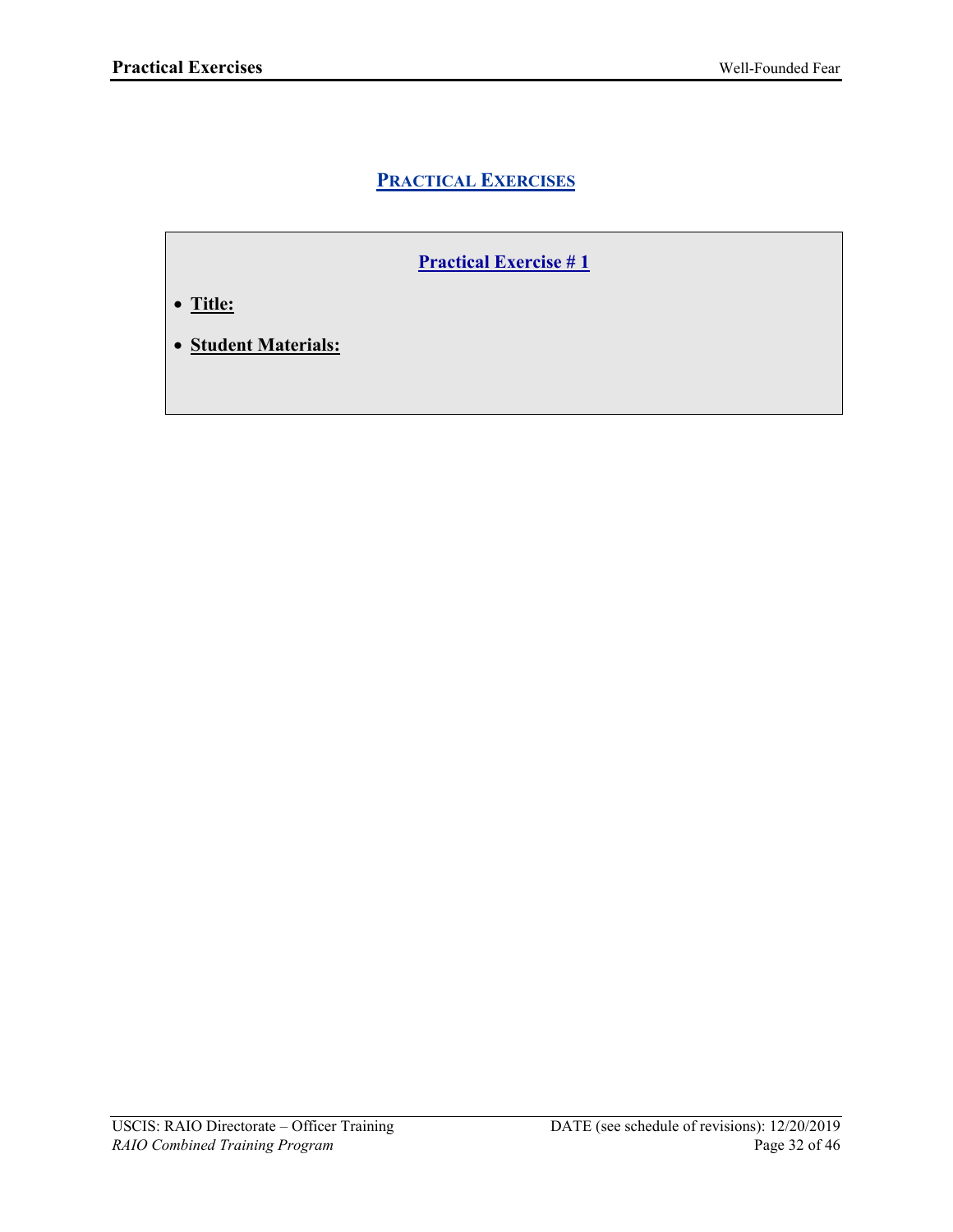# <span id="page-32-0"></span>**OTHER MATERIALS**

There are no Other Materials for this module.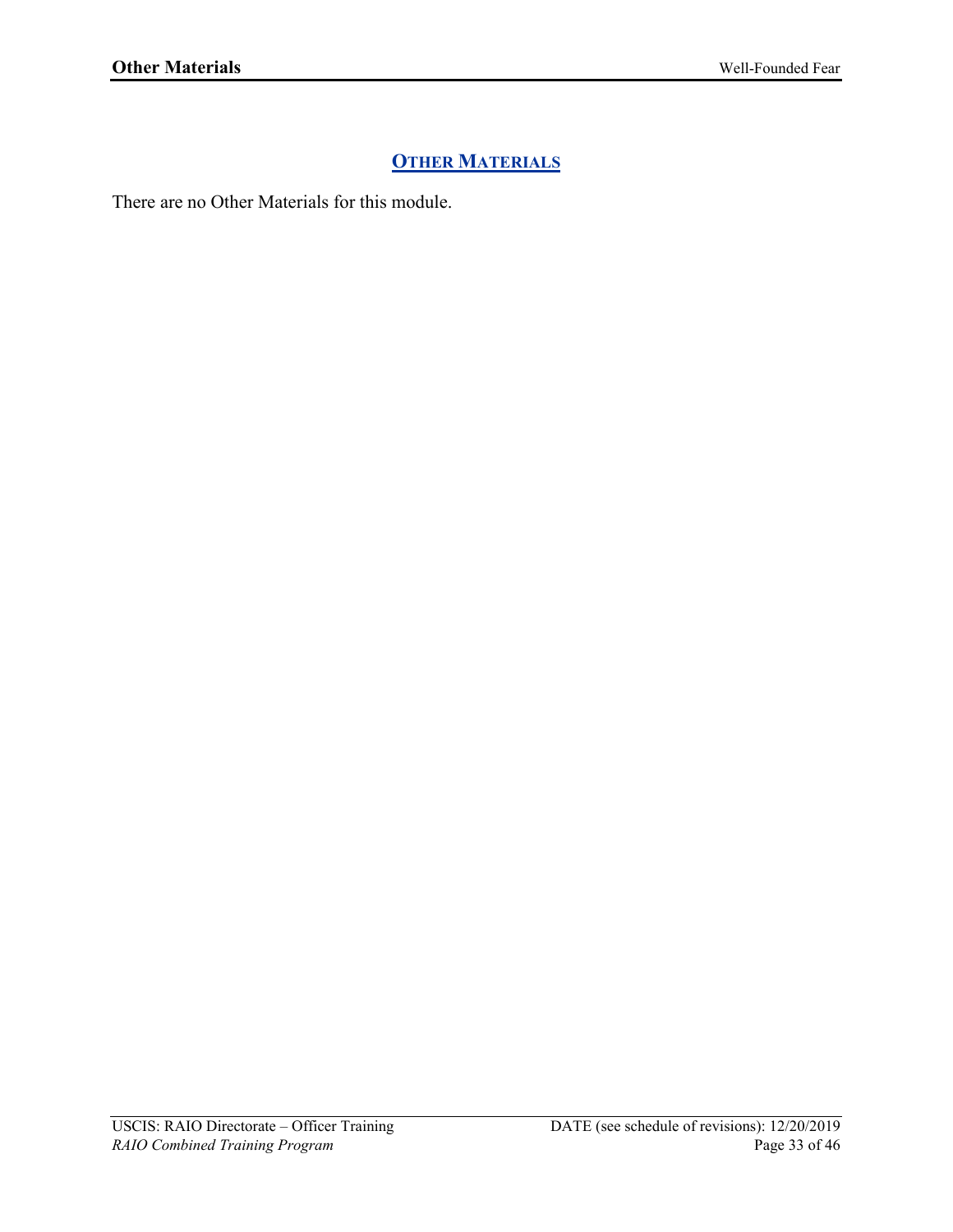#### <span id="page-33-1"></span>**SUPPLEMENT A – INTERNATIONAL AND REFUGEE ADJUDICATIONS**

<span id="page-33-2"></span><span id="page-33-0"></span>The following information is specific to international and refugee adjudications. Information in each text box contains adjudication-specific procedures and guidelines related to the section from the Training Module referenced in the subheading of the supplement text box.

#### **REQUIRED READING**

1.

2. •

#### **ADDITIONAL RESOURCES**

1.

2. •

## **SUPPLEMENTS**

# <span id="page-33-4"></span><span id="page-33-3"></span>**International and Refugee Adjudications Supplement – [Return to Country of](#page-21-0)  [Feared Persecution](#page-21-0)**

#### **Returns in the Iraqi Context**

#### **Response to Query**

**Date**: May 15, 2009

**Subject**: Returns Guidance

**Keywords**: Returns, Iraq, Well-Founded Fear, Objective Fear

**Query**: To what degree do voluntary returns to Iraq (or other countries of claimed persecution) undercut claims of a well founded fear of future persecution?

**----------------------------------------------------------------------------------------------------**

#### **Response**:

While the voluntary return to the country of claimed persecution may indicate that an alien is willing and able to return, it does not in and of itself preclude the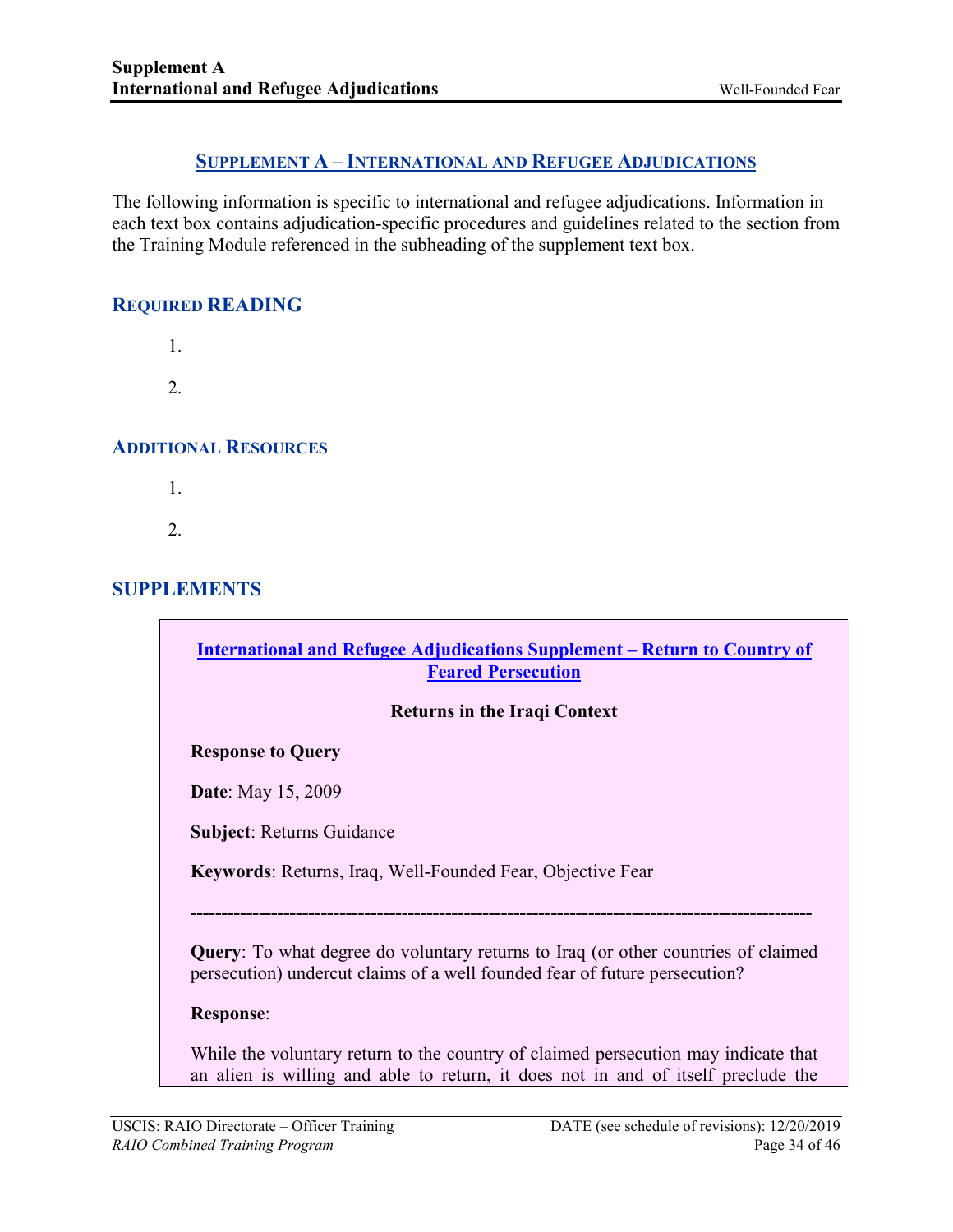establishment of eligibility for refugee status. **The reasons motivating the temporary return, including the intent and circumstances surrounding such, are the most critical factors in determining if an applicant is unable or unwilling to return or if his/her return calls into question the credibility of the applicant's past persecution or well-founded fear claim.** In all of these cases, you should weigh the reasons for the applicant's return, with what happened to the applicant previously and the circumstances of the return (why they returned, what activities they engaged in upon return, what happened during the return, the length of the return).

According to the April 2009, *UNHCR Eligibility Guidelines for Assessing the International Protection needs of Iraqi Asylum-Seekers*, "the situation in Iraq has further evolved, with important improvements in the overall security situation in many parts of the country." This improvement in conditions may help to explain why we're seeing so many applicants traveling back and forth frequently. UNHCR goes on to say that "the developments and improvements all have to be seen in context. Conditions can still be unpredictable, with several set-backs occurring, and there are major uncertainties and risks remaining." "It is UNHCR's assessment that the improvement of the situation in Iraq does not yet constitute fundamental changes sufficient to allow a general application of the cessation clauses of Articles 1C(5) or (6) of the 1951 Convention." Therefore, the UNHCR believes that the conditions/reasons that made these individuals refugees still exist.

Here are some factors to consider when addressing the return issue:

1) Has the applicant suffered past persecution?

The refugee definition requires an applicant to demonstrate **either** actual past persecution **or** a well-founded fear of future persecution. An applicant may also establish both actual past persecution and a well-founded fear of persecution; however, it is only required that one or the other be established to be eligible for refugee status.

Regarding returns, if past persecution is established, you would want to look at whether the return calls into question the credibility of the past persecution.

For example: the applicant returns to the same place the past persecution took place.

Some sample questions to ask would be: Did he/she live openly? How long did he/she return for? Why did he/she return? Did any incidents of harm occur during the return?

Based on these responses, you would want to evaluate if it is plausible that the applicant would return. Does it call into question the past persecution?

For example: The applicant responds that he/she returned to Iraq every 3 months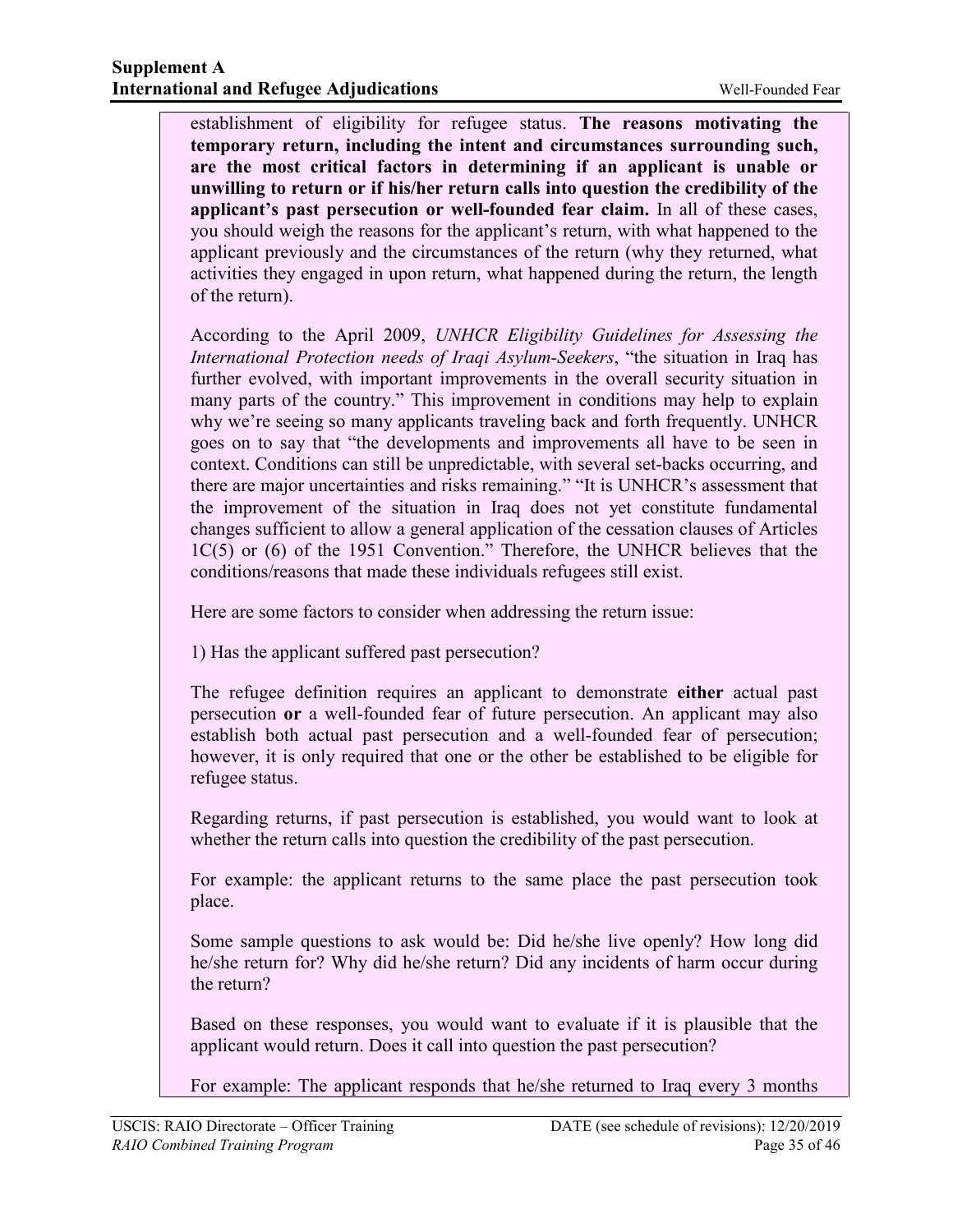for a 1 month period to continue operating his/her business. The applicant's claim is that he was threatened and beaten at his place of business, and told he would be killed if he continued to sell his goods to the Americans. The return calls into question whether the past persecution claim is credible, particularly, if no incidents occurred during his/her regular returns. In such cases, the credibility issue should be well documented in the Assessment.

If the applicant returned but did not go to the same place/undertake same activities/live openly, the act of returning is less likely to call into question the past persecution.

2) Why did the Applicant Return? What are the Conditions of the Return/Stay in Iraq?

Family: In general, returns for family or personal reasons such as picking up a child whose custodian died, visiting an old or sick parent, or some other family emergency will not be cause for concern. You should, nevertheless, briefly ask about the circumstances surrounding return: length of stay, if applicant went back to the same area, if so, were they in hiding, were there any incidents upon return. These cases should be adjudicated on a case-by-case basis.

Economic reasons: Consider whether the applicant went back to his/her old job or are running the same business as before—this could be problematic because it seems the alleged persecutor could easily identify/find the applicant. Look at where the applicant's job is – for example, if it is in the Green Zone where there may be more protection, such a return may not be cause for concern. Would want to consider how destitute the family is in country of asylum. We know that applicants are struggling to make ends meet, so this should be taken into account. If an applicant goes back numerous times to pick up checks, etc, may want to ask if anyone else could pick it up for them, how it is they continue to get paid if not working, if they have sought assistance or work in country of asylum, etc. Then evaluate based on those responses.

Education: Would want to determine if the student could study in country of asylum. (Refugee children generally receive basic schooling.) For return, how long did the applicant stay? Is the educational institution the same they always attended? Is it near the place from which they claim a fear or at a more distant location? Where did the applicant live during the return? How did they manage to stay safe? Did they go and take exams and immediately flee again? Did they go to pick up their diploma?—couldn't anyone else have done that for them? If other members of the family experienced past persecution, how was applicant able to stay and study? Did any incidents of harm occur during the return/stay in Iraq?

Certain scenarios that will generally undermine a well-founded fear claim: returns for vacation or to establish new business contacts**. NOTE: If the applicant has a credible past persecution claim, such a return generally will not adversely**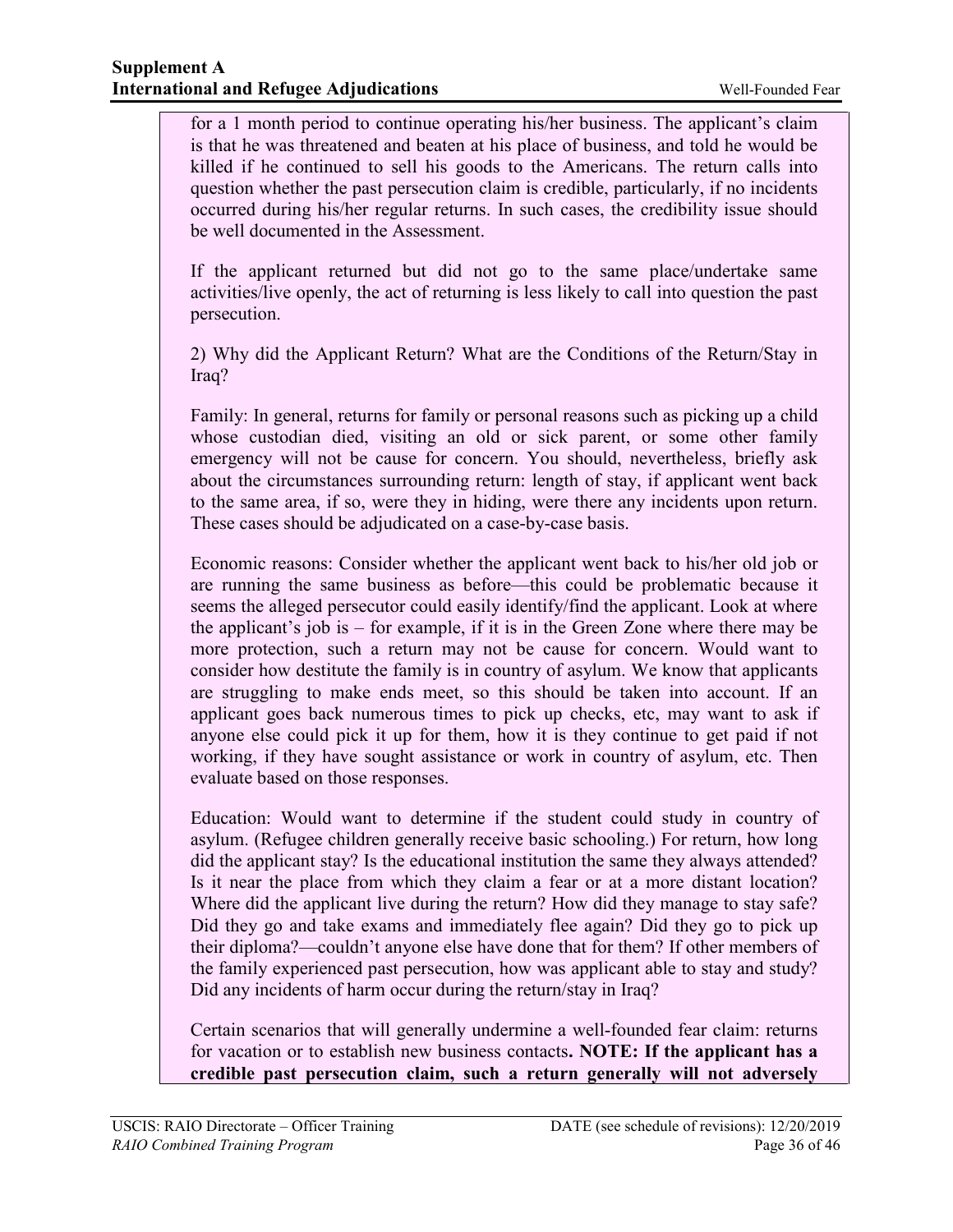#### **affect his/her eligibility.**

3) Who has returned?

If it is the derivatives that are traveling back and forth, they are not the ones that need to establish well founded fear, rather it is the PA. As such, a return by a derivative is generally not problematic, but you should consider if their travel calls into question any claimed persecution of the PA.

Is the PA returning on his/her own or with the whole family? Does the whole family remain in Iraq except for the PA? How are they surviving? Did any incidents of harm occur during the return/stay in Iraq?

4) Have the most Concrete Reasons for Denial been Addressed/Documented?

In general, if making a denial for Returns it should be a strong denial, because this is the kind of denial that someone reviewing an RFR might review and given country conditions think the applicant does have a WFF, thus overturning or sending for reinterview. If the returns signal a credibility issue with the applicant, it's probably better to deny on credibility.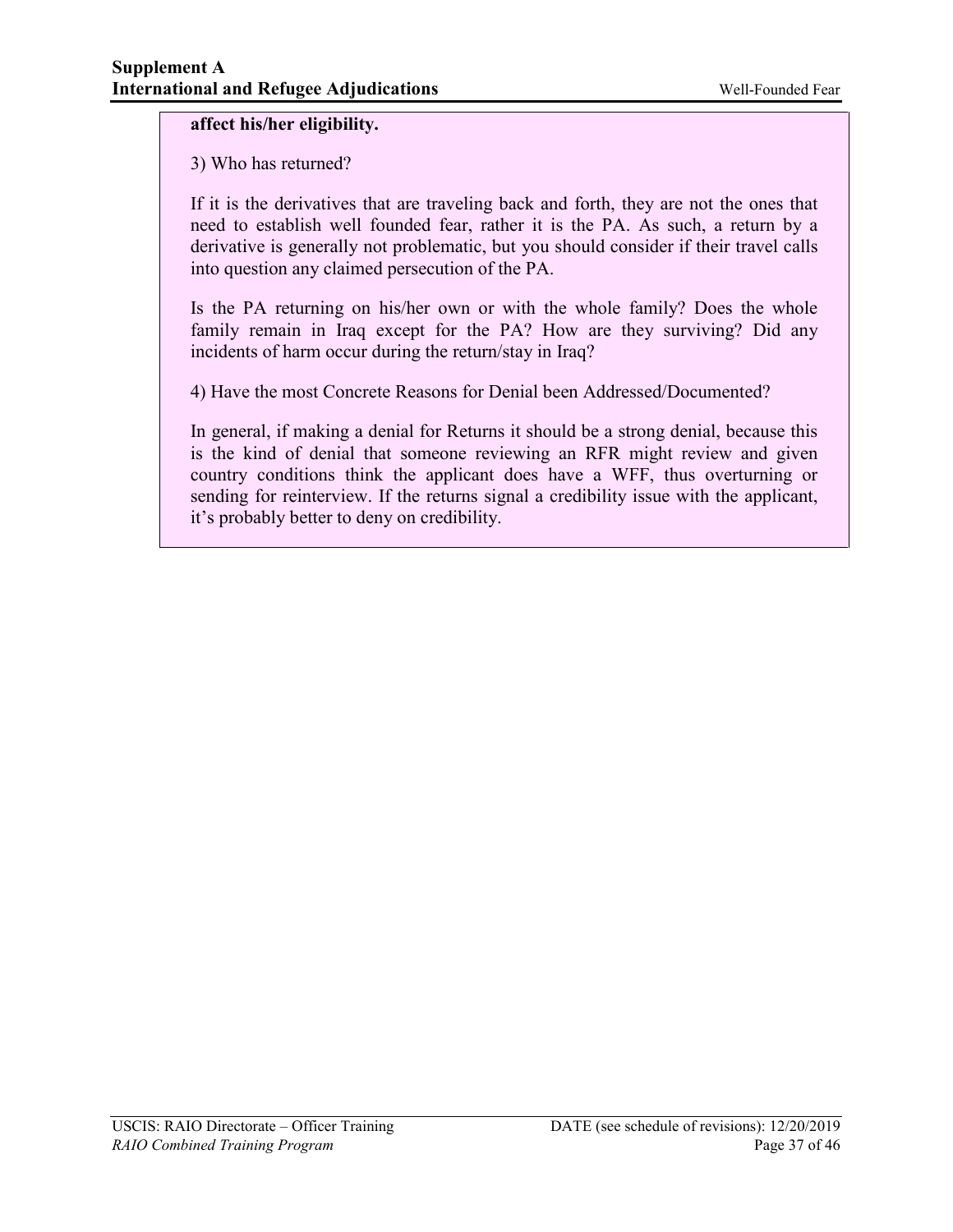#### <span id="page-37-1"></span>**SUPPLEMENT B – ASYLUM ADJUDICATIONS**

<span id="page-37-2"></span><span id="page-37-0"></span>The following information is specific to asylum adjudications. Information in each text box contains adjudication-specific procedures and guidelines related to the section from the Training Module referenced in the subheading of the supplement text box.

#### **REQUIRED READING**

1.

2.

#### **ADDITIONAL RESOURCES**

1.

 $2.$ 

#### **SUPPLEMENTS**

#### <span id="page-37-3"></span>**[Asylum Adjudications Supplement –](#page-9-1) Coercive Population Control**

#### **Establishing an Objective Fear Based on Violation of Coercive Population Control Policies**

An applicant claiming a well-founded fear of persecution under China's coercive family planning policy as a result of the birth of two or more children, or any other violation, must demonstrate more than a generalized fear that he or she will be persecuted. To demonstrate that his or her fear is objectively reasonable the applicant needs to establish a personal risk of being singled out for persecution or that there is a pattern or practice of persecution of those similarly situated to him or her in the area where he or she resides.<sup>[54](#page-37-4)</sup>

In *Matter of J-H-S-* the Board found that because there are so many provincial and local variations in the application and enforcement of China's national family

<span id="page-37-4"></span> <sup>54</sup> *[Matter of J-W-S-](http://web2.westlaw.com/find/default.wl?rs=WLW11.10&rp=%2ffind%2fdefault.wl&vr=2.0&fn=_top&mt=Westlaw&cite=24+I%26N+Dec.+185+&sv=Split)*, 24 I. & N. Dec. 185 (BIA 2007).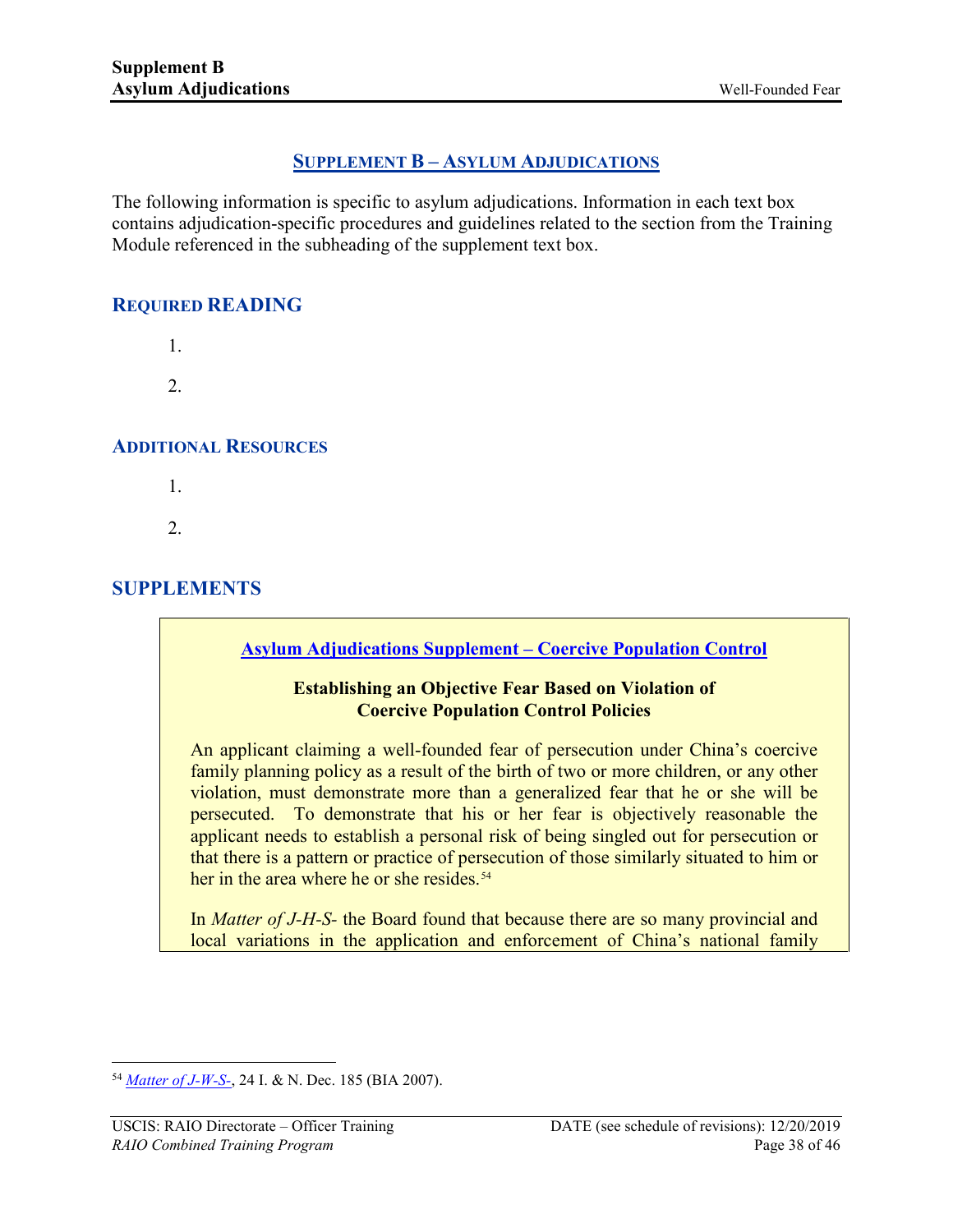planning program that, to meet his or her burden of proof, the applicant must show:

- 1. the details of the applicable family planning policy in the locality where he or she resides<sup>[55](#page-38-0)</sup>
- 2. that he or she is in violation of the local policy
- 3. that the violation of the policy would be punished in the local area where he or she lives in a way that would give rise to an objective fear of future persecution<sup>[56](#page-38-1)</sup>

The three part analysis elaborated in *Matter of J-H-S-* must be applied on a case-by-case basis and is to be used to determine whether the applicant has a well-founded fear of persecution in all instances involving the birth of a second or subsequent child, regardless of whether the applicant's children were born in China or abroad.<sup>[57](#page-38-2)</sup>

## **Use of Country Conditions Specific to Applicant's Local Area of Residence**

You must consult country conditions reports for the local area (provincial or municipal) where the applicant resides in order to determine the specific policies that apply to each case. $58$ 

<span id="page-38-3"></span><sup>58</sup> *Matter of J-W-S*-, 24 I. & N. Dec. at 194 (well-founded fear not established where country conditions evidence did not support the applicant's claim that he would be sterilized upon return to Fujian province with two children born in the US; evidence showed that, at most, the applicant and his wife would be subjected to 'sanctions and penalties,' the severity of which would not rise to the level of persecution); *see Matter of C-C-,* 23 I. & N. Dec. at 900-903 (the affidavit of demographer John Aird, submitted by the applicant as a source of country conditions evidence, was insufficient to show that the Chinese government has an established national policy of sterilizing returning Chinese citizens who have had more than one child while living abroad because the affidavit was generalized, not based on personal knowledge, did not specifically address situations of individuals similarly situated to the applicant, and the 2005 State Department country report contradicted the affidavit); *[Yu v. US Att'y Gen](http://web2.westlaw.com/find/default.wl?fn=_top&rs=WLW8.02&rp=%2ffind%2fdefault.wl&mt=Westlaw&vr=2.0&sv=Split&cite=2008+wl+126632)*., 513 F.3d 346 (3d Cir. 2008) (affirming *Matter of C-C-* regarding the Aird affidavit).

<span id="page-38-0"></span> <sup>55</sup> *[Matter of J-H-S-](http://web2.westlaw.com/find/default.wl?rs=WLW11.10&rp=%2ffind%2fdefault.wl&vr=2.0&fn=_top&mt=Westlaw&cite=24+I%26N+Dec.+196+&sv=Split)*, 24 I. & N. Dec. 196 (BIA 2007).

<span id="page-38-1"></span><sup>56</sup> *Matter of J-H-S-*, 24 I. & N. Dec. at 199 (evidence did not demonstrate that the birth of a second child would violate family planning policy in Fujian province); *see also, Matter of J-W-S-*, 24 I. & N. Dec. 185 (BIA 2007) (evidence did not establish a national policy requiring forced sterilization upon birth of second child overseas, and evidence was insufficient to show that in Fujian Province, any sanctions for out of plan births would rise to the level of persecution); *Huang v. U.S. INS*[, 421 F.3d 125 \(2d Cir. 2005\)](http://web2.westlaw.com/find/default.wl?fn=_top&rs=WLW7.09&rp=%2ffind%2fdefault.wl&mt=Westlaw&vr=2.0&sv=Split&cite=421+f.3d+125) (well-founded fear of persecution not established where country conditions show that local Fujian province authorities are lax in the enforcement of the one-child policy and frequently allow the birth of a second child in situations such as the applicant's where the firstborn child is a girl.); *Matter of C-C-*[, 23 I. & N. Dec.](http://www.usdoj.gov/eoir/vll/intdec/vol23/3530.pdf) 899 (BIA 2006) (violation of policy not established where Chinese policy allows individuals to apply for the birth of a second child four years after the birth of the first child, and the applicant's second child was born six years after her firstborn).

<span id="page-38-2"></span><sup>57</sup> *See Matter of J-H-S-*, 24 I. & N. Dec. at 202 (the evidence did not demonstrate that in Fujian province enforcement mechanisms would be triggered after the birth of a second child to someone, such as the applicant, whose first child was female).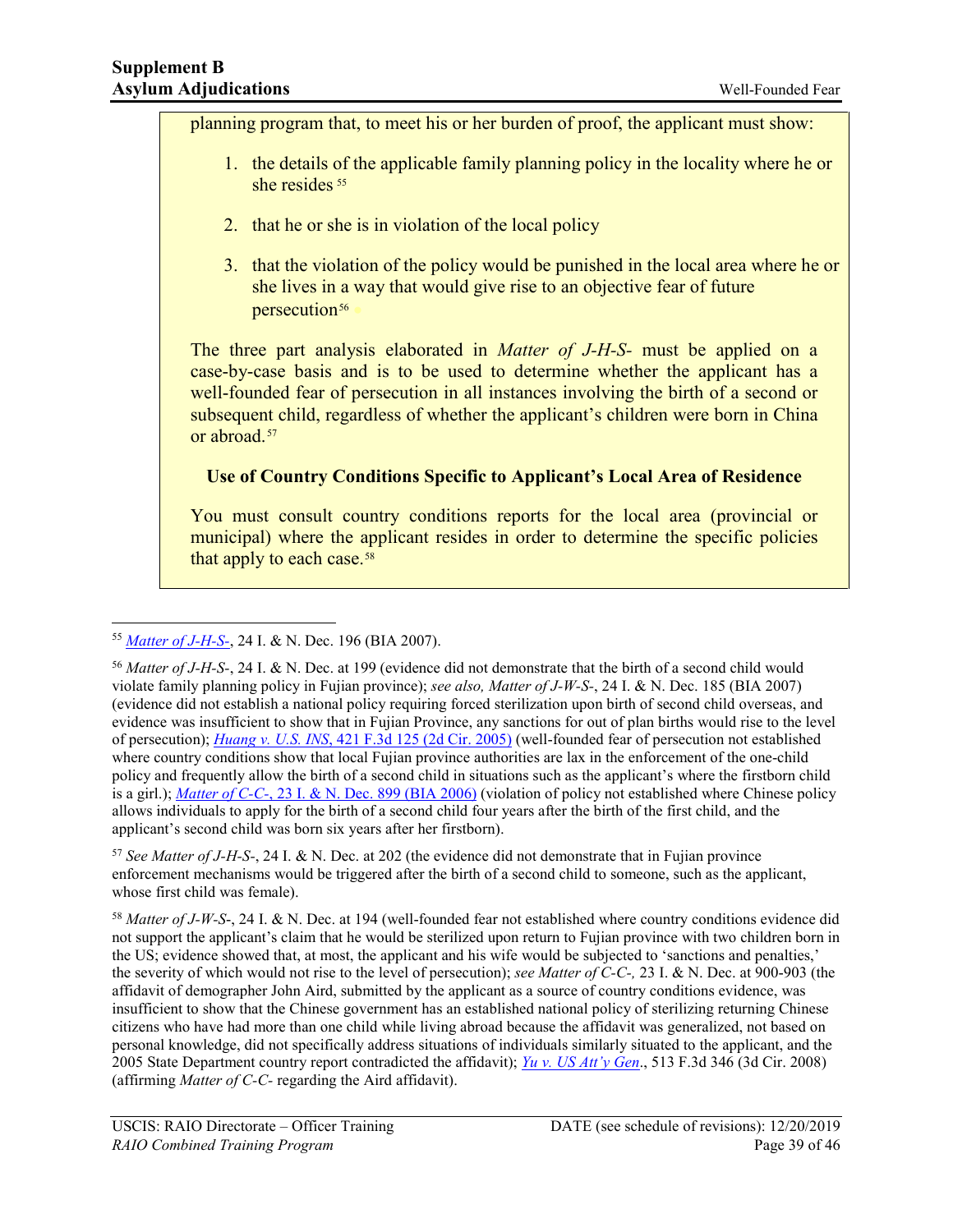Relevant considerations that may be used to determine whether there has been a violation of the local coercive planning policy include:

- 1. the gender of the children
- 2. the spacing between the children's births
- 3. the parents' marital status
- 4. whether or not the parents are government employees

For example, in *Matter of S-Y-G-*, the BIA denied a motion to reopen asylum proceedings based on the birth of a second child in the U.S.<sup>[59](#page-39-1)</sup> The BIA held that the applicant's reproductive behavior may not be viewed as violating the family planning policies in Fujian Province because she was not a government employee, and there was a seven-year interval between the birth of her two children. The BIA also found that even if the applicant did violate the local family planning policy, any sanctions would likely be economic sanctions that would not rise to the level of persecution.

#### <span id="page-39-0"></span>**Asylum Adjudications Supplement – [Return to Country of Feared Persecution](#page-21-0)**

As a procedural matter, the regulations provide that an asylum applicant who returns to the country of feared persecution with a grant of advance parole is presumed to have abandoned his or her claim. This presumption is overcome if there are compelling reasons for the applicant's return to that country. In addition, even if the presumption of abandonment is not overcome by compelling reasons for the return, events that occurred during the time that the applicant was in his country could be the basis for a new claim. Procedurally, the applicant whose experiences upon return provide the basis for a new claim would not be required to submit a new I-589, but would be required to testify about events that occurred during the return to the country of feared persecution.<sup>[60](#page-39-2)</sup>

An applicant's return to the country of feared persecution, and the events that occur during that return, may not lead to a procedural finding that the asylum application was abandoned; however, the return to the country of persecution raises substantive questions regarding whether or not the applicant has a well-founded fear of return to that country.

<span id="page-39-1"></span> <sup>59</sup> *[Matter of S-Y-G-](http://web2.westlaw.com/find/default.wl?rs=WLW11.10&rp=%2ffind%2fdefault.wl&vr=2.0&fn=_top&mt=Westlaw&cite=24+I%26N+Dec.+247+&sv=Split)*, 24 I. & N. Dec. 247 (BIA 2007).

<span id="page-39-2"></span><sup>60</sup> For additional information, see RAIO Training module, *Refugee Definition*.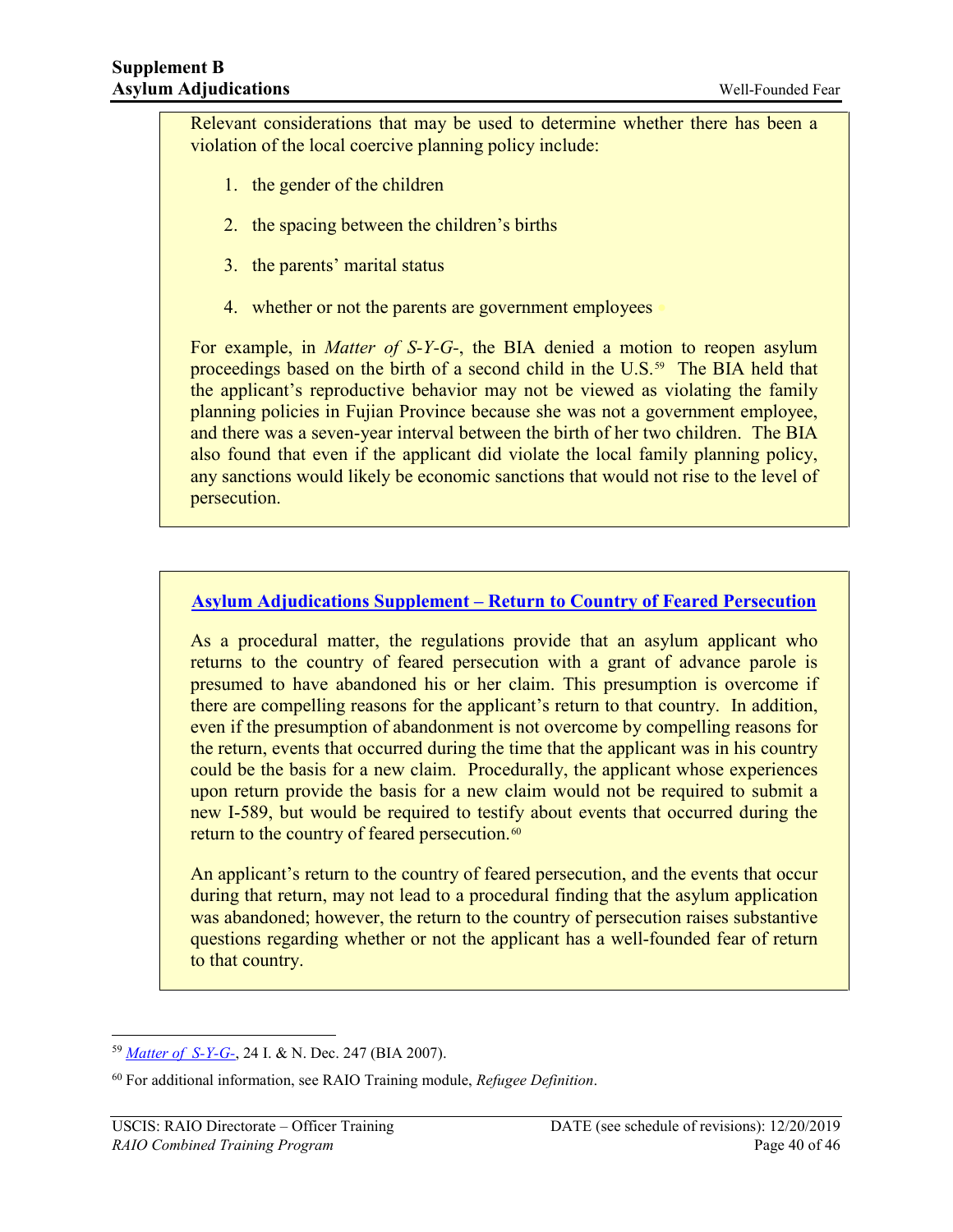#### <span id="page-40-0"></span>**Asylum Adjudications Supplement – [Presumption Raised by Past Persecution](#page-10-5)**

#### **General Rule**

If past persecution on account of a protected characteristic is established, then the applicant is a refugee and

- 1. it is presumed that the applicant has a well-founded fear of future persecution on the basis of the original claim
- 2. unless it is established by a preponderance of the evidence that
	- i. there has been a fundamental change in circumstances such that the applicant no longer has a well-founded fear of persecution, or
	- ii. the applicant could avoid future persecution through internal relocation and under all the circumstances it would be reasonable for the applicant to do so $61$

#### **Explanation (Burden Shift)**

This means that once the applicant has established past persecution, the officer must presume that the applicant's fear of future persecution is well founded. This is a presumption that may be rebutted. In order to rebut the presumption, however, the burden of proof shifts to the officer to establish by a preponderance of the evidence that the fear of future persecution is no longer well-founded.

The officer must weigh all available evidence to determine whether a preponderance of the evidence shows that there has been a fundamental change in circumstances such that the applicant's fear of persecution is no longer wellfounded, or the applicant could reasonably avoid future persecution through internal relocation. This will require a thorough knowledge and understanding of current country conditions in the applicant's country and the circumstances of the individual applicant.<sup>[62](#page-40-2)</sup>

#### **Consideration Regarding Source of Persecution**

The presumption raised by a finding of past persecution applies only to a fear of future persecution based on the original claim of persecution and does not apply to

<span id="page-40-1"></span> <sup>61</sup> [8 C.F.R. § 208.13\(b\)\(1\).](http://www.uscis.gov/portal/site/uscis/menuitem.f6da51a2342135be7e9d7a10e0dc91a0/?vgnextoid=fa7e539dc4bed010VgnVCM1000000ecd190aRCRD&vgnextchannel=fa7e539dc4bed010VgnVCM1000000ecd190aRCRD&CH=8cfr) For additional information, see RAIO Training module, *Evidence*.

<span id="page-40-2"></span> $62$  The officer should consider not only country conditions, but other aspects of the applicant's circumstances, as well, to evaluate whether a preponderance of the evidence establishes that the applicant's fear of persecution is not well founded. See [section below,](#page-41-0) *Fundamental Changes Must Affect Applicant's Situation*.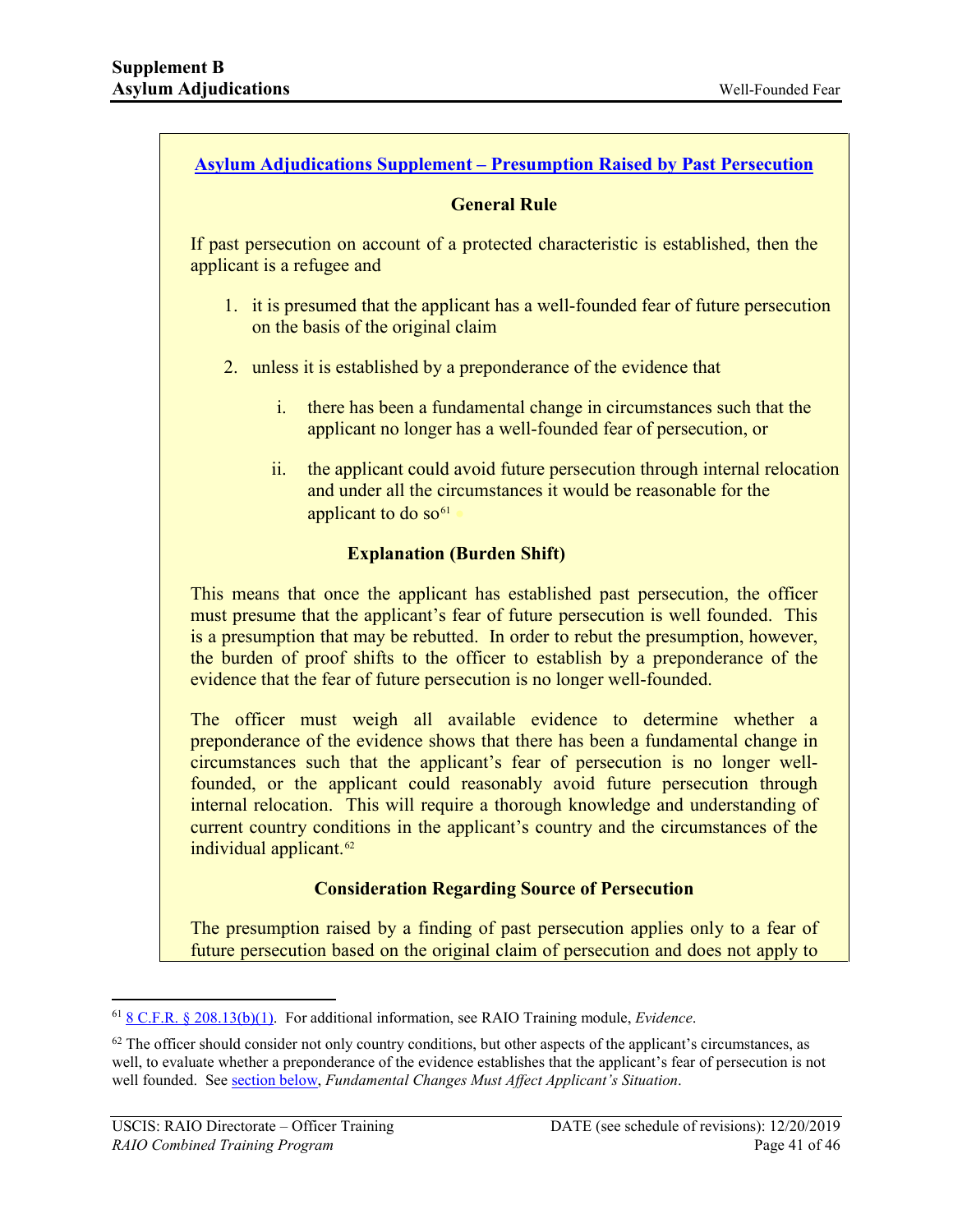fear of persecution on account of a different basis, unrelated to the past persecution.<sup>[63](#page-41-1)</sup>

As the Attorney General clarified in *Matter of A-T-*, "on the basis of the original claim" means that the future persecution feared is "on account of the same statutory ground" on which the applicant suffered past persecution. In other words, the presumption applies when a fear of future persecution arises from the same protected characteristic on account of which applicant was targeted for past persecution.<sup>[64](#page-41-2)</sup>

The applicant does not have to fear that he or she will suffer the identical type of harm in the future that he or she suffered in the past in order to retain the presumption of future persecution so long as the fear of any future harm is on account of the original basis for persecution.

The BIA has made clear that a change in regime does not automatically shift the burden of proof back on an applicant to show well-founded fear of persecution from the changed regime or its successor. (See discussion below regarding what constitutes a change in circumstances sufficient to overcome the presumption.) $65$ 

#### <span id="page-41-0"></span>**Fundamental Changes Must Affect Applicant's Situation**

The fundamental change in circumstances may relate to country conditions in the applicant's country or to the applicant's personal circumstances. However, the change must directly affect the risk of harm the applicant fears on account of the protected ground in order to overcome the presumption.

The BIA has emphasized that simply demonstrating a change, such as a change in regime, cannot substitute for careful analysis of the facts of each applicant's individual circumstances.<sup>66</sup> Similarly, the First Circuit has held that the "abstract" materials indicating fundamentally changed circumstances "do not automatically trump the specific evidence presented by the applicant."<sup>[67](#page-41-5)</sup>

<span id="page-41-3"></span><sup>65</sup> *[Matter of N-M-A](file://inswebwork/intranetasylum/Lessons/href=)*-, 22 I. & N. Dec. 312, 320 (BIA 1998).

<span id="page-41-1"></span> <sup>63</sup> [8 C.F.R. § 208.13\(b\)\(1\);](http://www.uscis.gov/portal/site/uscis/menuitem.f6da51a2342135be7e9d7a10e0dc91a0/?vgnextoid=fa7e539dc4bed010VgnVCM1000000ecd190aRCRD&vgnextchannel=fa7e539dc4bed010VgnVCM1000000ecd190aRCRD&CH=8cfr) *see [Matter of A-T-](http://web2.westlaw.com/find/default.wl?rs=WLW11.10&rp=%2ffind%2fdefault.wl&vr=2.0&fn=_top&mt=Westlaw&cite=24+I%26N+Dec.+617&sv=Split)*, 24 I. & N. Dec. <sup>617</sup> (A.G. 2008) (vacating *[Matter of A-T-](http://web2.westlaw.com/find/default.wl?rs=WLW11.10&rp=%2ffind%2fdefault.wl&vr=2.0&fn=_top&mt=Westlaw&cite=24+I%26N+Dec.+617&sv=Split)*, 24 I. & N. Dec. 296 (BIA 2007)); *[Matter of N-M-A](file://inswebwork/intranetasylum/Lessons/href=)*-, 22 I. & N. Dec. 312 (BIA 1998); *[Hasalla v. Ashcroft](http://web2.westlaw.com/find/default.wl?mt=Westlaw&fn=_top&sv=Split&cite=367+F.3d+799&rp=%2ffind%2fdefault.wl&vr=2.0&rs=WLW5.03)*, 367 F.3d 799, 804 (8th Cir. 2004).

<span id="page-41-2"></span><sup>64</sup> *See [Matter of A-T-](http://web2.westlaw.com/find/default.wl?rs=WLW11.10&rp=%2ffind%2fdefault.wl&vr=2.0&fn=_top&mt=Westlaw&cite=24+I%26N+Dec.+617&sv=Split)*, 24 I. & N. Dec. at 622; *cf*. *[Hassan v. Gonzales](http://web2.westlaw.com/find/default.wl?rs=WLW11.10&rp=%2ffind%2fdefault.wl&vr=2.0&fn=_top&mt=Westlaw&cite=484+F.3d+513+&sv=Split)*, 484 F.3d 513 (8th Cir. 2007) (finding that the presumption of well-founded fear does not operate only as to the exact same harm experienced in the past); *[Bah v.](http://web2.westlaw.com/find/default.wl?rs=WLW11.10&rp=%2ffind%2fdefault.wl&vr=2.0&fn=_top&mt=Westlaw&cite=529+F.3d+99&sv=Split)  [Mukasey](http://web2.westlaw.com/find/default.wl?rs=WLW11.10&rp=%2ffind%2fdefault.wl&vr=2.0&fn=_top&mt=Westlaw&cite=529+F.3d+99&sv=Split)*, 529 F.3d 99, 115 (2d Cir. 2008) (identical harm not required to rebut the presumption, "the government must show that changed conditions obviate the risk to life or freedom related to the original claim, *e.g.* persecution on account of membership in [the] particular social group.")

<span id="page-41-4"></span><sup>66</sup> *Id.*

<span id="page-41-5"></span><sup>67</sup> *[Fergiste v. INS](http://web2.westlaw.com/find/default.wl?findcite=138+F.3d+14&RS=WLW2.67&VR=2.0&SV=Split&FN=_top&MT=Westlaw&findgo.x=9&findgo.y=13)*, 138 F.3d 14, 19 (1st Cir. 1998); *see also [Rios v. Ashcroft](http://web2.westlaw.com/find/default.wl?mt=Westlaw&fn=_top&sv=Split&cite=287+F.3d+895&rp=%2ffind%2fdefault.wl&vr=2.0&rs=WLW5.03)*, 287 F.3d 895, 901 (9th Cir. 2002) (DHS "is obligated to introduce evidence that, on an individualized basis, rebuts a particular applicant's specific grounds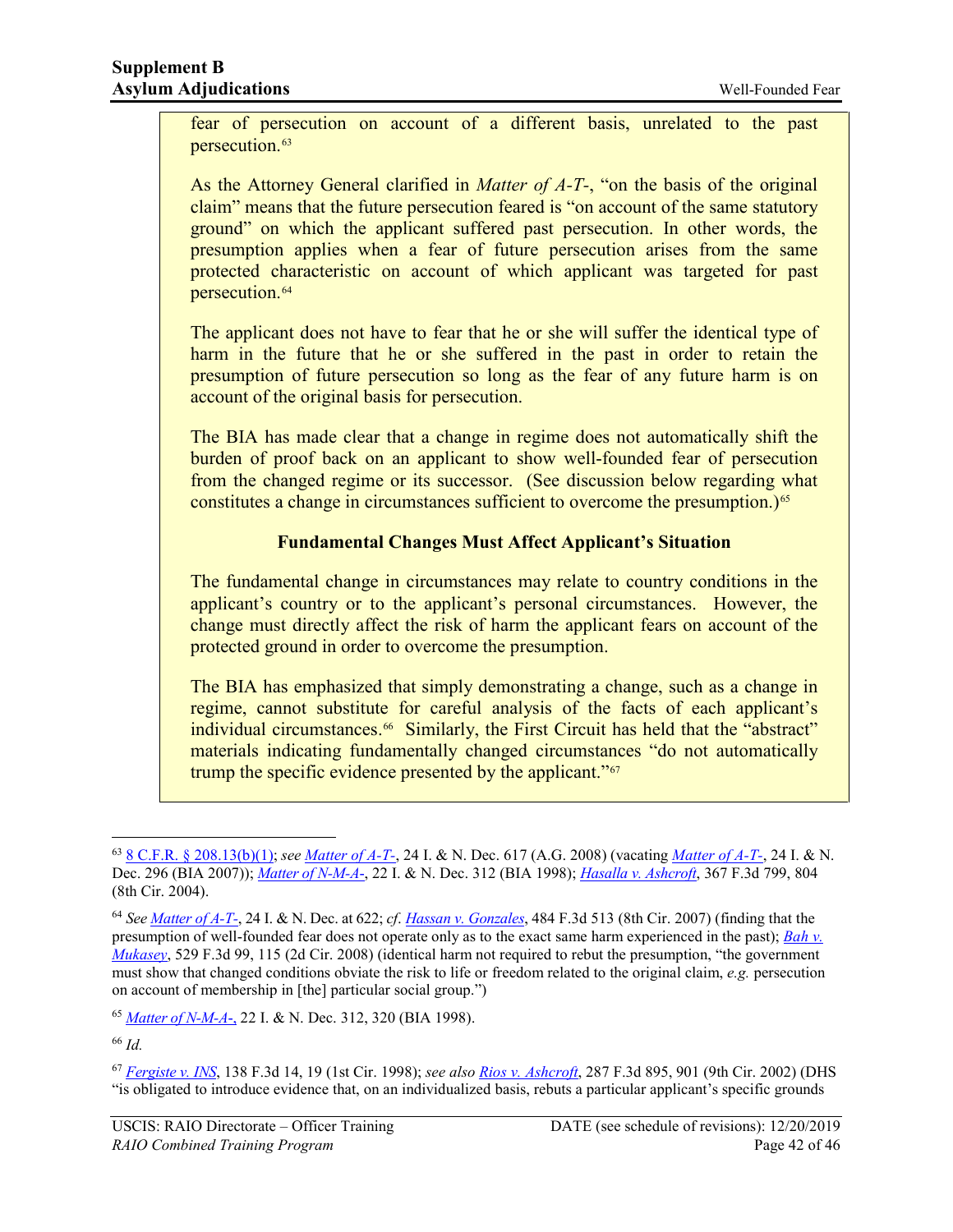For example, a despot may be removed from a seat of government, but still wield enough influence to pose a threat to an applicant, or a new government may harbor the same animosities towards an applicant as the old regime.<sup>[68](#page-42-0)</sup> Those types of changes would not rebut the presumption of well-founded fear. The determinative issue is whether the changes are such that the particular applicant's fear of persecution is no longer well-founded.

Evidence that an applicant may still be at risk despite a change in circumstances includes, but is not limited to, evidence that the applicant or individuals similarly situated to the applicant continued to be threatened on account of the protected characteristic after circumstances have changed.<sup>[69](#page-42-1)</sup>

#### **Forced Sterilization Does Not Constitute a Change in Circumstances**

In *Matter of Y-T-L-* the BIA considered whether the fact that an asylum applicant had been forcibly sterilized could constitute a change in circumstances such that the applicant's fear of future persecution would no longer be well founded.<sup>70</sup> The BIA found that the intent of Congress in amending the definition of a refugee, coupled with the "permanent and continuing" nature of the harm suffered by one forcibly sterilized, prevents finding a fundamental change in circumstances based on an act of forced sterilization, even when a long period of time has passed since the sterilization.

#### **Female Genital Mutilation and Fundamental Change in Circumstances**

1. Attorney General Decision: *Matter of A-T-*

The Attorney General (AG) vacated the BIA's decision which held that female genital mutilation was a fundamental change in circumstances.<sup>[71](#page-42-3)</sup> The AG found that the BIA had made several errors of law and fact. As in all cases in which the applicant demonstrates past persecution, in claims involving FGM the government has the burden of rebutting the presumption of well-founded fear by establishing evidence of fundamental change in circumstances (or that the applicant can relocate). The AG noted in *Matter of A-T-*, that the applicant was subjected to FGM on account of membership in a particular social group, not on account of FGM; FGM was the harm suffered not the original basis on account of which the

 $\overline{a}$ for his well-founded fear of future persecution. Information about general changes in the country is not sufficient."); *[Berishaj v. Ashcroft](http://web2.westlaw.com/find/default.wl?mt=Westlaw&fn=_top&sv=Split&cite=378+F.3d+314&rp=%2ffind%2fdefault.wl&vr=2.0&rs=WLW5.03)*, 378 F.3d 314, 327 (3d Cir. 2004); *Bah v. Mukasey*, 529 F.3d 99 (2d Cir. 2008).

<span id="page-42-0"></span><sup>68</sup> *See [Mihaylov v. Ashcroft](http://web2.westlaw.com/find/default.wl?mt=Westlaw&fn=_top&sv=Split&cite=379+F.3d+15&rp=%2ffind%2fdefault.wl&vr=2.0&rs=WLW5.03)*, 379 F.3d 15, 23 (1st Cir. 2004).

<span id="page-42-1"></span><sup>69</sup> *See, e.g.*, *[Gailius v. INS](http://web2.westlaw.com/find/default.wl?findcite=147+F.3d+34+&RS=WLW2.67&VR=2.0&SV=Split&FN=_top&MT=Westlaw&findgo.x=6&findgo.y=6)*, 147 F.3d 34 (1st Cir. 1998).

<span id="page-42-2"></span><sup>70</sup> *[Matter of Y-T-L-](http://web2.westlaw.com/KeyCite/default.wl?cite=23+I%26N+Dec.+601&RS=WLW2.87&VR=2.0&SV=Split&FN=_top&MT=Westlaw&GO.x=11&GO.y=13)*, 23 I. & N. Dec. 601 (BIA 2003); *see also [Qu v. Gonzales](http://web2.westlaw.com/find/default.wl?rs=WLW11.10&rp=%2ffind%2fdefault.wl&vr=2.0&fn=_top&mt=Westlaw&cite=399+F.3d+1195&sv=Split)*, 399 F.3d 1195, 1203 (9th Cir. 2005) (adopting *Matter of Y-T-L*); *[Zhang v. Gonzales](http://web2.westlaw.com/find/default.wl?rs=WLW11.10&rp=%2ffind%2fdefault.wl&vr=2.0&fn=_top&mt=Westlaw&cite=434+F.3d+993&sv=Split)*, 434 F.3d 993, 1001-1002 (7th Cir. 2006) (same).

<span id="page-42-3"></span><sup>71</sup> *[Matter of A-T-,](http://web2.westlaw.com/find/default.wl?rs=WLW11.10&rp=%2ffind%2fdefault.wl&vr=2.0&fn=_top&mt=Westlaw&cite=24+I%26N+Dec.+617&sv=Split)* 24 I. & N. Dec. 617, 622-623 (A.G. 2008) (*vacating in part Matter of A-T*-, 24 I. & N. Dec. 296 (BIA 2007))*.*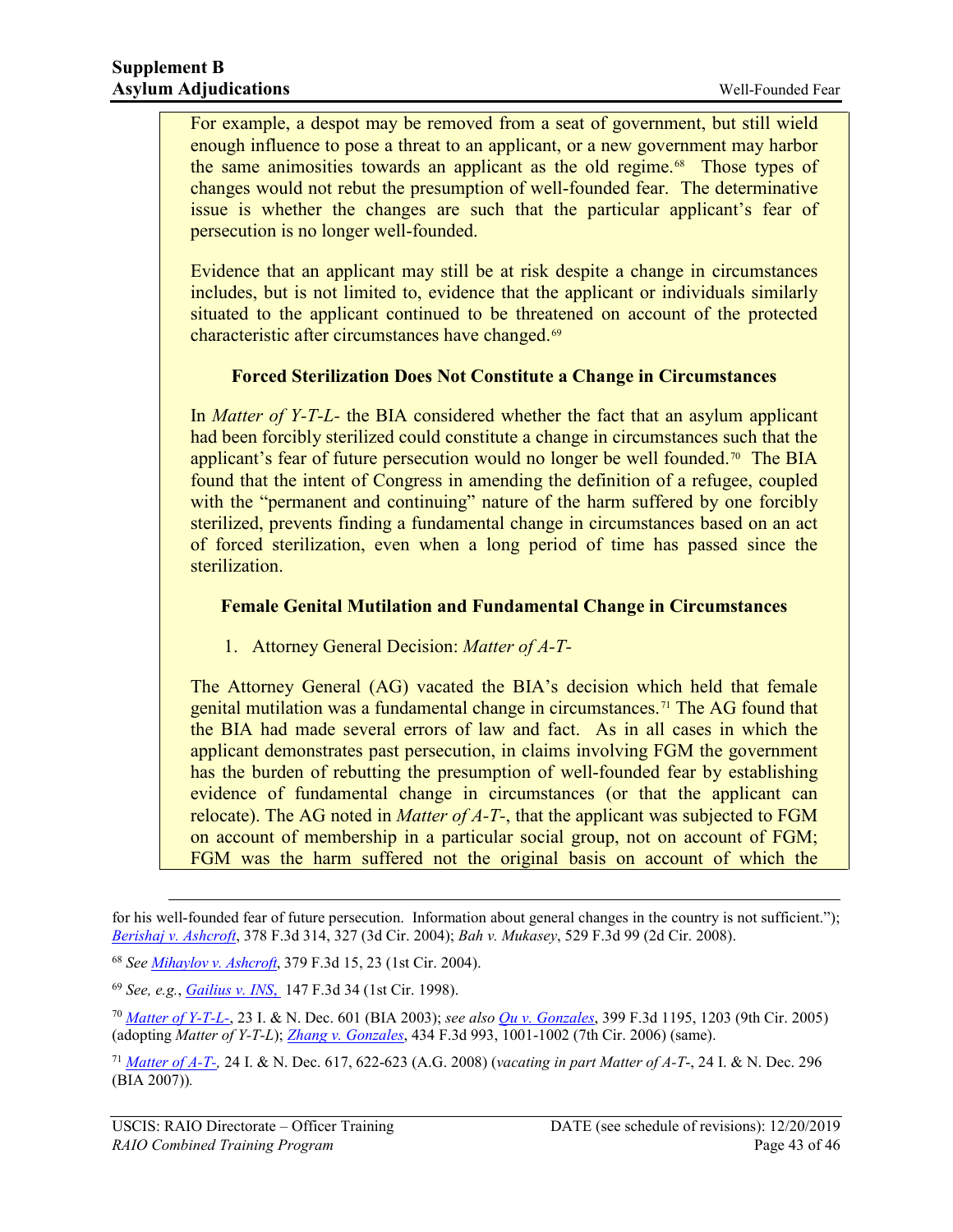applicant was persecuted. Hence, to rebut the presumption of well-founded fear the government had to show that there had been a fundamental change of circumstances such that the applicant no longer had a well-founded fear of suffering any other harm, including the possible repetition of FGM, on the basis of membership in the particular social group for which she was persecuted.

For most claims based on the infliction of FGM, the protected characteristic asserted is membership in a particular social group, and the particular social group is often defined as some subset of women who possess (or possessed) the trait of not having undergone FGM as required by the social expectations under which they live. In many cases, after having been subjected to FGM in the past, the applicant will no longer be a member of the particular social group on account of which she was persecuted. Therefore, having undergone FGM removes the applicant from the particular social group for which she was targeted, and will often constitute a fundamental change in circumstances such that the applicant's fear of harm on the basis of the original claim no longer will be well-founded.

The Attorney General's decision in *Matter of A-T-* makes it clear that the fact that a woman has been subjected to FGM in the past does not preclude a valid claim that she retains a well-founded fear of future persecution if it is established that she would be subject to additional FGM (for example, it may be the practice of a woman's tribe to subject her to a second infibulation after she has given birth; or it may be that the first time she was subject to FGM the procedure was not performed to the extent required by her culture).<sup>72</sup> The possibility of re-infibulation should be considered in determining whether there has been a fundamental change in circumstances.

The Attorney General's holding in *Matter of A-T-* controls in all jurisdictions. Note that the Attorney General decision is consistent with and relies in part on the Second Circuit's holding discussed below.

2. The Federal Courts:

i. Second Circuit: *Bah v. Mukasey*•

In *Bah v. Mukasey,* the Second Circuit court held that the infliction of FGM does not, without more, relieve the government of the burden of establishing a fundamental change in circumstances.[73](#page-43-1) First, women could be subjected to the repetition of FGM and, additionally, the woman could be subjected to other forms of harm on account of the protected characteristic for which she was subject to FGM. The court stated that "Nothing in the regulations suggest that the future

<span id="page-43-0"></span> <sup>72</sup> United States Department of State, Office of the Under Secretary for Global Affairs, Office of the Senior Coordinator for International Women's Issues, *[Female Genital Mutilation](http://www.state.gov/g/wi/rls/rep/c6466.htm)* (FGM), p.6 (Washington, DC: Feb. 1, 2000, updated June 27, 2001).

<span id="page-43-1"></span><sup>73</sup> *[Bah v. Mukasey](http://web2.westlaw.com/find/default.wl?rs=WLW11.10&rp=%2ffind%2fdefault.wl&vr=2.0&fn=_top&mt=Westlaw&cite=529+F.3d+99+&sv=Split)*, 529 F.3d 99 (2d Cir. 2008).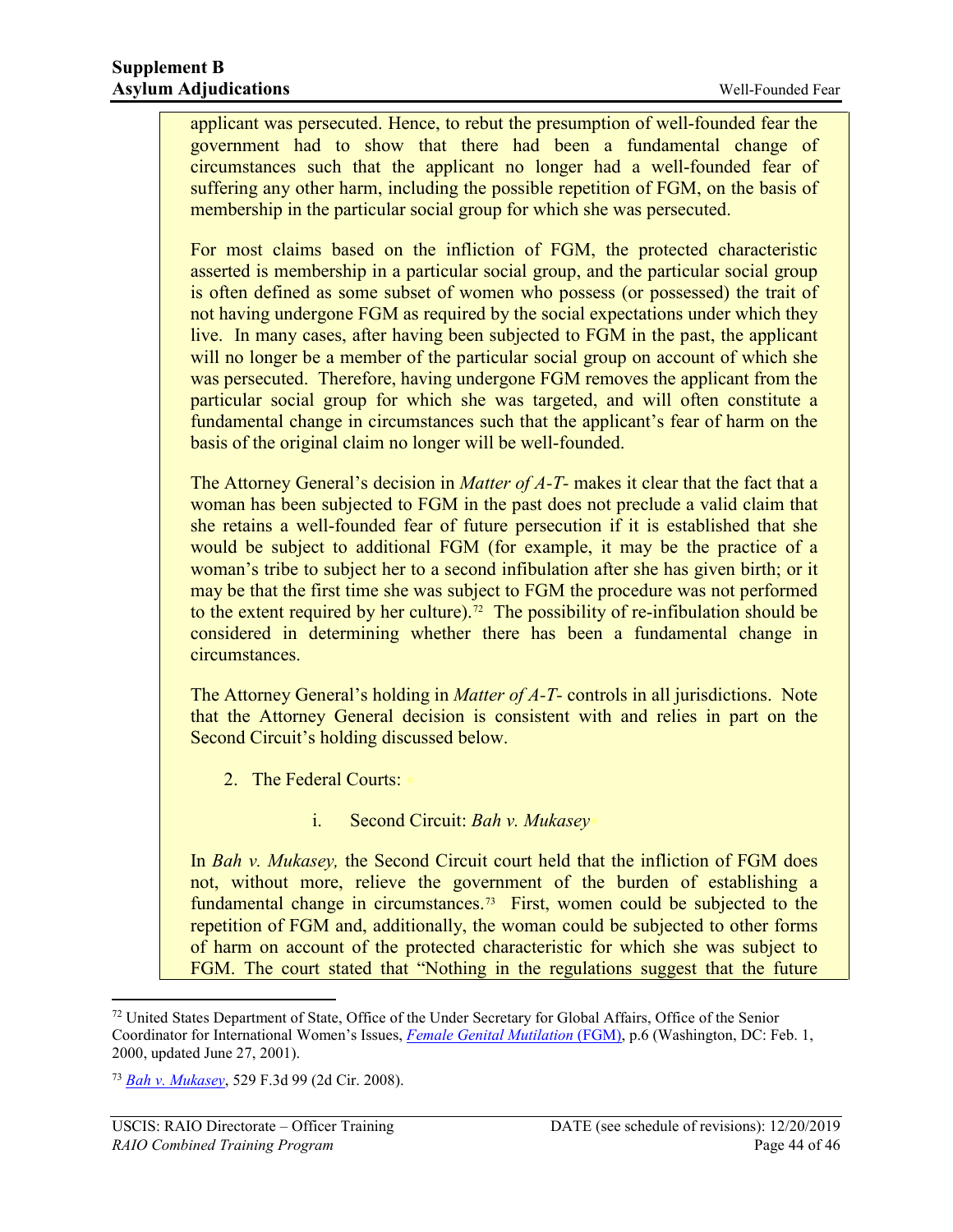threats to life or freedom must come in the same *form* or be the same *act* as the past persecution." (Emphasis in the original.)

The Second Circuit's finding in *Bah v. Mukasey* is precedent law for the Second Circuit; all other circuits need to apply the Attorney General's decision in *Matter of A-T-.*

ii. Ninth Circuit: *Mohammed v. Gonzales*

In its decision in *Matter of A-T-,* the BIA rejected the Ninth Circuit's finding in *Mohammed v. Gonzales*, 400 F.3d 785 (9th Cir. 2005) that female genital mutilation constituted a permanent and continuing act of persecution, such that "the presumption of well-founded fear in such cases cannot be rebutted."[74](#page-44-0) The Attorney General's decision vacating the Board's decision in *Matter of A-T-* did not specifically address the "permanent and continuing" persecution theory. His analysis, however, makes clear that past FGM can be *part of* a fundamental change in circumstances that rebuts the presumption of well-founded fear, implicitly rejecting the Ninth Circuit's theory that such a presumption can never be rebutted. Moreover, as the Attorney General's opinion sets forth a comprehensive analysis of such claims that has never been rejected by the Ninth Circuit or other Circuit courts, it remains the controlling precedent for cases involving past FGM. Accordingly, officers should not rely upon a "permanent and continuing" persecution theory in FGM cases as such reliance would be inconsistent with the controlling precedent set forth by the Attorney General in *Matter of A-T*-. The severity of any ongoing harm to an applicant, however, may be considered in determining whether to grant asylum based on the severity of the past persecution.

> iii. Rebuttal of well-founded fear and consideration of granting asylum in the absence of a well-founded fear

If it is found that there has been a fundamental change in circumstances such that the presumption of well-founded fear is rebutted in a case where the applicant was subjected to FGM, you then need to consider whether it is appropriate to grant asylum in the absence of a well-founded fear either based on the severity of the past persecution or because of a reasonable possibility that the applicant would suffer other serious harm upon return.[75](#page-44-1) This issue was addressed by the BIA in *Matter of S-A-K- and H-A-H-*.[76](#page-44-2)

For discussion of factors to consider in determining whether past is harm sufficiently severe as to provide compelling reasons to grant asylum in the absence of a well-founded fear, and discussion of *Matter of S-A-K- and H-A-H-*, where the

<span id="page-44-0"></span> <sup>74</sup> *Mohammed*, 400 F.3d at 801.

<span id="page-44-1"></span> $75$  8 C.F.R. § 208.13(b)(1)(iii).

<span id="page-44-2"></span><sup>76</sup> *[Matter of S-A-K-](http://web2.westlaw.com/find/default.wl?rs=WLW11.10&rp=%2ffind%2fdefault.wl&vr=2.0&fn=_top&mt=Westlaw&cite=24+I%26+N+Dec.+464+&sv=Split) and H-A-H,* 24 I. & N. Dec. 464 (BIA 2008); *see also [Matter of N-M-A](file://inswebwork/intranetasylum/Lessons/href=)*-, 22 I. & N. Dec. 312 (BIA 1998).